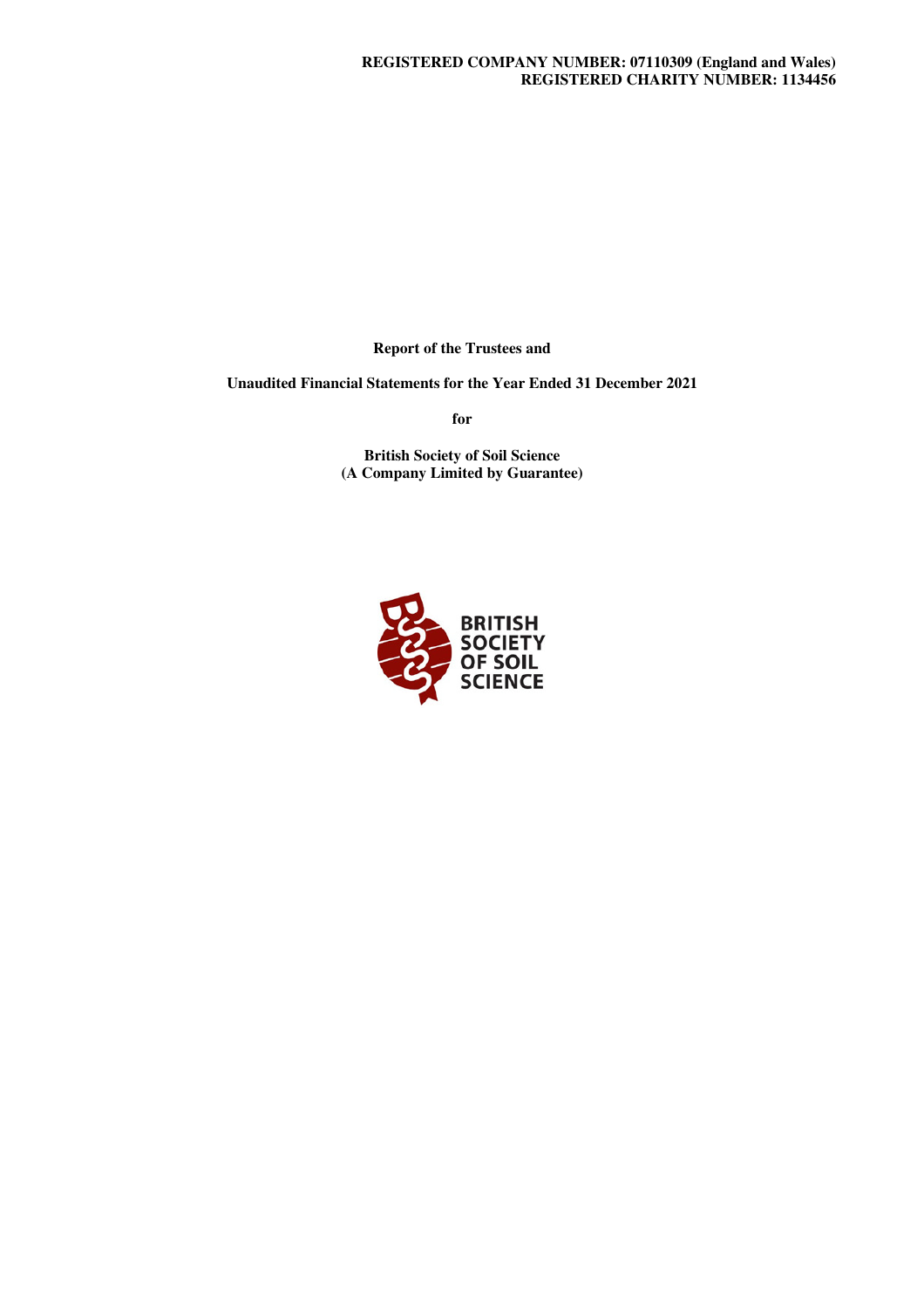**Contents of the Financial Statements for the Year Ended 31 December 2021** 

|                                                   |    | Page     |         |
|---------------------------------------------------|----|----------|---------|
| <b>Reference and Administrative Details</b>       |    | 1 to 2   |         |
| <b>Report of the Trustees</b>                     |    | 3 to 22  |         |
| <b>Independent Examiner's Report</b>              |    | 23       |         |
| <b>Statement of Financial Activities</b>          |    | 24       |         |
| <b>Balance Sheet</b>                              |    | 25 to 26 |         |
| <b>Notes to the Financial Statements</b>          |    | 27 to 39 |         |
| <b>Detailed Statement of Financial Activities</b> | 40 |          | to $41$ |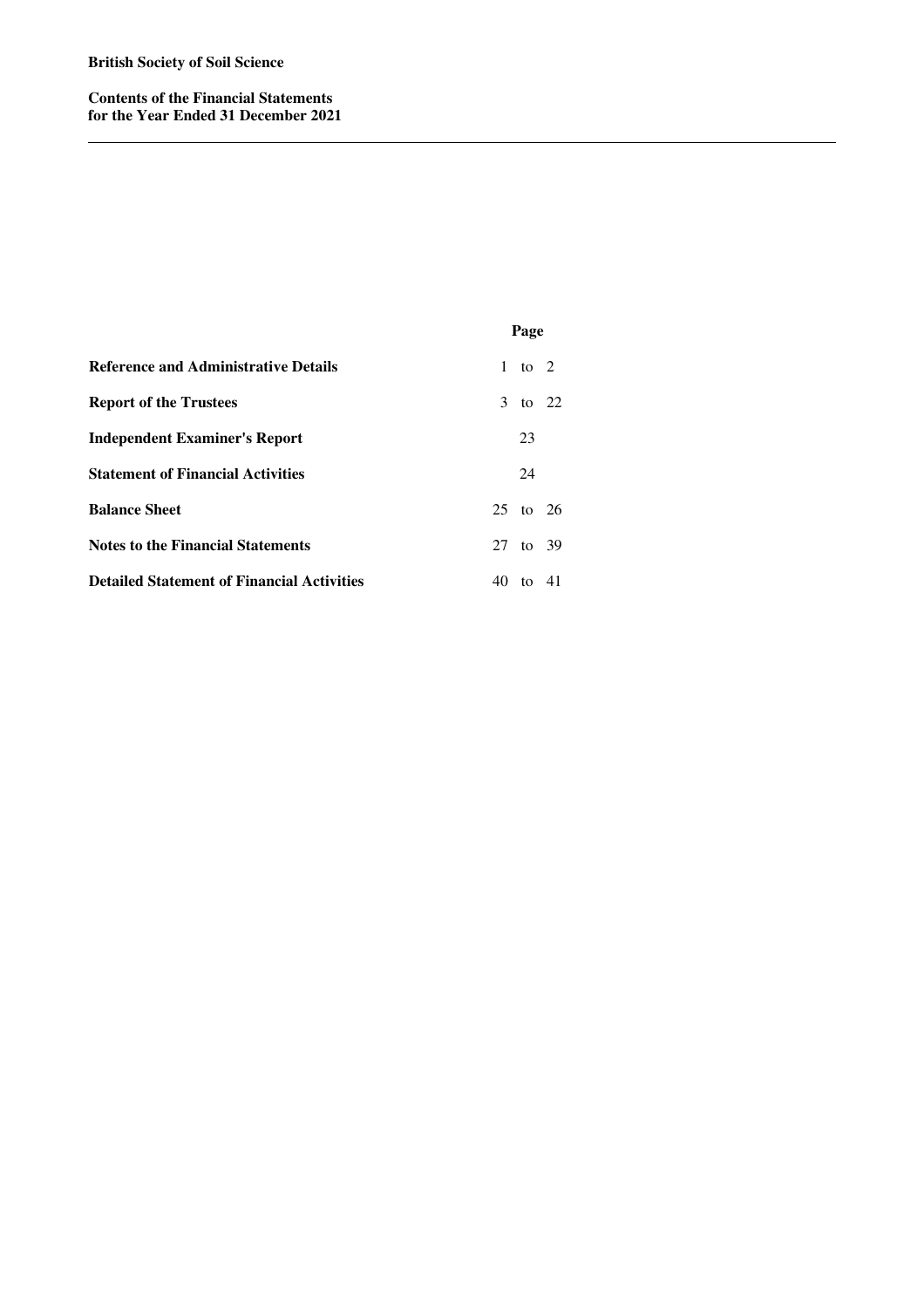| <b>TRUSTEES</b>                            | Dr D B Lascelles<br>Mrs A L Becvar (resigned 20.9.21)<br>Professor D W Hopkins (resigned 5.10.21)<br>Dr T Aspray<br>Professor S Mooney<br>Dr J Hannam (appointed 1.1.21)<br>Dr B Westbury (appointed 5.10.21)<br>Mr A Sarkar (appointed 20.9.21) |
|--------------------------------------------|--------------------------------------------------------------------------------------------------------------------------------------------------------------------------------------------------------------------------------------------------|
| <b>COMPANY SECRETARY</b>                   | Mrs S L Garry                                                                                                                                                                                                                                    |
| <b>REGISTERED OFFICE</b>                   | Building 42a<br>Cranfield University<br>Cranfield<br>Bedfordshire<br><b>MK430AL</b>                                                                                                                                                              |
| <b>REGISTERED COMPANY</b><br><b>NUMBER</b> | 07110309 (England and Wales)                                                                                                                                                                                                                     |
| <b>REGISTERED CHARITY</b><br><b>NUMBER</b> | 1134456                                                                                                                                                                                                                                          |
| <b>INDEPENDENT EXAMINER</b>                | HSA & Co<br><b>Chartered Accountants</b><br>Lewis House<br><b>Great Chesterford Court</b><br><b>Great Chesterford</b><br><b>Essex</b><br><b>CB10 1PF</b>                                                                                         |

#### **Patron**

HRH The Duke of Gloucester KG GCVO

# **Office Staff**

Mrs S Garry - Executive Officer Ms N Coles - Senior Administrative Assistant Ms C Berrill - Project Coordinator (from May 2021)

#### **Editorial Team**

European Journal of Soil Science Professor J Dungait - Editor Dr O Schmidt - Deputy Editor Dr R Bryant - Deputy Editor (until April 2021) Dr M Farrell - Deputy Editor (from April 2021) Dr G Heuvelink - Deputy Editor Dr J Scullion - Deputy Editor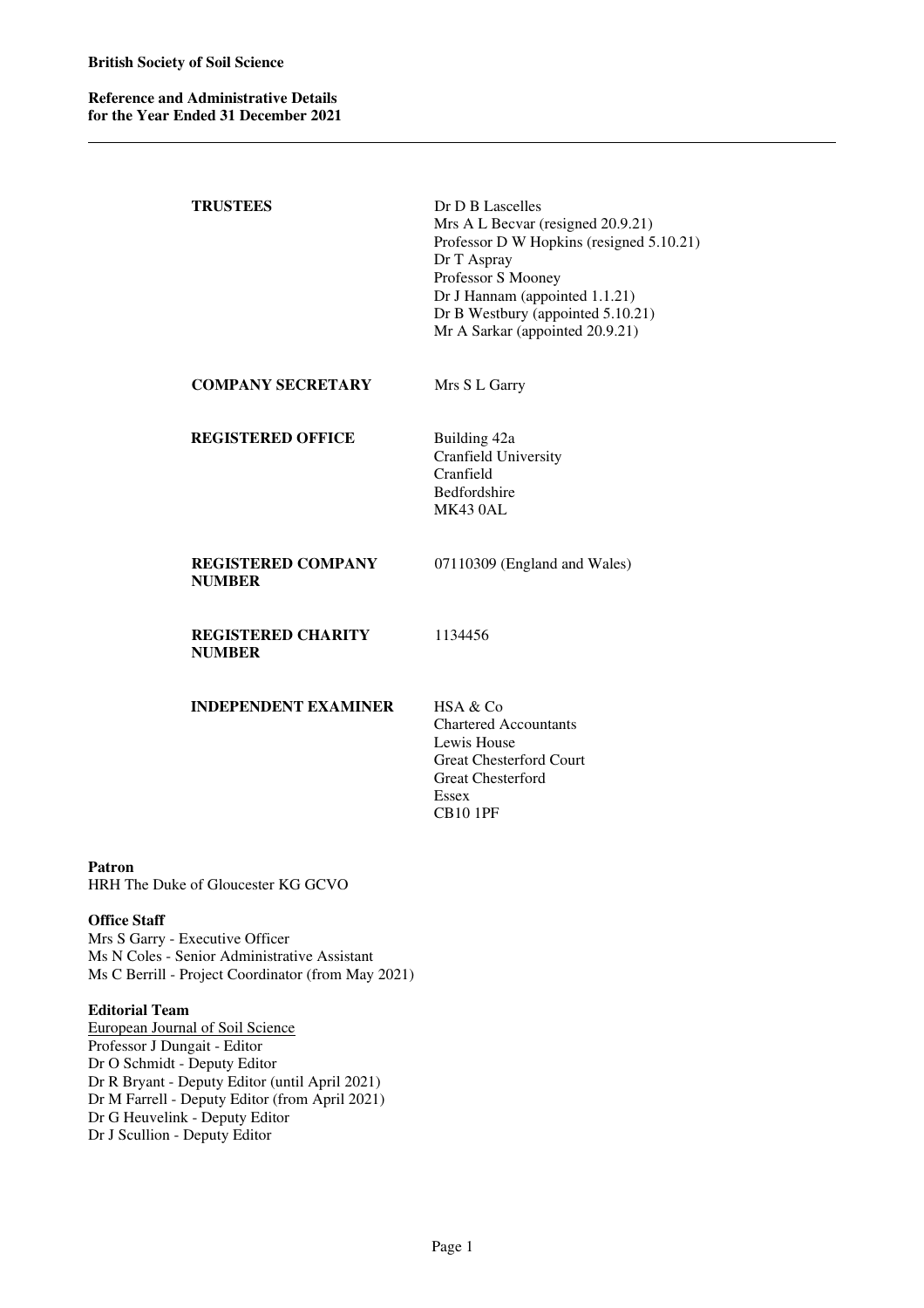# **Reference and Administrative Details for the Year Ended 31 December 2021**

Soil Use and Management Dr Deyi Hou - Editor Dr M Aitkenhead - Deputy Editor (until June 2021) Dr F Nicholson - Deputy Editor (until June 2021). Social Media Coordinator (from July 2021) Dr D O'Connor - Deputy Editor (from June 2021) Dr A Unc - Deputy Editor (from June 2021) Dr J Webb - Deputy Editor (from September 2021)

# **Bankers**

Co-operative Bank PO Box 250 Skelmersdale WN8 6WT

**Websites**  www.soils.org.uk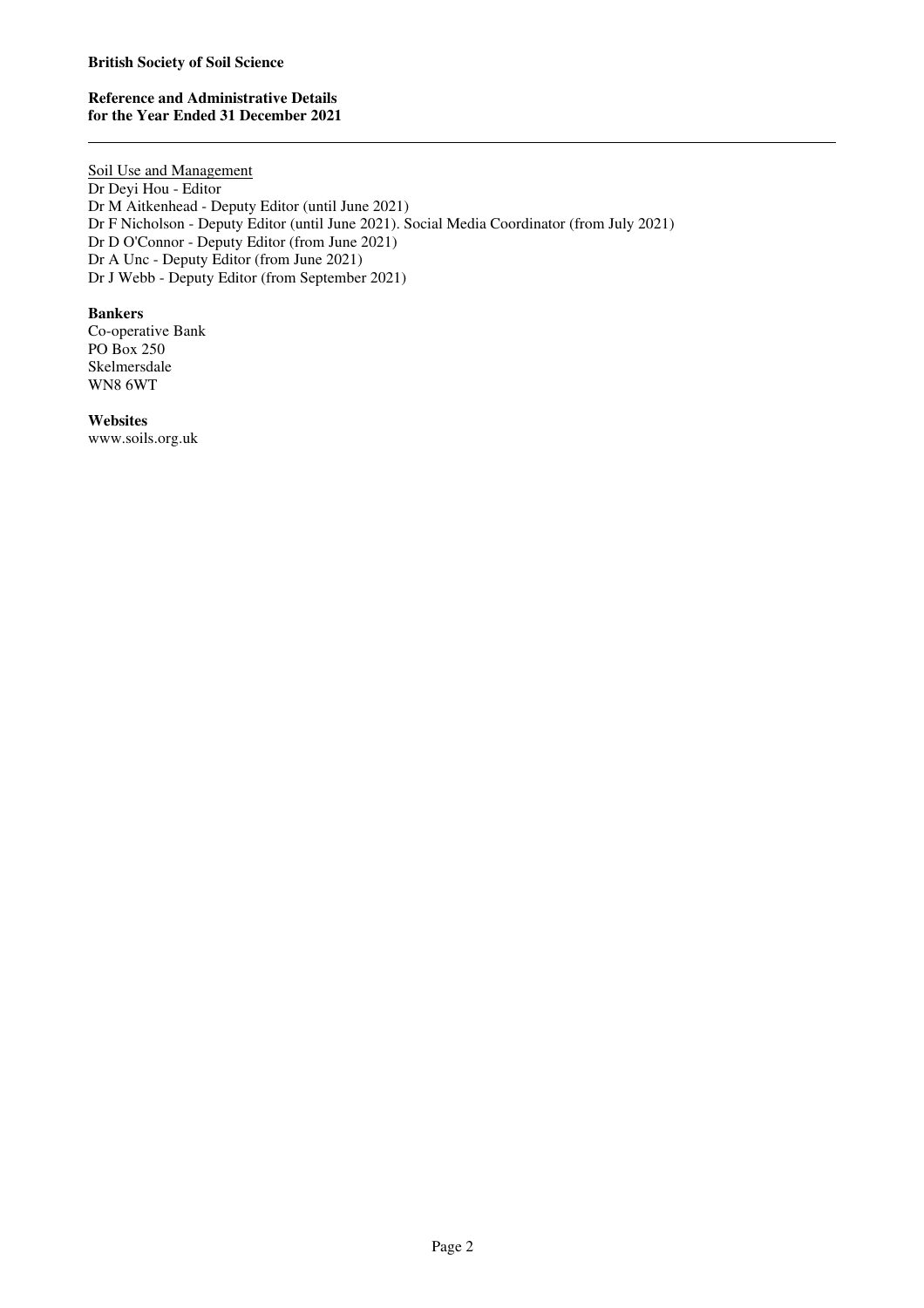The trustees who are also directors of the charity for the purposes of the Companies Act 2006, present their report with the financial statements of the charity for the year ended 31 December 2021. The trustees have adopted the provisions of Accounting and Reporting by Charities: Statement of Recommended Practice applicable to charities preparing their accounts in accordance with the Financial Reporting Standard applicable in the UK and Republic of Ireland (FRS 102) (effective 1 January 2019).

# **STRUCTURE, GOVERNANCE AND MANAGEMENT**

# **Association History**

The British Society of Soil Science (BSSS) was founded in 1947 and is an established international membership organisation and charity committed to the study of soil in its widest aspects. The society brings together those working within academia, practitioners implementing soil science in industry and all those working with, or with an interest in soils.

Research on soils and enhanced understanding and engagement with soils is essential for agricultural, landscaping, construction, remediation, conservation and archaeological projects, as well as policy direction on critical topics such as climate change.

We promote research and education, both academically and in practice, and build collaborative partnerships to help safeguard our soil for the future. This includes hosting the World Congress of Soil Science 2022 in Glasgow, where those with an interest in soil science can meet to discuss the critical global issues relating to soil including; managing soils sustainably, preserving its ecosystem, and mitigating against climate change.

Anyone with an interest in soil is welcome to become a member and attend our conferences and webinars, receive complimentary access to our two scientific journals, the European Journal of Soil Science and Soil Use and Management and a host of other benefits.

# **Association Governance**

# **Governing document**

The charity is controlled by its governing document, a deed of trust, and constitutes a limited company, limited by guarantee, as defined by the Companies Act 2006.

BSSS is governed by a Board of Trustees, all of whom signed a declaration of acceptance of office as a Trustee at their first meeting as a Trustee following their appointment. The declaration included any particular responsibilities of the individual Trustee.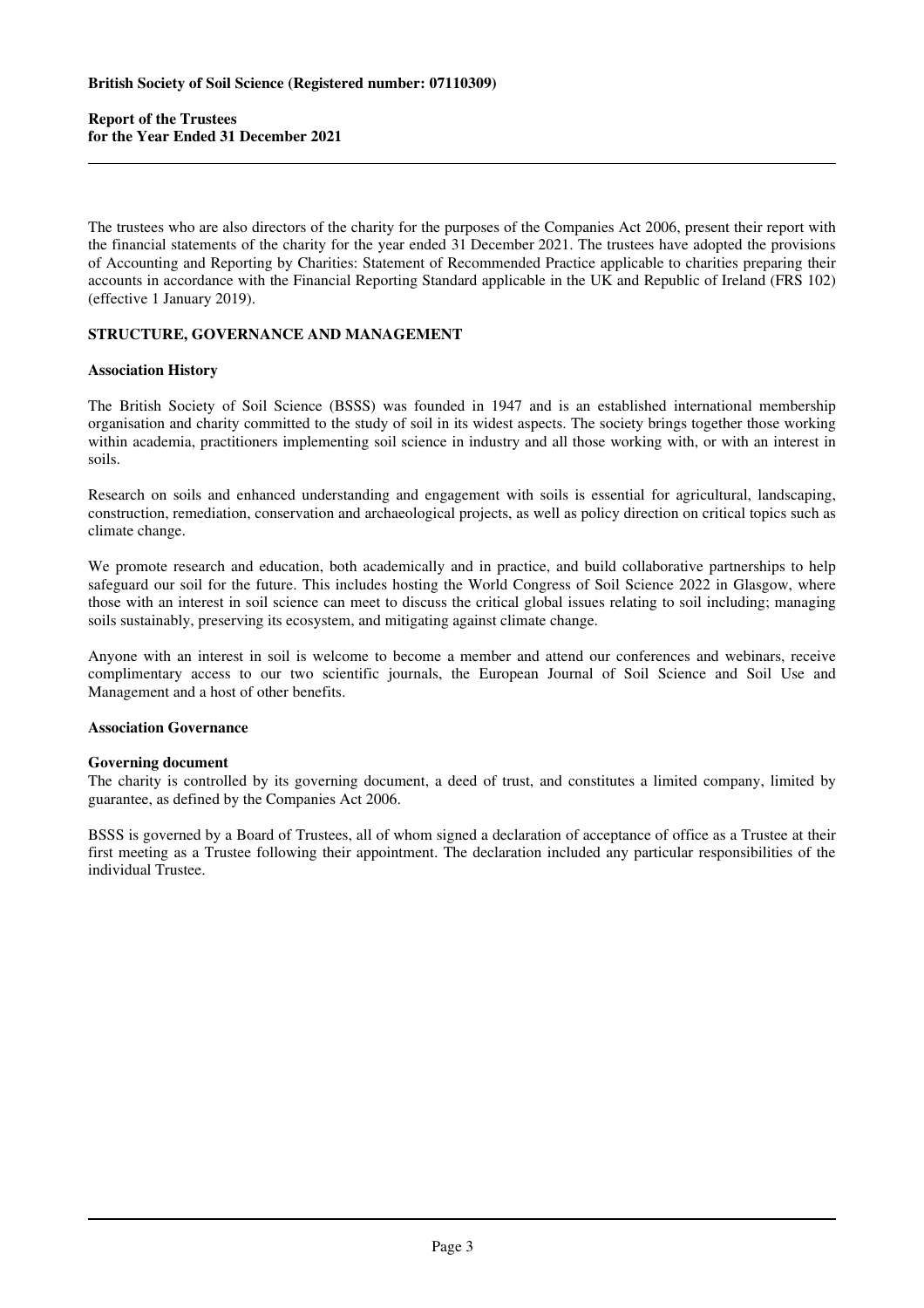# **STRUCTURE, GOVERNANCE AND MANAGEMENT**

# **Recruitment and appointment of new trustees**

On 7 September 2021, Society members supported the implementation of updated Articles of Association of the British Society of Soil Science ("the Articles"). The update included a change to Article 22, whereby the usual term of office for Trustees should be a minimum of three and a maximum of six years. Trustees who have, or are due to reach, the end of their term, shall retire from office at the next General Meeting.

The society may by ordinary resolution appoint a person who is willing to act to be a trustee either to fill a vacancy or as an additional trustee.

If the Society at the meeting at which a trustee retires by rotation does not fill the vacancy the retiring trustee shall, if willing to act, be deemed to have been reappointed unless at the meeting it is resolved not to fill the vacancy or unless a resolution for the reappointment of the trustee is put to the meeting and lost.

No person may be appointed as a trustee:

• unless that person has attained the age of 18 years; and

• unless that person or being a corporation its duly authorised representative has completed an application for membership in a form approved by the trustees;

• or in circumstances such that, had he already been a trustee, he would have been disqualified from acting under the provisions of Article 23

### **Induction and training of new trustees**

#### Induction:

All trustees are required to sign a declaration of acceptance of office as a trustee at the first meeting of the trustees following their appointment. Such declarations may set out particular responsibilities to be undertaken by an individual trustee.

# Training:

By virtue of electing independent trustees to the Society's board of trustees, the Society intends to ensure suitably trained and experienced individuals are recruited to the board of trustees.

The ability to recruit personnel with the required experience, skills and expertise required by the Society enables the trustees to reduce the necessity of additional training required by newly appointed trustees. The necessity for additional skills and training is reviewed internally on a regular basis by the board of trustees.

Depending on the experience of newly appointed trustees the board may provide induction training in this respect, if deemed necessary. The level of experience and participation with the Society sought in the trustees during the recruitment process reduces the level of induction training normally required.

Trustees attended a strategy setting workshop with an external consultant in September 2021.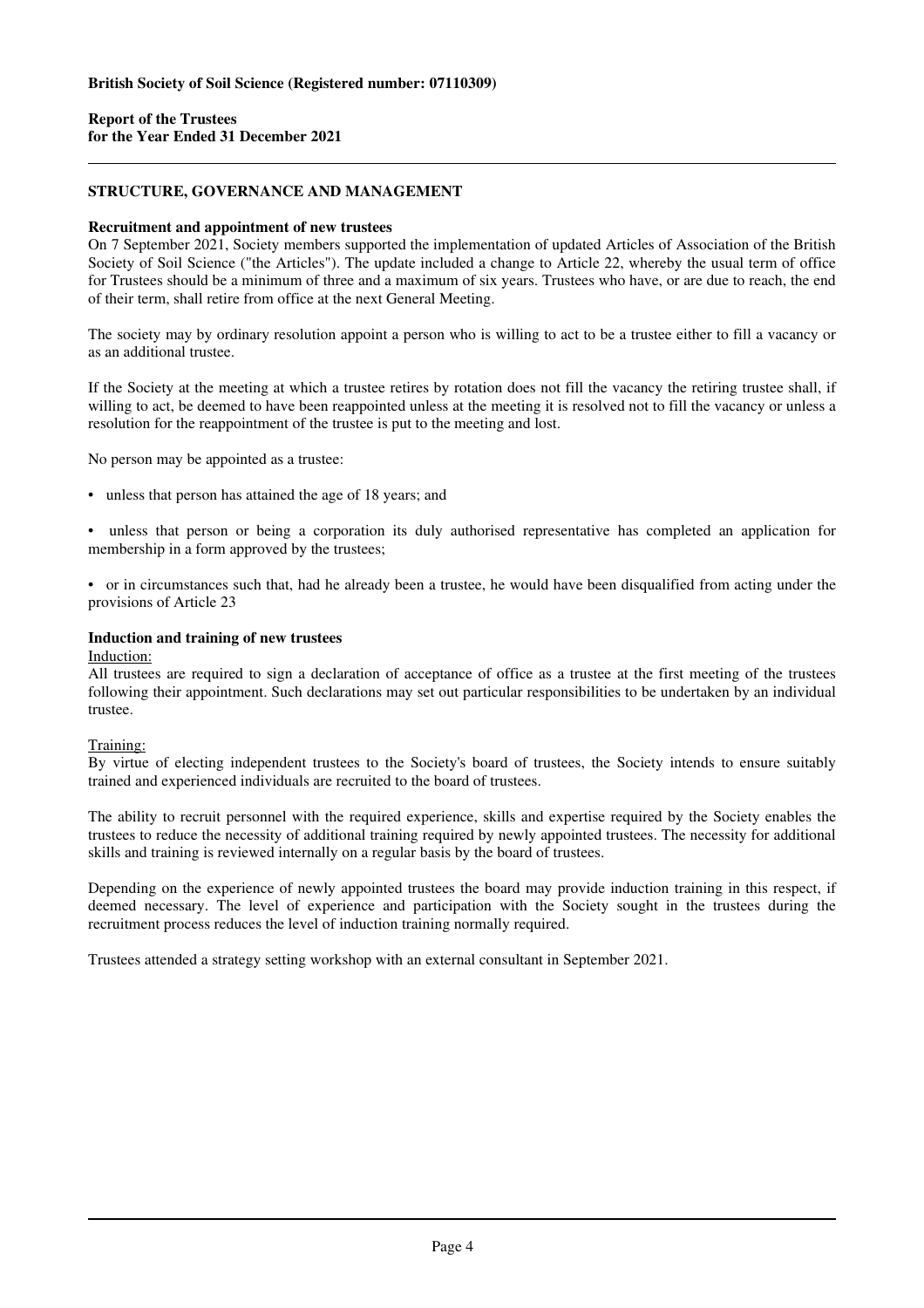#### **STRUCTURE, GOVERNANCE AND MANAGEMENT**

#### **Wider network**

The Society is a member of the International Union of Soil Sciences (IUSS) which is a global union of soil scientists. The Society will be working closely with IUSS over the coming years as the organising society for the 2022 World Congress of Soil Science. Society members receive complimentary membership of IUSS as part of their BSSS subscription.

The Society also has paid memberships with the Royal Society of Biology and the Science Council amongst other organisations.

#### **Related parties**

BSSS has been located at Cranfield University since 2009 enabling the society to collaborate with leading experts from the Cranfield Soil and Agrifood Institute, as well as utilise facilities ranging from its world-class soil labs, to the UK's largest Land Information System (LandIS) and World Soil Survey Archive and Catalogue (WOSSAC).

It is important to note that the Society is recognised as a tenant by the University, the BSSS office staff are employed through the University and all of their costs are charged back to the Society.

#### **Risk management**

The trustees have a duty to identify and review the risks to which the charity is exposed and to ensure appropriate controls are in place to provide reasonable assurance against fraud and error.

The trustees have a risk management strategy which comprises:

- An annual review of the risks the charity may face;
- The establishment of systems and procedures to mitigate those risks identified in the annual risk review; and
- The implementation of procedures to minimise any potential impact on the charity should those risks materialise

The current risk register takes particular note of the financial and data management issues. The society is financially supported by the publication of its two journals and so the success of the journals is highlighted as an important risk management area. Public liability remains a crucial area and insurance policies are reviewed annually to ensure adequate cover is in place.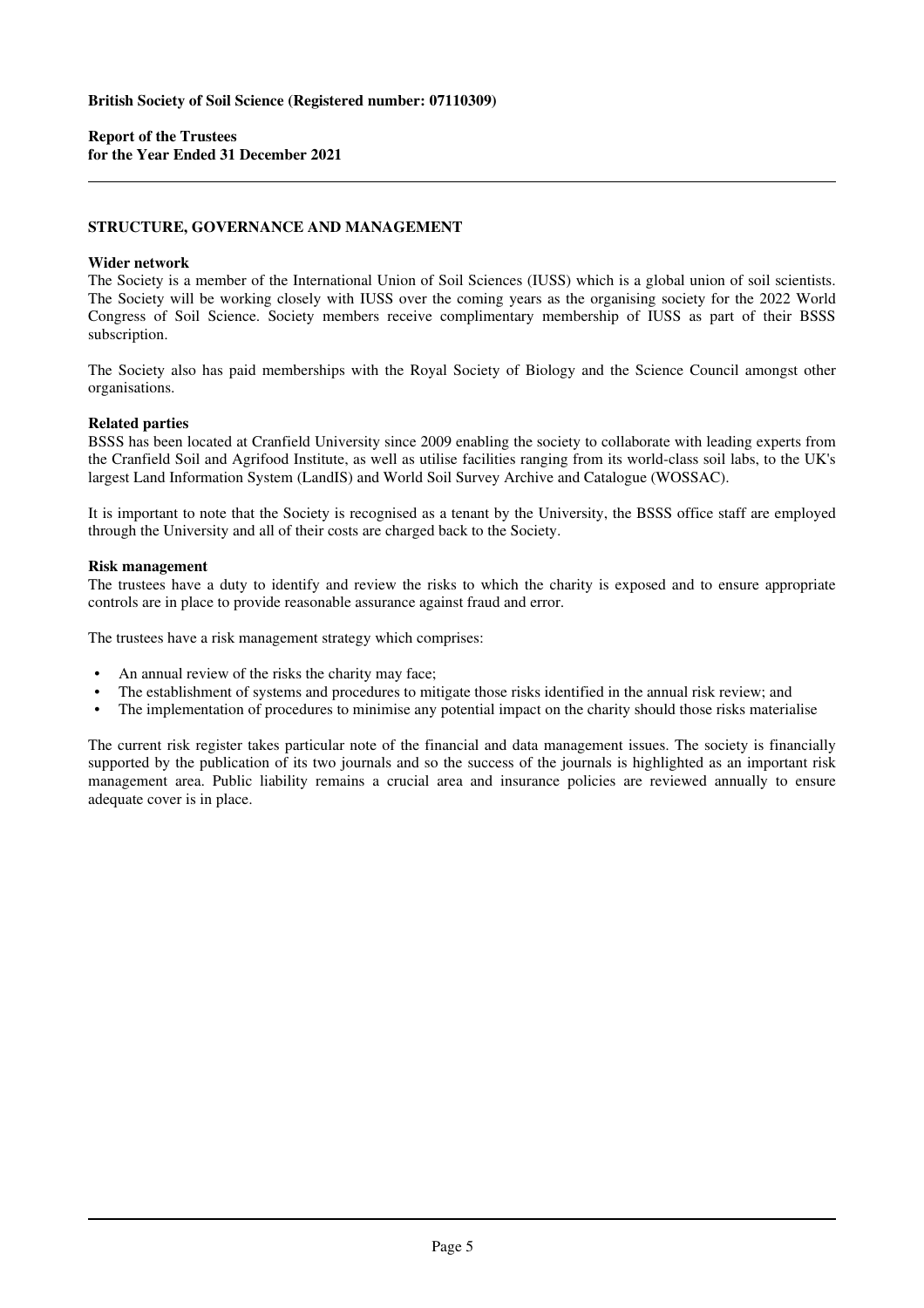# **STRUCTURE, GOVERNANCE AND MANAGEMENT**

# **Advisory Council**

BSSS retains an Advisory Council which holds delegated responsibility from the Board of Trustees as detailed in the company By-laws. During 2021, the Council consisted of 16 members, with one/ two seat(s) vacant, as follows:

Bruce Lascelles (Trustee and Chair / World Congress of Soil Science 2022 Chair) Sarah Buckingham (Scottish Soil Discussion Group Chair) / Nikki Baggaley (maternity cover until August 2021) Robert Cochrane (Ordinary Council Member) Lynda Deeks (South West Soil Discussion Group Chair) Jenni Dungait (Editor, European Journal of Soil Science) Kirsty Elliott (Early Careers Committee Chair) from August 2021 / Daniel Wardak (until July 2021) Leila Froud (South East England Soil Discussion Group Chair) Sarah Garry (Executive Officer) Iain Gould (Midlands Soil Discussion Group Chair) from March 2021 / Andy Tye (until March 2021) Jack Hannam (President Elect) Deyi Hou (Editor, Soil Use and Management) Manoj Menon (Northern Soil Network Chair) until September 2021 Sacha Mooney (Grants and Awards Committee Chair/ Past President/ Publications Committee Chair) Mike Palmer (Professional Practice Committee Chair) Lois Phillips (Education Committee Chair) from September 2021/ Jack Hannam (until September 2021) Xavier Portell-Canal (Ordinary Council Member) Welsh Regional Group Chair - Vacant

The Council is informed by the following standing committees:

- Early Careers Committee
- Education Committee
- Grants Committee
- Professional Practice Committee
- Publications Committee
- World Congress of Soil Science 2022 Working Group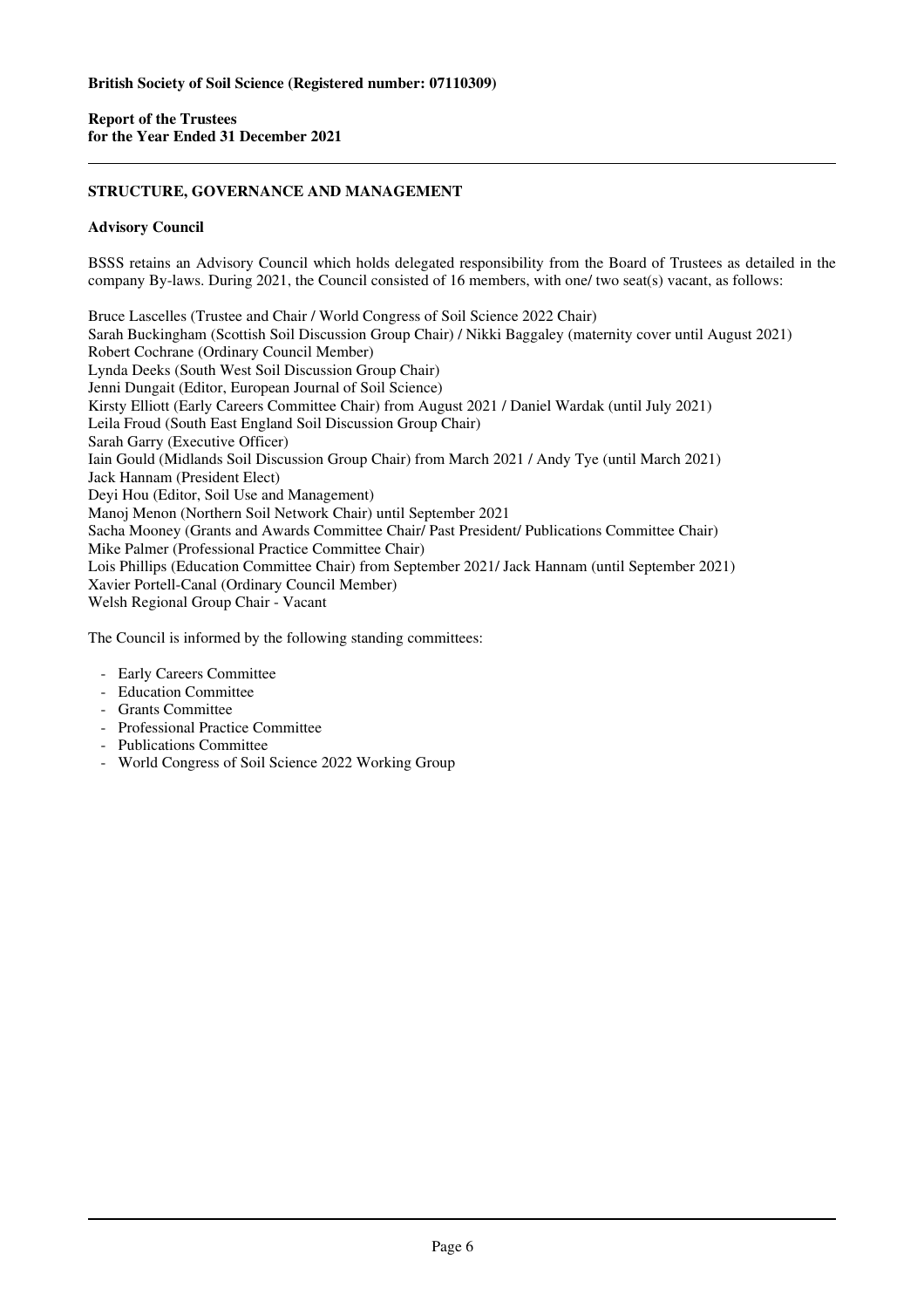# **STRUCTURE, GOVERNANCE AND MANAGEMENT**

# **Association Membership**

At 31 December 2021, BSSS represented 853 members, the highest number in the Society's history and a 10% increase from 2020 (776). Members of BSSS hail from around the globe with members in 37 countries and with a gender split of 30% female, 69% male (1% prefer not to say). During 2020 there were eight categories of membership:

# **Fee-Paying Members**

**Early Career Member** 

Open to all registered students of soil science and related disciplines, plus graduates with a recognised degree in soil science or related disciplines but with fewer than five years' professional experience.

- **Associate Member**  Open to anyone with an interest in soil science who does not meet the criteria for any other category of membership.
- **Technical Member**  Open to skilled and experienced administrative staff engaged in soil science research, government, NGO and commercial activities, but who are not eligible for full membership.
- **Full Member (M.I. Soil Sci.)**  Open to scientists and other professionals with a minimum five years' experience in soil science research or application.
- **Fellow (F I Soil Sci.)**

Fellow is awarded to members who have achieved a level of responsibility and professional expertise with national and international recognition.

# **Non Fee-Paying Members**

- **Retired Member**
- **Life Member**
- **Honorary Member**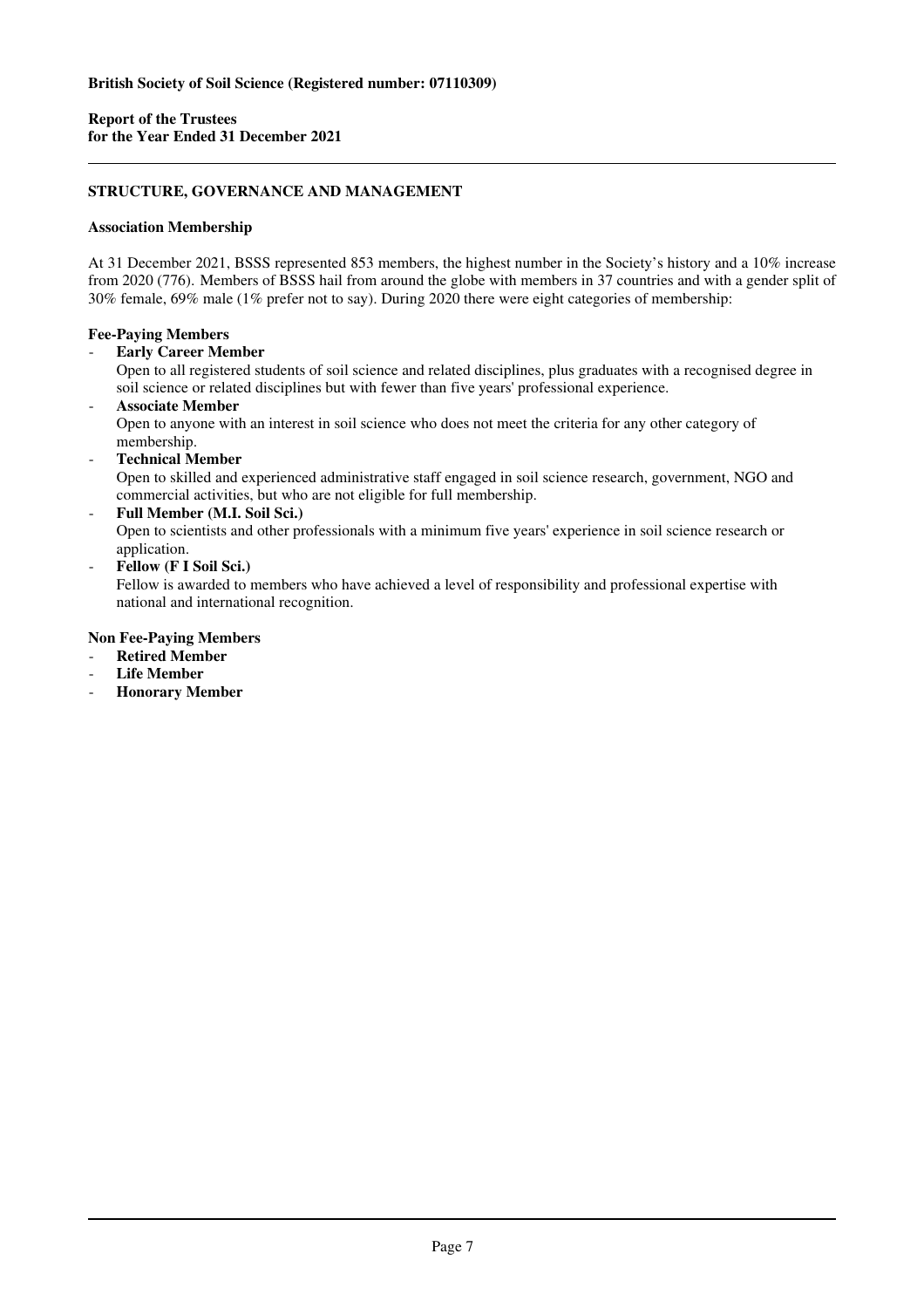# **OBJECTIVES AND ACTIVITIES**

# **Public benefit**

The Charities Acts 2011 requires all charities to explain in their Annual Report how their activities provide benefit to the wider public, or sections of it, in achieving their aims. In 2020, we set a new mission and strategy.

The charity's mission is: The British Society of Soil Science (BSSS) is the UK's leading body in the area of Soil Science with a global reach. We strive to secure the future of soils by promoting an enhanced understanding of the critical importance of soils in delivering the U.N. Sustainable Development Goals and supplying knowledge, through our science, to support efforts to halt and repair soil degradation. We aim to make a positive difference in the sustainable management and long-term security of soils that is critical to solving the environmental and societal challenges we face today.

We will achieve this through:

# **1. SEEKING TO PUBLICISE THE KEY ISSUES FOR THE SOIL SCIENCE COMMUNITY**

We will raise the profile of the important soil issues via our two prestigious journals (European Journal of Soil Science and Soil Use & Management), our bi-annual member's newsletter (the Auger), our new website, an enhanced social media presence and by hosting regional, national and international conferences. We will actively engage with the media by responding quickly to enquiries, providing factsheets and policy notes ensuring we are acknowledged as the UK's leading authority on soil science.

# **2. PROMOTING CHANGE THROUGH KNOWLEDGE EXCHANGE ACROSS ALL ASPECTS OF SOIL SCIENCE**

We will seek to support knowledge exchange in soil science through targeted engagement with industry, policy makers, government and educators. We will promote soil science across a range of disciplines using our website, social media and newsletters, with reference to the appropriate scientific research published in our Journals. We will make the latest knowledge available to a wider community audience and provide a forum for debate and to develop new partnerships. We will also monitor government progress in developing new policies and ensure we feed into this process.

# **3. HOSTING CONFERENCES AND MEETINGS FOCUSED ON SOILS**

We aim to grow participation in our regional and annual meetings. We will act to develop communication pathways with a wide range of stakeholders and use our meetings to foster debate in the latest scientific and practical issues in soil science. Working with the International Union of Soil Sciences (IUSS) and other international societies, we are committed to delivering the best possible World Congress of Soil Science in Glasgow in 2022 and ensuring this provides a comprehensive legacy for the Society and its members.

# **4. SUPPORTING AND ENCOURAGING THE EDUCATION OF SOIL SCIENCE**

We will support the education of soil science across a wide range of individuals and age groups. We will provide information and resources to teachers, farmers, agronomists, growers, industry and land managers and the public via grants, outreach events, training courses and teaching materials.

# **5. INSPIRING THE FUTURE GENERATIONS OF SOIL SCIENTISTS**

We will continue to support the development of early career members working in soil science. We will fund a biennial conference dedicated to ECRs and give them prominence at our Society Annual meeting. Through our education committee, we will support teachers and engage in community projects to inspire the next generation of soil scientists.

# **6. ENSURING HIGH STANDARDS OF PROFESSIONAL PRACTICE FOR THOSE WORKING WITH SOILS**

We will provide dedicated training courses such as our 'Working with Soils' series, as well as industry focussed events in support of Continued Professional Development, providing high professional standards and assisting with maintaining Chartered Scientist registration.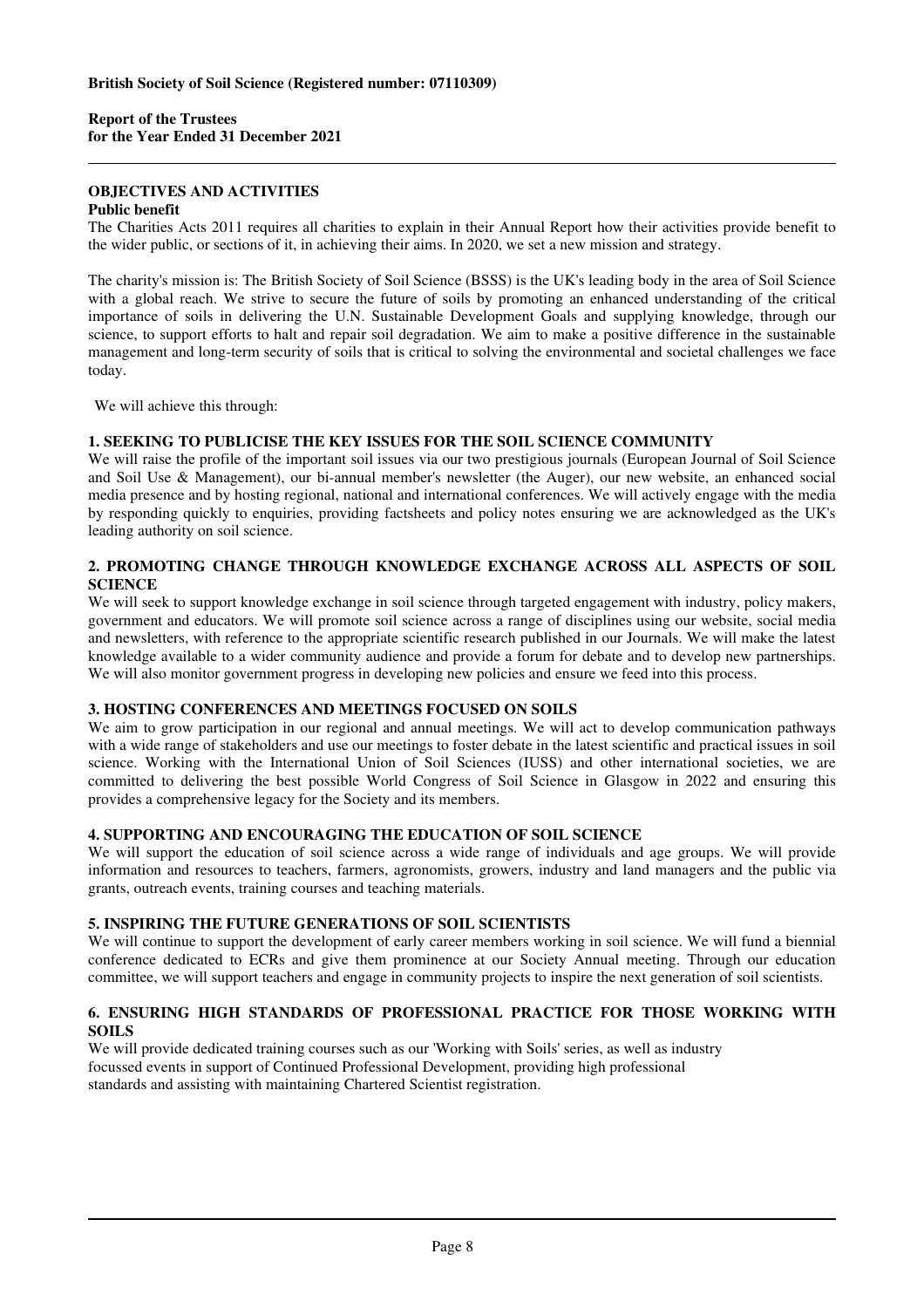# **OBJECTIVES AND ACTIVITIES**

#### **7. LEADING ON THE SOCIAL AND ENVIRONMENTAL RESPONSIBILITIES OF A CONTEMPORARY SOCIETY**

We will provide leadership in the areas concerning the socio-economic responsibilities of a modern Society. We will ensure all members have equality of opportunity, irrespective of age, race, disability, sex, religion or other protected characteristics. We will ensure our activities are planned with issues of equality, inclusion and diversity at the forefront of all decision making and that we act environmental responsible and achieve carbon neutrality where possible.

Our Council set a number of key actions and activities to support us on our journey to achieve our strategy.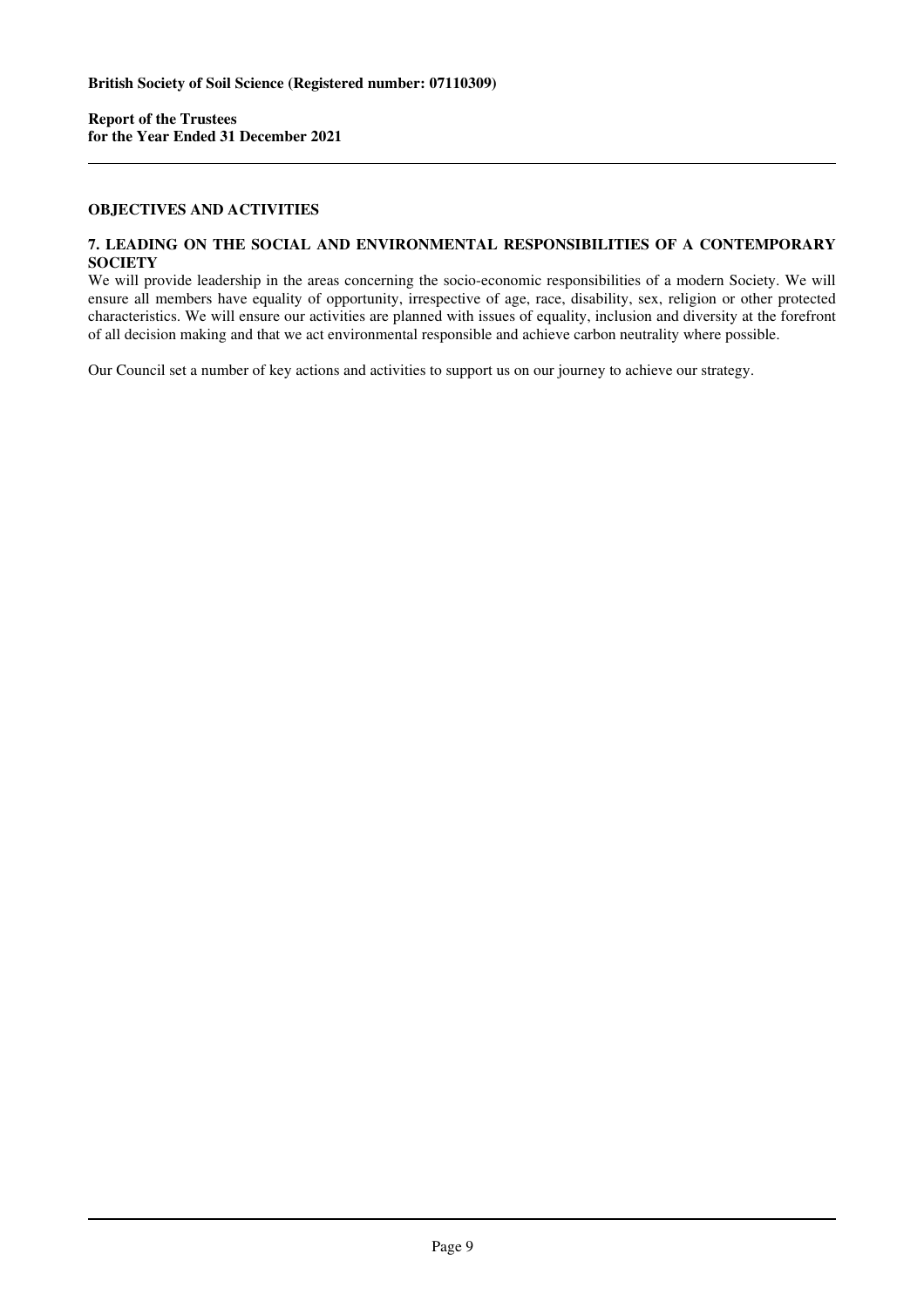# **ACHIEVEMENT AND PERFORMANCE Activities 2021**

### **Seeking to publicise the key issues for the soil science community**

# **What we set out to achieve**

We will raise the profile of the important soil issues via our two prestigious journals (European Journal of Soil Science and Soil Use & Management), our bi-annual member's newsletter (the Auger), our new website, an enhanced social media presence and by hosting regional, national and international conferences. We will actively engage with the media by responding quickly to enquiries, providing factsheets and policy notes ensuring we are acknowledged as the UK's leading authority on soil science.

#### **What we set out to achieve:**

- Develop a strategy for the journals to comply with the emerging Open Access agenda
- Ensure our journal authors are widely featured in The Auger and at our events
- Ensure the impact of the grants we awarded are promoted via The Auger
- Encourage corporate engagement with The Auger to ensure it provides all types of soil science news
- Publish further guidance notes on topics to meet our members' needs.

# **Our Achievements:**

#### **Journals**

• Continued to actively monitor the open access agenda and negotiated a one-year contract extension to publish our two journals with Wiley

• Promoted both journals across our members' email updates and Soil Matters publication (formerly The Auger)

• As 87% of members were already receiving their journals electronically, made the decision to offer both journals online only from 2022, to limit our environmental impact

• Delivered a number of virtual special issues including the cross-journal special, virtual issue, STARS: Innovations in Soil Science to Address Global Grand Challenges

Guidance and Publicity

• Produced new guidance notes: Applying for a CSCS Card (February) and Soil in Construction (March)

• Produced our first comprehensive Science Note on Soil Carbon which sets out the academic research concerning soil carbon which is used to define clear recommendations to governments. This clearly established our collective expertise and independence to governments, stakeholders and lay-people

- Re-designed and renamed our members' publication Soil Matters (formerly The Auger) and issued two editions
- Chosen to participate in the free Weston Communicating Climate programme for charities, which provided communications and public speaking training to our executive and President

• Featured in magazines and newspapers discussing soil health including Breathe magazine, the OCR blog and Environmental Education magazine

• Promoted our grant and award winners in a new web page with case studies online and in Soil Matters

# **Our Impact**

• The 2020 Impact Factors were 4.949 for the European Journal of Soil Science (3.742, 2019; a 32% increase) and 2.950 for Soil Use and Management (1.690, 2019; a 75% increase)

# **Case Study - Science Note: Soil Carbon**

At the beginning of November to coincide with COP 26, we launched our first Science Note on the topic of Soil Carbon where our recommendations to governments included that long-term financial incentives are introduced to encourage sustainable soil management practices, particularly in a bid to store soil carbon.

Soils contain more carbon than in the atmosphere and vegetation combined and are therefore an essential carbon store. Increasing soil organic carbon content through sustainable soil management (or regenerative agricultural) practices, can improve soil health, the efficiency of food production and water quality. As carbon gains can be easily lost, affecting efficient soil usage, the note recommends that any incentives to support farmers and other land-owners to sequester carbon, are made over the long-term.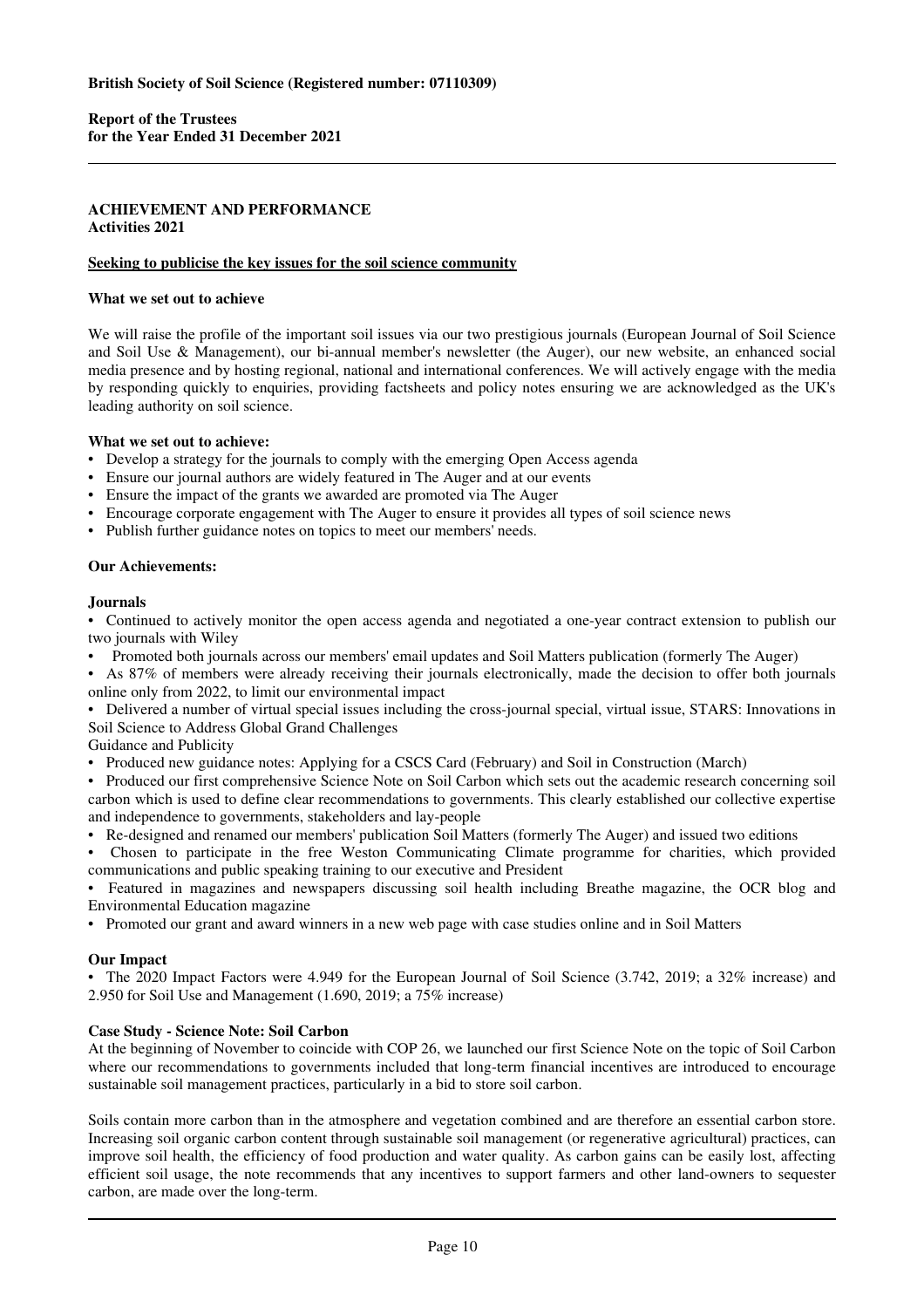# **ACHIEVEMENT AND PERFORMANCE**

Sustainable soil management, often known as regenerative agricultural practices, includes reducing the amount of tillage, planting 'cover crops' to cover the soil throughout the year and between cropping plants and introducing organic material to existing soils. The note also encourages smaller land-owners and gardeners to introduce these practices on their land to increase the amount of carbon in their soil.

Further recommendations include protecting existing carbon stores in permanent grasslands, moorlands, peatlands, wetlands and woodlands and carefully considering the application of rock dust or biochar, to ensure they do not negatively impact on soil quality through pH change.

The Science Note: Soil Carbon is available as a technical, fully referenced document and as a short, summary document via: https://soils.org.uk/education/guidance-and-science-notes/

Thank you to Paul Newell Price who Chaired the task group established to deliver the note along with group members, M. Fernanda Aller, Anne Bhogal, Deborah Crossan, Lorna Dawson, Andy Gregory, Lewis Peake and David Tompkins for their contributions.

#### **Promoting change through knowledge exchange across all aspects of soil science**

#### **What we set out to achieve:**

We will seek to support knowledge exchange in soil science through targeted engagement with industry, policy makers, government and educators. We will promote soil science across a range of disciplines using our website, social media and newsletters, with reference to the appropriate scientific research published in our Journals. We will make the latest knowledge available to a wider community audience and provide a forum for debate and to develop new partnerships. We will also monitor government progress in developing new policies and ensure we feed into this process.

#### **What we set out to achieve:**

• Develop further content to support the #Grounded series and introduce different aspects of soil health to the general public

• Provide additional content on our website including educational resources and an introduction to the wide-range of careers available working with soil

• Prepare for COP 26. We recognise the significance of the conference and the impact which any policy decisions will have for the world around us. We will work with the Science Council to demonstrate a strong, scientific community response to climate change challenges

• Retain our membership of other professional and scientific associations which will allow us to have a strong voice in policy debate. This includes the International Union of Soil Science, Science Council, Parliamentary and Scientific Committee and the Royal Society of Biology.

# **Our Achievements:**

Our #Grounded campaign was nominated for two international awards:

- the 2021 Short Film Prize of the 11th edition of the International Environmental Film Festival on the theme Actions!
- the Film Bahari (Indonesian Film Festival) awards for Short film

• Updated our website to provide an overview of the types of careers available in the soil science sector, added to the Frequently Asked Questions page and introduced a blog series, featuring the latest topical updates from our Council, executive and Corporate Members

• Attended COP26 and highlighted the importance of soil in climate change mitigation (see case study)

• Supported CIEEM, CIRIA, IEMA, Institute of Quarrying and the Society for the Environment in the production of guidance notes and communities of practice

• Retained our membership of and contributed to a number of membership bodies and joined the Society Publishers' Coalition (SocPC) to support our journals activity

# **Our Impact**

- 1,300 views of our #Grounded video, highlighting the importance of soil to the environment
- Growth in our social media channels, a 53% average increase across all channels when compared to 2020, providing us direct access to over 13,000 individuals and organisations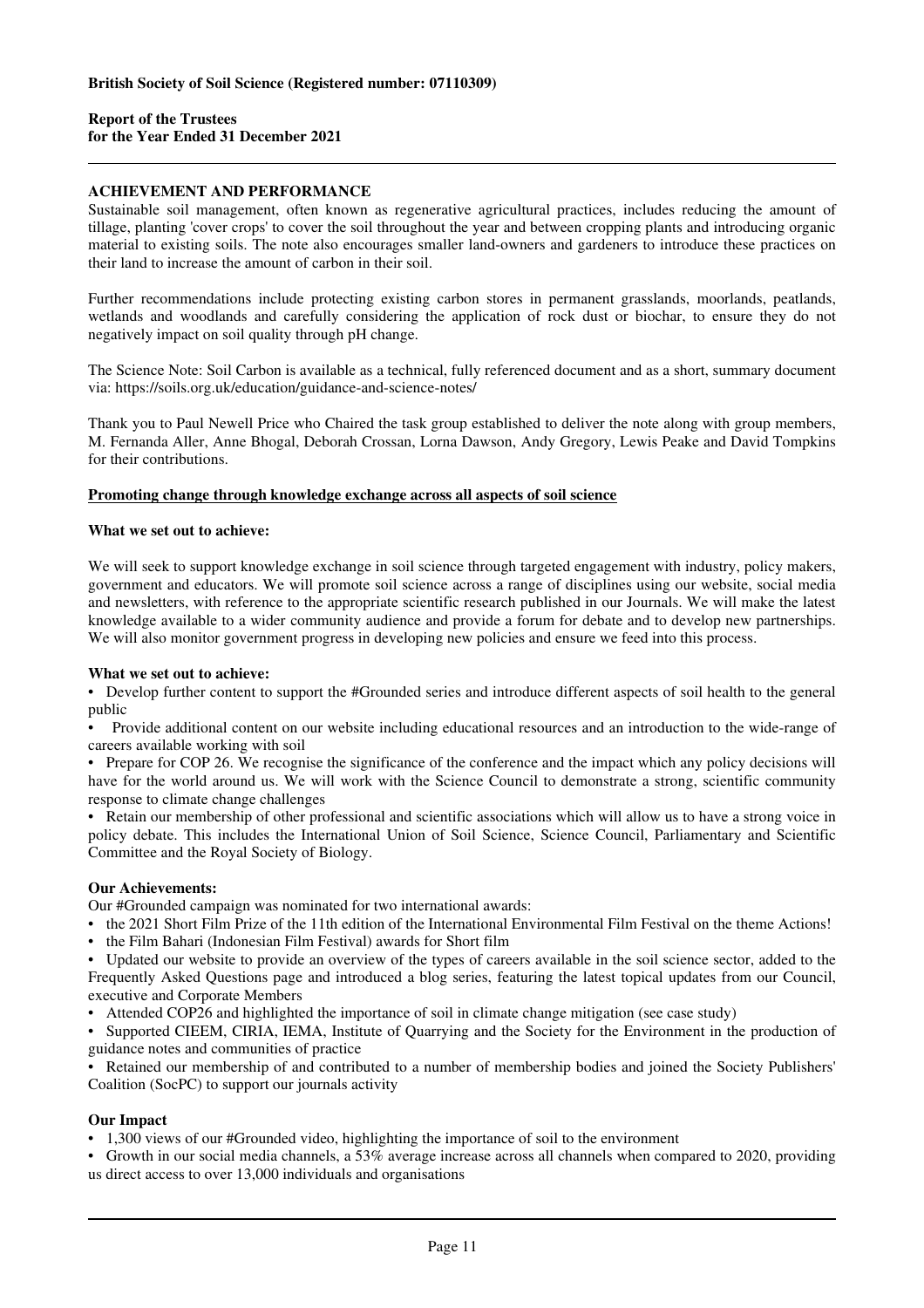# **ACHIEVEMENT AND PERFORMANCE**

# **Case Study - COP 26**

For the first two weeks in November 2021, Society President Bruce Lascelles, Council Member Mark Nason and Executive Officer Sarah Garry attended COP26 negotiations in Glasgow, on behalf of the Society.

The Society received Observer Status to attend COP26, meaning that we were able to access the 'blue zone', the area of the conference for governments and heads of state. As an Observer Organisation, along with 2,500 others, we are able to attend to observe official meetings and some negotiations and hold leaders to account.

During the course of COP26, our provisional attendance was altered to provide us with permanent Observer Status, allowing us to attend all future UN Climate Change Conferences (COP's) as a Non-Governmental Organisation (NGO).

During COP 26 and into the future, our key asks for international governments are to prevent, halt and reverse the degradation of soils by:

• protecting and enhancing existing carbon stores in permanent grasslands, moorlands, wetlands and woodlands

• supporting the adoption of regenerative and sustainable soil management practices to increase soil carbon sequestration and thus improve soil health and resilience and the provision of financial incentives for these schemes

- supporting and funding soil research and its dissemination
- supporting global recognition and accreditation of soil scientists
- ensuring global reinforcement of soil regulation

The Society's role continues to be in striving to secure the future of soils by promoting the critical importance of soils in delivering the UN Sustainable Development Goals and supplying knowledge, through our science, to support efforts to halt and repair soil degradation.

# **COP Outcomes**

During our two weeks at COP, we:

- promoted our new Science Note: Soil Carbon
- supported IUSS' position paper on the interlinkages between soil and climate change
- participated in the SHE Changes Climate panel on Gender day
- attended the Macaulay Lecture with keynote speakers Christiana Figueres and Nicola Sturgeon
- developed new relationships with a host of stakeholders including the Landscape Institute, and
- outlined key activities at COP26 which will affect our members in a series of blogs, available on our website

Governments are discussing annual reporting of climate pledges, which if passed will make every annual COP conference an important milestone for the review of climate change: https://www.bbc.co.uk/news/world-59231477

We will continue to make a positive difference in the sustainable management and long-term security of soils that is critical to solving the environmental and societal challenges we face today and will use our new NGO status to promote the importance of soil in climate change mitigation to national and international governments.

Over the next few months, the Society Council will consider the outcomes achieved by attending COP26 and consider what, if any, approach we will take to COP27.

Details of the next UNFCCC COP27 are still to be announced and it is expected to take place in November 2022 in Egypt.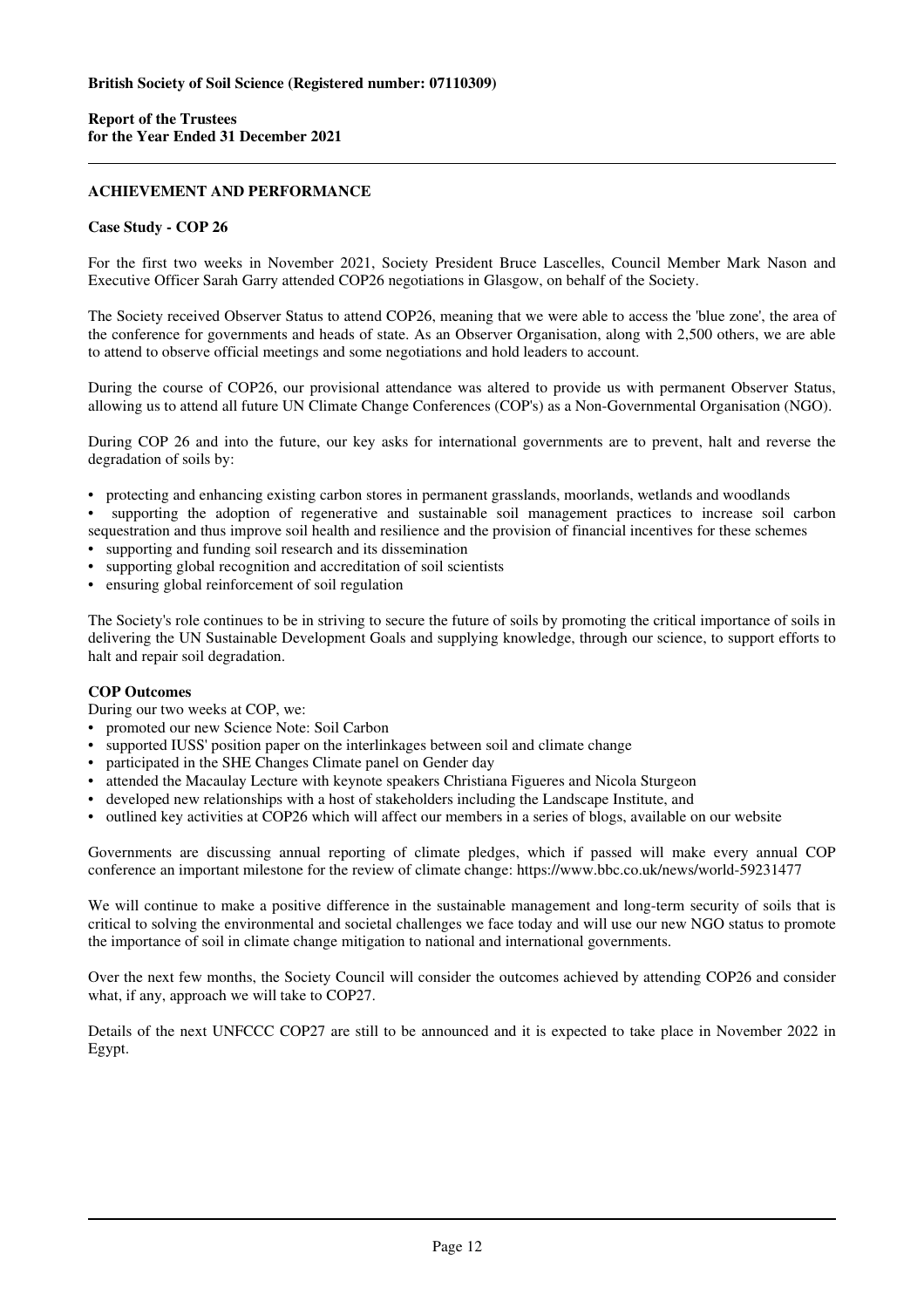# **ACHIEVEMENT AND PERFORMANCE**

### **Hosting conferences and meetings focused on soils**

#### **What we set out to achieve**

We aim to grow participation in our regional and annual meetings. We will act to develop communication pathways with a wide range of stakeholders and use our meetings to foster debate in the latest scientific and practical issues in soil science. Working with the International Union of Soil Sciences (IUSS) and other international societies, we are committed to delivering the best possible World Congress of Soil Science in Glasgow in 2022 and ensuring this provides a comprehensive legacy for the Society and its members.

#### **What we set out to achieve:**

• Extend the Zoom into Soil series with free, monthly events including sessions highlighting the latest research from our journals European Journal of Soil Science (EJSS) and Soil Use and Management (SUM)

• Deliver virtual events from our Regional Groups, offering an opportunity to share local knowledge and network with colleagues from the same region

• Offer a face-to-face, two-day Annual Conference and Gala Dinner in September in Glasgow (Covid restrictions dependent)

• Send quarterly emails to our stakeholders and donors, to raise the profile of the Society and highlight our achievements over the previous quarter

# **Our Achievements:**

• Seven free to attend Zoom into Soil sessions on, which were also made available on our YouTube channel after the event. These included sessions on topics such as soil organic matter, compaction, an EJSS session on Early Career Researchers and a family-focused session on soils in art and culture

• A half-day, virtual online Annual Conference on Soil Health, exclusively for members

• Delivered virtual conference and AGMs for our Midlands Soil Discussion Group and South West Soils Discussion Group

• Co-organised the Managing Soils for Survival conference alongside SCI's Agri-sciences group and CHAP

• Delivered presentations to the Serbian Soil Science Society's Annual Conference and the Agri-Tech 4.0 Crops, Seeds and Soil Conference

• Delivered a new quarterly stakeholder newsletter to demonstrate the achievements of the Society to a wider audience

# **Our Impact**

• Our virtual Annual Conference was attended by over 120 delegates with 97% rating the speakers and their content as good or excellent and with 98% reporting that they had learnt something new as a result

• In our Zoom into Soil: Soil Compaction webinar, 67% of attendees indicated that they would use the knowledge learnt as a result of the session in their future work

• An average of 62.5% attendees across the seven Zoom into Soil webinars would use their knowledge learnt in their future work

• Over 730 people attended our seven webinars and have been watched again by almost 4,000 viewers on YouTube

#### **Case Study - Annual Conference and AGM**

We were unable to host an in-person Annual Conference in 2021 due to the pandemic and the event took place virtually, allowing 120 members from the UK and internationally to attend.

The Society's flagship event, this year on Soil Health, sponsored by Arcadis, featured:

Professor Jim Harris, A new look at soil health

Elizabeth Stockdale, Developing scorecards for soil health with farmers - promoting understanding and discussion of soil function

Professor Dr. Matthias Rillig, How multiple factors of global change affect soil processes and biodiversity Dr Felicity Crotty, Using soil biology to assess soil health

President's Lecture: Dr Rattan Lal, Returning land to nature by producing just enough from less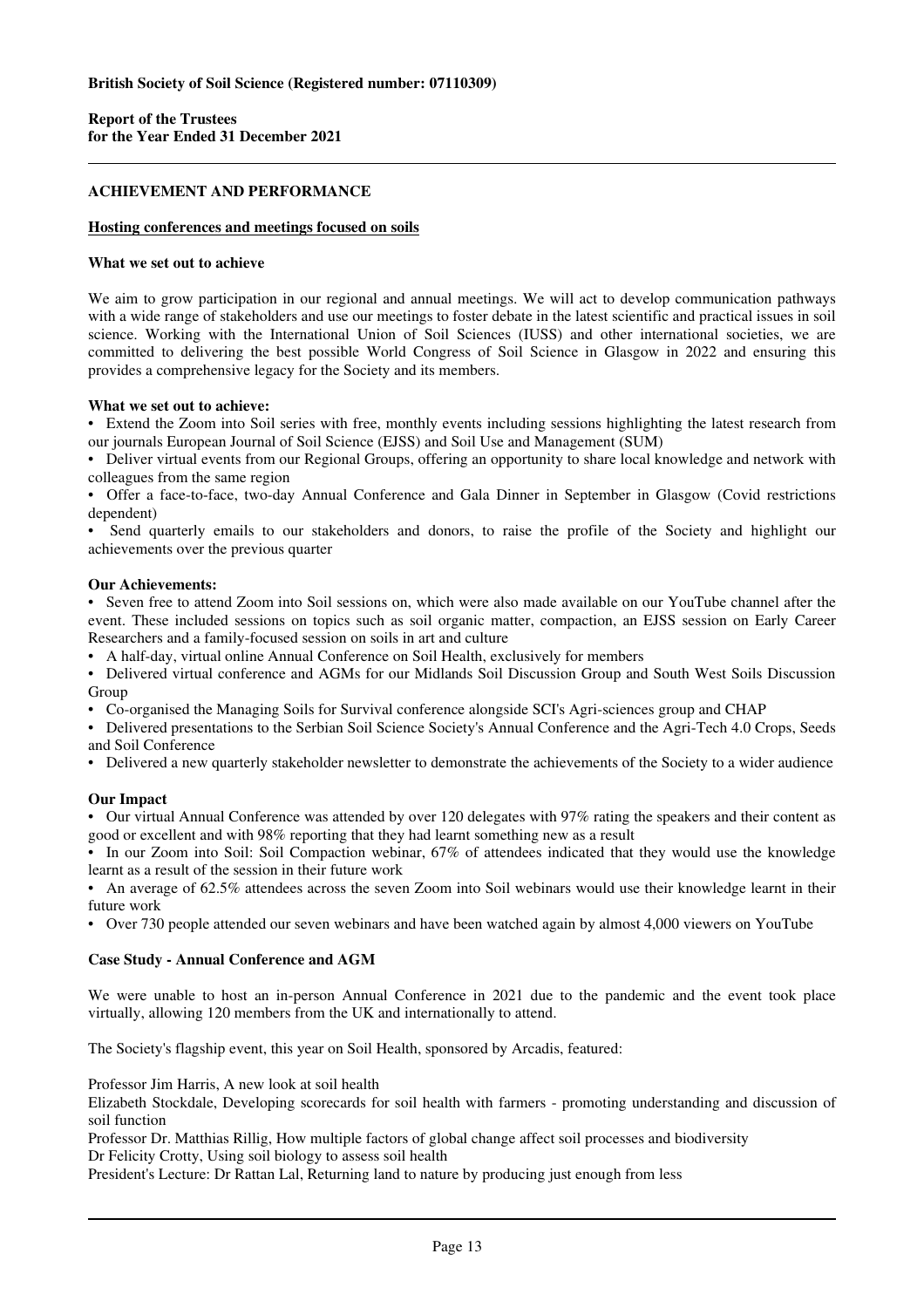# **ACHIEVEMENT AND PERFORMANCE**

We received our best ever event feedback with 97% of survey respondents rating the content as good or excellent and 97% also rated the speakers as good or excellent! A very big thank you to our speakers and all those who attended on the day.

# **The World Congress of Soil Science 2022**

The World Congress of Soil Science 2022 (WCSS 22) is a leading international soil science conference, held every four years in different countries and attended by over 3,000 soil scientists from around the globe. The next Congress is being organised by the British Society of Soil Science on behalf of the International Union of Soil Sciences.

The Congress theme, 'Soil Science - crossing boundaries, changing society' will focus on the link between soil and society, with sessions covering soil systems, soil processes, soil management and how we interact with and use soils around the world. There will be opportunities for specialist workshops and discussion sessions across a wide range of soil disciplines. The core programme is supported by tours and a cultural and arts programme for delegates and the wider public to explore our diverse environment and culture.

In late 2020 we established a separate charity, the World Congress of Soil Science 2022, with full responsibility for delivering the event and its legacy.

The Society and its Board continue to support the Congress by providing funding towards the delivery of the event and providing in-kind resources in the way of executive and volunteer support and undertaking communications activity.

#### **Congress Achievements:**

• Over 1,900 abstracts were received by the November deadline date, far exceeding the 500 anticipated

• Registration for the scientific congress opened in September 2021 with early bird registrations available until 15 March

- Registration launched for the pre- and post-congress and day tours, alongside bookings for the gala dinner
- Volunteering opportunities opened for applications in autumn

• Organisations were encouraged to apply to host their fringe events during the Congress, with successful applicants notified in early 2022

• A coach was chosen to support the UK team in the Soil Judging Competition, an event open to international teams with the award presented at the World Congress Opening Ceremony

• The Our Living Soil website created and the first two quarterly emails distributed to a subscription list of those interested in soil art and culture

#### **Supporting and encouraging the education of soil science**

#### **What we set out to achieve:**

We will support the education of soil science across a wide range of individuals and age groups. We will provide information and resources to teachers, farmers, agronomists, growers, industry and land managers and the public via grants, outreach events, training courses and teaching materials.

# **What we set out to achieve:**

• Work with Awarding Bodies including OCR to influence plans for the proposed Natural History GCSE and with City & Guilds via its Employer and Industry Board for land-based industries

• Continue to support LEAF with its Open Farm Sunday events, both virtually and face-to-face where possible

• Attend external events including Groundswell and Contamination Expo to raise the profile of soil science as a discipline

• Review our existing educational resources and update these where required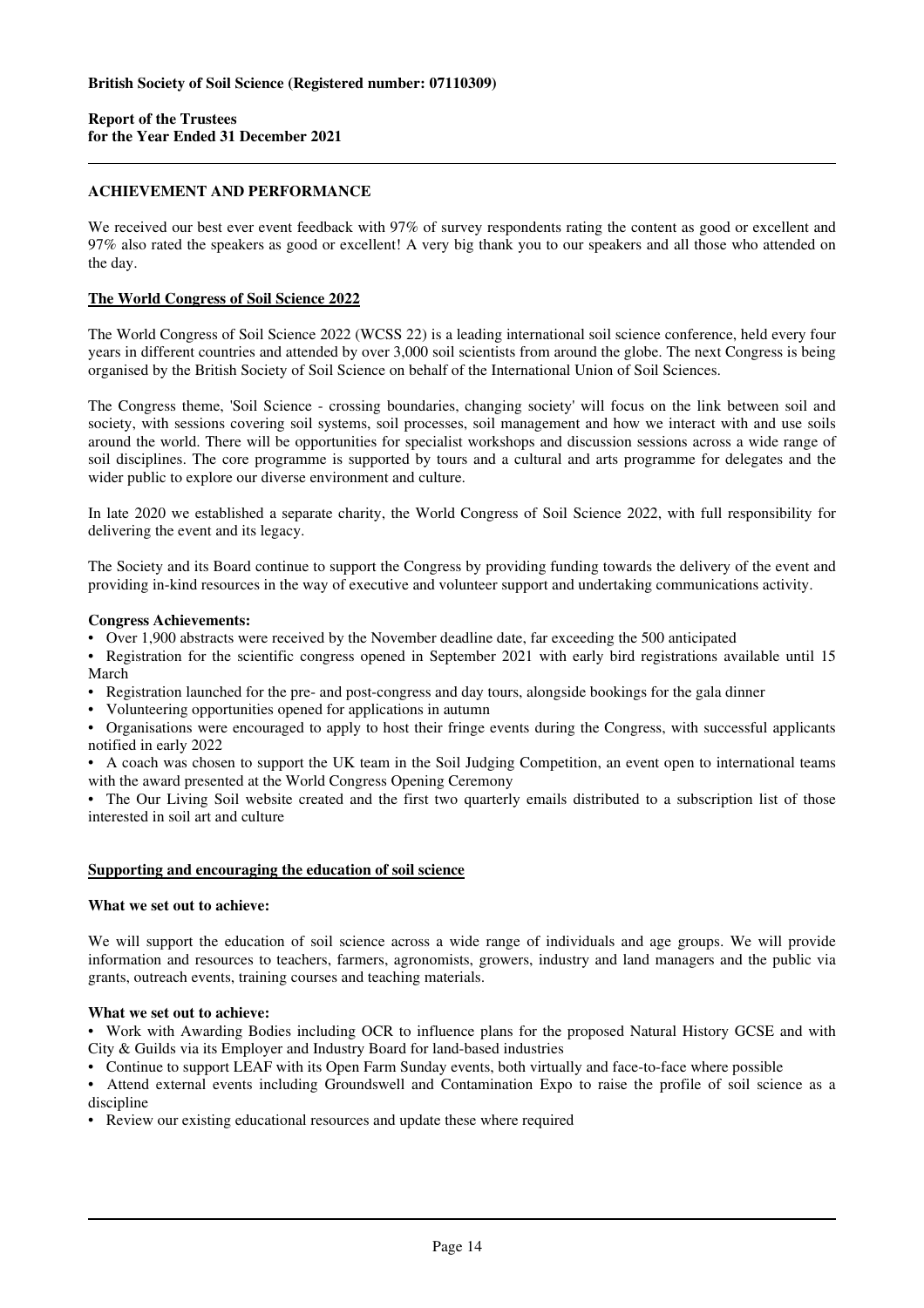# **ACHIEVEMENT AND PERFORMANCE**

# **Our Achievements:**

• Joined the verification panel of the T Level in Agriculture, Environment and Animal Care to support City & Guilds in developing a qualification which provides suitable focus on soils

• Joined the City & Guilds Employer and Industry Board in Forestry, Aboriculture and Habitat Management

• Continued to support OCR with the proposal for a Natural History GCSE, with our Executive Officer providing a blog to support the campaign

• Attended Groundswell in June and Contamination Expo in September to highlight the importance of soil health to farmers and decontamination experts, respectively

• Curated the best soil information on the web into handy resources for teachers, helping them to deliver soil-related education to primary or secondary aged children

• Promoted the scientific work of our members across our social media channels, alongside soil-focused articles and documentaries aimed at the general public

Supported the Soil Voices project to deliver an online, soils oral history

• Promoted the UN-organised World Soil Day on 5 December

#### **Inspiring the future generations of soil scientists**

#### **What we set out to achieve:**

We will continue to support the development of early career members working in soil science. We will fund a biennial conference dedicated to ECRs and give them prominence at our Society Annual meeting. Through our education committee, we will support teachers and engage in community projects to inspire the next generation of soil scientists.

#### **What we set out to achieve:**

• The delivery of an Early Careers Conference

• Review the terms of our grants to ensure they remain accessible to members, particularly as virtual event attendance becomes the norm

# **Our Achievements:**

• Delivered the three-day Early Careers Conference, including oral and poster presentations and key note lectures

• Delivered the Talking about Soil webinar, exclusively for Early Careers members to help them present their research in an engaging way to scientists and non-scientists

• Updated the EC Conference grant to ensure it is accessible to all Early Career members and began to prioritise applications to those attending the World Congress of Soil Science

• Introduced the British Society of Soil Science Interdisciplinary Grant for Early Career Researchers and Professionals, which was awarded at Eurosoil 2021

Updated our Early Careers membership category to provide all EC members with appropriate time to gain the professional skills required to move into the full membership category, and produced a guidance note to help them make the transition

# **Our Impact:**

• The Early Careers Conference which was attended by over 40 members and took place over three days was rated as very good or excellent by 100% of attendees, with 80% indicating that they would use the knowledge gained as part of their future practice

• Grew our EC membership from 190 in 2020 to 219 in 2021, a 15% increase

• Awarded the Spade Award for the best oral presentation to Imelda Uwase and the Trowel Award for the best poster presentation to Caitlin Lewis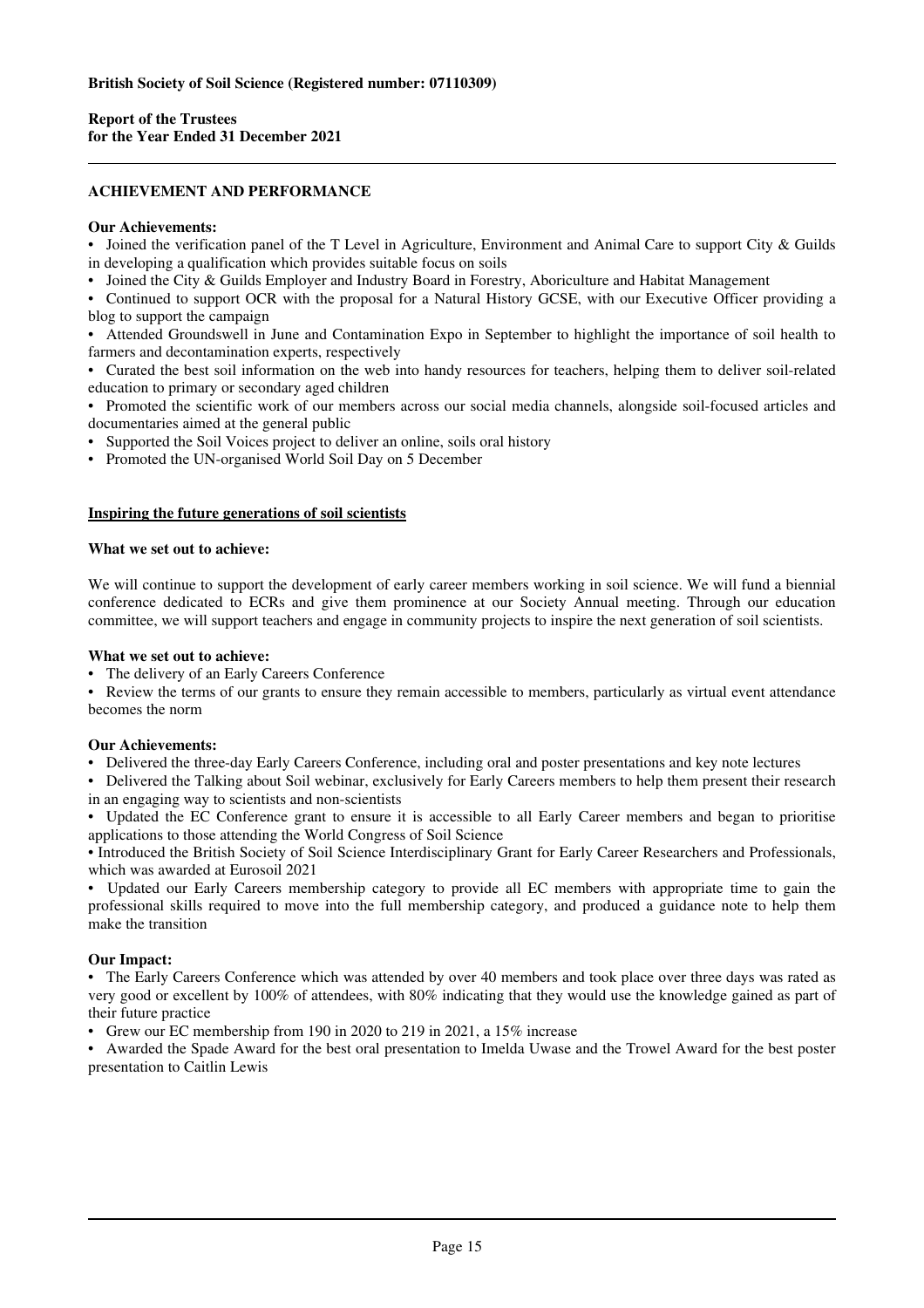# **ACHIEVEMENT AND PERFORMANCE**

# **Case Study - Award Winners and Grant Recipients**

BSSS is proud to sponsor a prize and trophy for a number of awards within academic institutions, which are presented to students based on criteria set with each one. The 2020-21 award winners each received two years' Society membership as part of their prize:

Kennedy Nyangoni - Best Student in Soil Science at Royal Agricultural University Bel Lovel (photo) - Undergraduate Award at Lancaster University William Tamblyn - Undergraduate Award at Harper Adams University Samantha Kehoe - Postgraduate Award at Harper Adams University Jessica Flack (photo) - for achieving the highest average grade across the MSc Environmental Management and MSc Environmental Pollution 2020-2021 cohort at University of Reading Harriett Ricketts (photo) - Most Promising Soil Scientist at Cranfield University

The Colin Stansfield Award at Myerscough College was not awarded in 2021 due to the pandemic.

# **Grant recipients**

The following grants were awarded in 2021, supporting members and organisations to develop soil science skills. Outcomes from the projects will be shared with members in 2022:

# **Early Career Conference Grant -** £50.41 to Joseph Martlew to attend Eurosoil 2021

**David S Jenkinson Fellowship** - £5,000 to Dr Daniel Evans for Stabilizing Carbon at the Rock-Soil interface: impacts of climate and wildfire at the University of California in September 2022

**Public Engagement Grant** - £250 to Nim Kibbler for Get to know your soil at Forth Rivers Trust to develop an online repository of simple-to-do soil explorations and tests that farmers and land managers can carry out to learn more about their own soils

**Field Equipment Grant** - £623.61 to Nicholle Bell for outdoor camera equipment to create a series of field work 'how to' videos that will cover a range of protocols from core sampling to preserving samples for RNA extraction, document field sites and sampling events for future projects and bring the field to the classroom by demonstrating key learning outcomes via field videos

**British Society of Soil Science Interdisciplinary Grant for Early Career Researchers and Professionals** the winning project was SDG engagement: A dirty matter submitted by Christina van Midden, Nicolas Beriot, Michael Löbmann and Tanvi Taparia. The winners propose to develop a board game to raise awareness and communicate the challenges associated with the Sustainable Development Goals (SDGs) and demonstrate soil-based solutions to them. The game will aim to teach players to not only understand soil multifunctionality but also utilise these complex functions to mitigate the associated challenges. They hope to highlight the strong links, feedbacks and trade-offs that exist between the SDGs and suggest collaborative and interdisciplinary solutions that preserve environmental health as well as socio-economic needs

**World Congress of Soil Science 2022** - The Society Board of Trustees granted £42,520 to the World Congress of Soil Science 2022 for the purpose of delivering the event from 31 July – 5 August 2022

# **Ensuring high standards of professional practice for those working with soils**

# **What we set out to achieve:**

We will provide dedicated training courses such as our Working with Soils series, as well as industry focused events in support of Continued Professional Development, providing high professional standards and assisting with maintaining Chartered Scientist registration.

# **What we set out to achieve:**

• Continue to work with the Science Council, supporting the Employer Champion programme, highlighting the benefits of Chartered Scientist registration and working with them to review our members' CPD

- Review how our Working with Soils and Agricultural Land Classification courses are delivered
- Ensure our Equality, Diversity and Inclusion policy is embedded into our membership and renewal processes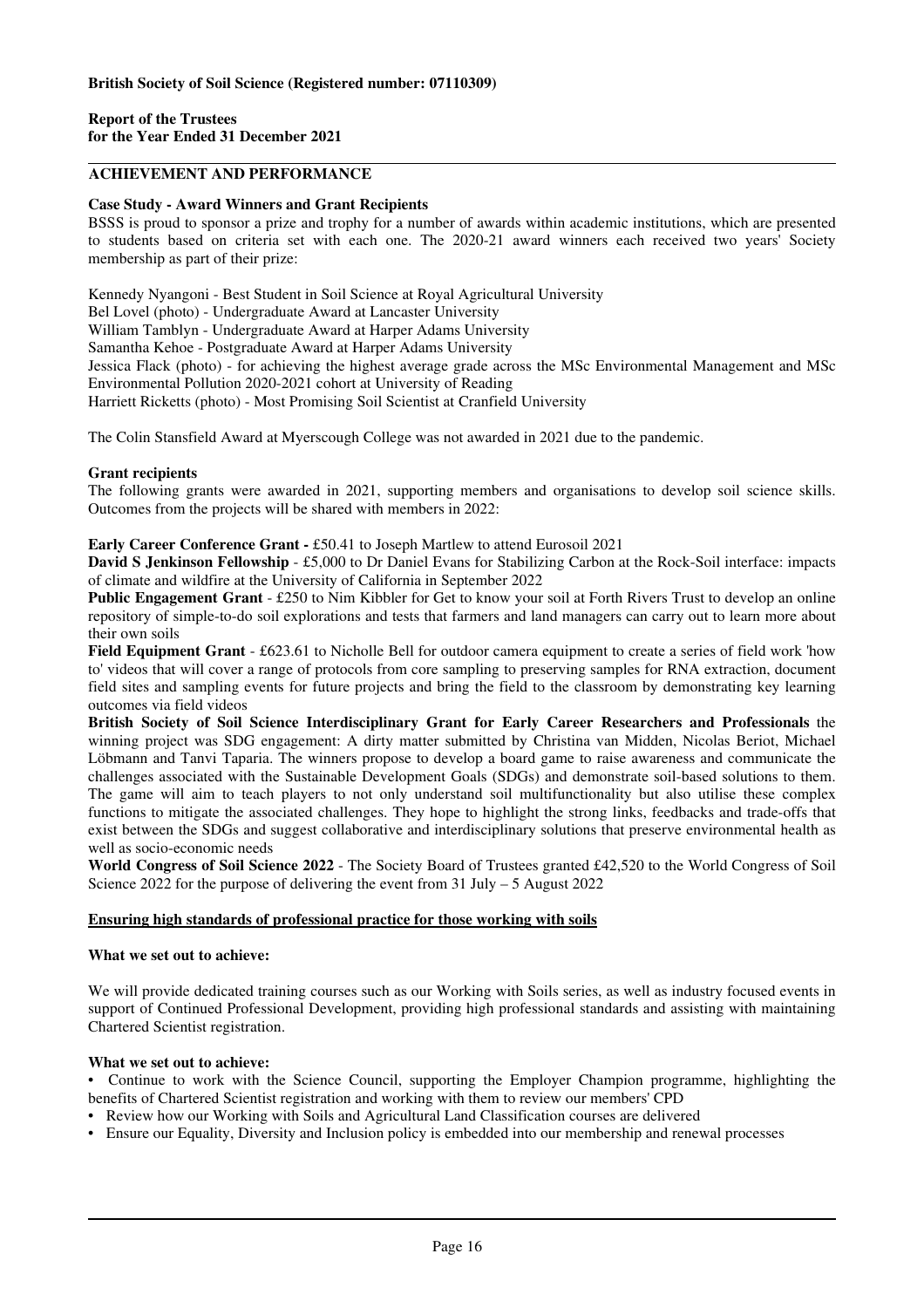# **ACHIEVEMENT AND PERFORMANCE**

#### **Our Achievements:**

• Reviewed 55 new membership applications and 1 new Science Council registration

• Undertook an annual review of Chartered Scientist members' CPD, all of which met the standards required by the Science Council

• Maintained a strong working relationship with the Science Council and received permission to continue delivering Chartered Scientist for a further two-year period

- Approved one new Society Fellow
- Committed to review in 2022, the Fellow application process, to ensure members understand the skills and experience needed to secure Fellowship status
- Delivered our virtual Agricultural Land Classification course in November

• Launched a Corporate Member category, to provide organisations with the opportunity to demonstrate their support of the Society

• Participated in the Science Council's 2021 benchmarking exercise using Progression Framework 2.0. The self-assessment tool for Equality, Diversity and Inclusion indicated that the Society has improved its score since it was last carried out in 2017 and we are in line or ahead of other organisations when benchmarked against their results

#### **Our Impact:**

• Increased our membership from 776 in 2020 to 853 in 2021, a 14% increase and the Society's highest ever number of members

#### **Case Study - Honorary Members**

Using the Honorary Membership function awarded within the Society Bye-Laws, Professors Goulding and Oliver were overwhelmingly elected at the AGM. This award demonstrates the impact which the individuals have had within soil science and specifically in supporting the Society to achieve its objectives.

• Professor Keith Goulding - A former President of BSSS, Keith has showed leadership and made enormous contributions in nutrient cycling, especially of nitrogen, phosphorus and potassium; nutrient losses from agriculture, especially nitrate leaching and nitrous oxide emissions; farm system studies; acid rain and soil acidification. These were recognised when he was awarded Highly Cited Scientist status by Clarivate in 2018

• Professor Margaret Oliver - A former BSSS Council member and Editor-in-chief of the European Journal of Soil Science, Margaret has made outstanding contributions to soil survey through innovative sampling design, estimation and spatial prediction, especially in the application of geostatistical theory. She has provided new knowledge on radioactivity and pollutants in soil, and comprehensively reviewed current knowledge on role of soil on human health

#### **Leading on the social and environmental responsibilities of a contemporary society.**

#### **What we set out to achieve:**

We will provide leadership in the areas concerning the socio-economic responsibilities of a modern Society. We will ensure all members have equality of opportunity, irrespective of age, race, disability, sex, religion or other protected characteristics. We will ensure our activities are planned with issues of equality, inclusion and diversity at the forefront of all decision making and that we act environmental responsible and achieve carbon neutrality where possible.

#### **What we set out to achieve:**

• Update the Terms of Reference for our Council and all other committees

• Ensure our approved policies are implemented into the working practices for all committees. For example, ensuring we ensure diverse presenter representation at our meetings, events and in our journals and that good governance is in place for both our membership and grants and awards processes

- Update our Code of Conduct and Disciplinary Procedures
- Work to understand and reduce the Society's carbon impact

# **Our Achievements:**

• Updated Terms of Reference to reflect the need for diverse representation across all of our committees

• Agreed two new policies: Complaints and Safeguarding. The policies outline our commitment to operate a fair and inclusive Society which is transparent in its complaint handling, and our commitment to ensure any children or vulnerable adults participating in our activities are protected from harm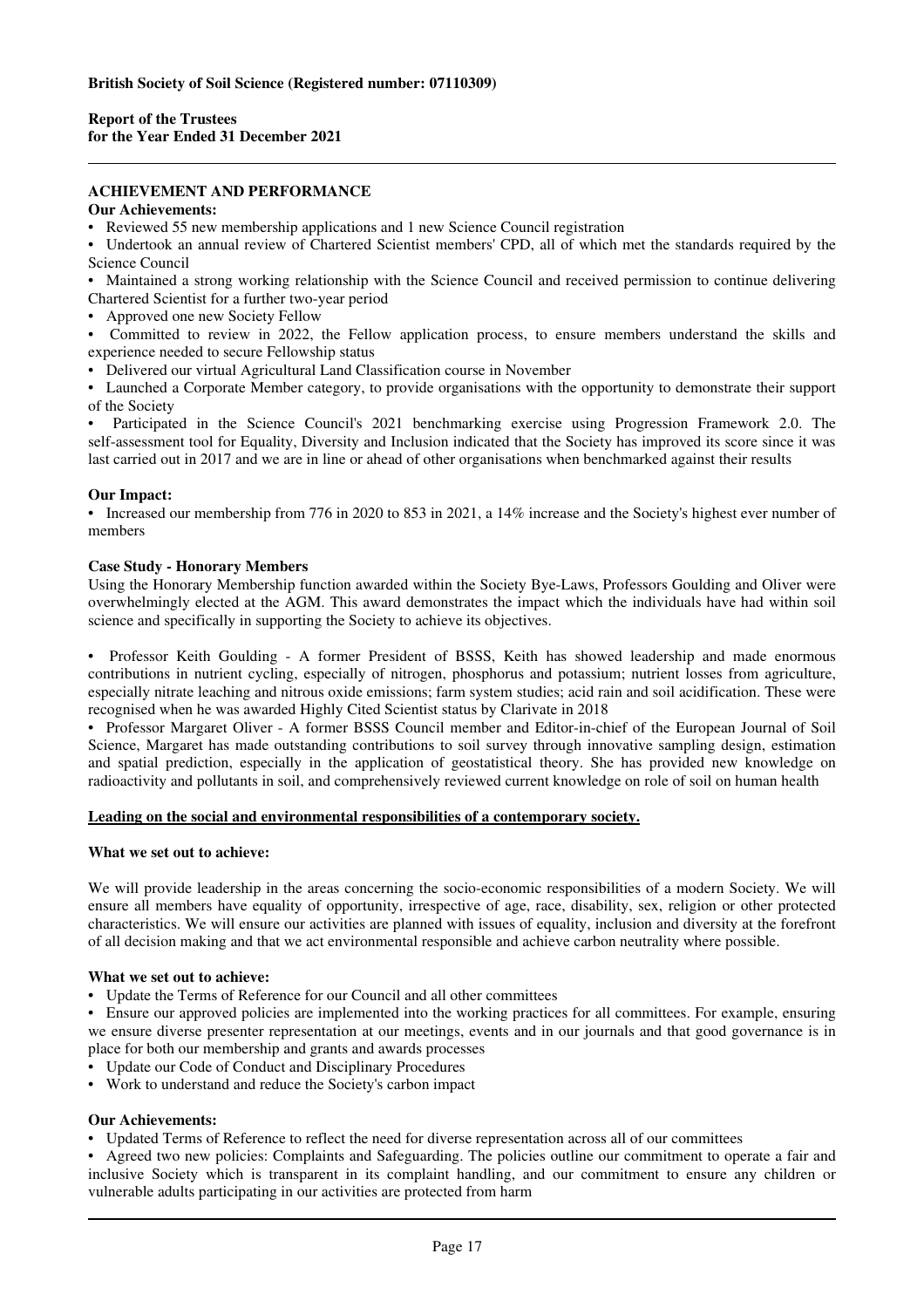# **ACHIEVEMENT AND PERFORMANCE**

- Updated our Code of Conduct to apply to all categories of members, including Corporate Members
- Updated our Articles of Association, to outline the process for Trustees' election and resignation and decrease the percentage of members required to make a quorum at General Meetings
- Updated our Bye-Laws to set out the committee structures, membership process and disciplinary procedures
- Welcomed two new Trustees from outside our membership, bringing a wealth of external governance and finance experience
- Carried out a member survey to better understand members' needs and expectations from the Society
- Committed to 'blind review' grant applications from 2022 onwards to limit the potential for unconscious bias

#### **Case Study - Updating our Articles of Association and Bye-Laws**

It had been over 10 years since the Society had updated its Articles of Association, which were unanimously approved for amendment by members. The changes to the Articles included reducing the number of members needed to constitute a quorum, from 10% to 5%, removal of the reference to the merger between the Institute of Professional Soil Scientists (IPSS) and the Society over ten years ago, and greater clarity over the election of Board Trustees.

The updated Bye-Laws included changes to each section, and introduced a new section on Membership, setting out the categories of membership and the rules which members are bound by. The updated Bye-Laws clarified the election process for Society Trustees and Council and the role of the Presidential team.

The updated documents support the Society's aim for a clear and transparent governance process.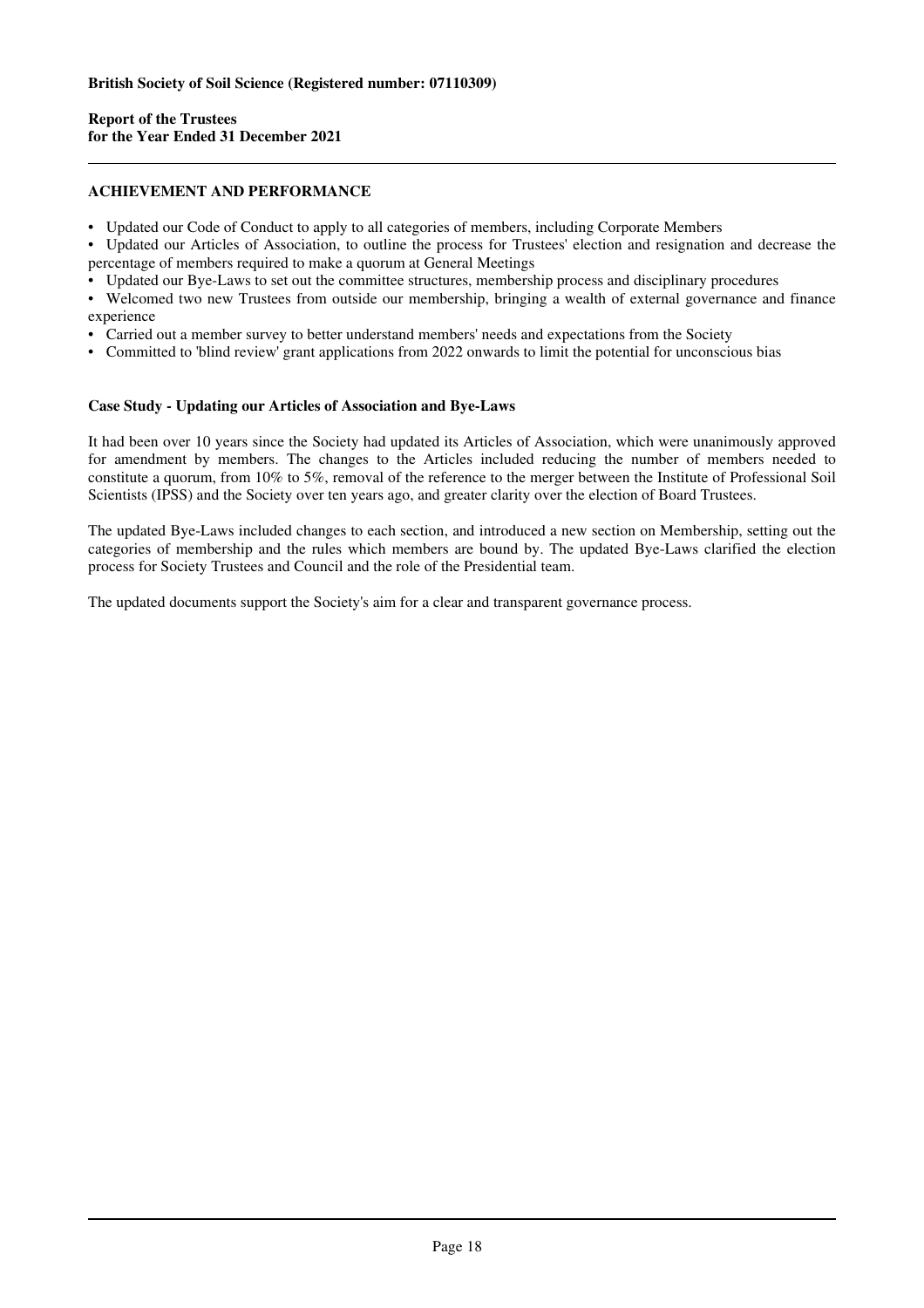# **FUTURE ACTIVITIES**

To support our strategy, we will undertake the following activities in 2022:

# 1**. Seeking to publicise the key issues for the soil science community**

- Introduce a journals hub landing page providing better visibility to our journals
- Review Soil Matters to see whether it still meets members' needs
- Increase our visibility on social media increasing our reach
- Delivering more guidance and Science Notes on high-profile topics
- Respond to relevant UK and international consultations

#### 2. **Promoting change through knowledge exchange across all aspects of soil science**

- Deliver a series of short videos to promote the importance of soil to a wider audience
- Agree how the Society should engage with COP 27
- Exhibit at Contamination Expo

# 3. **Hosting conferences and meetings focused on soils**

- Host face-to-face Regional Group events and meetings
- Continue our Zoom into Soil series, partnering with external organisations as relevant
- Map our stakeholders and raise awareness of our events via these networks

• Host the World Congress of Soil Science including an arts, soil judging competition and training programme, tours and outreach programme

#### 4. **Supporting and encouraging the education of soil science**

- Deliver outreach events at the Glasgow Science Centre to support the World Congress of Soil Science
- Support the development of the Natural History GCSE and T Level in Agriculture, Land Management and Production
- Promote the Public Outreach Grant for Society members

# 5. **Inspiring the future generations of soil scientists**

- Implement a bi-monthly newsletter for EC members
- Deliver the Interdiciplinary grant at the World Congress of Soil Science
- Deliver a networking event for Early Career practitioners and researchers at the World Congress

# 6. **Ensuring high standards of professional practice for those working with soils**

- Undertake an annual review of CPD returns
- Support IUSS with the development of international competence standards
- Deliver an Agricultural Land Classification virtual course

# 7. **Leading on the social and environmental responsibilities of a contemporary society**

- Agree our long-term Society vision and key performance indicators (KPIs)
- Introduce members only pages on the Society website
- Ensure we continue to have up to date Terms of Reference and policies
- Award an Outstanding Volunteer Contribution Award
- Develop quality Society and World Congress merchandise and arrange sale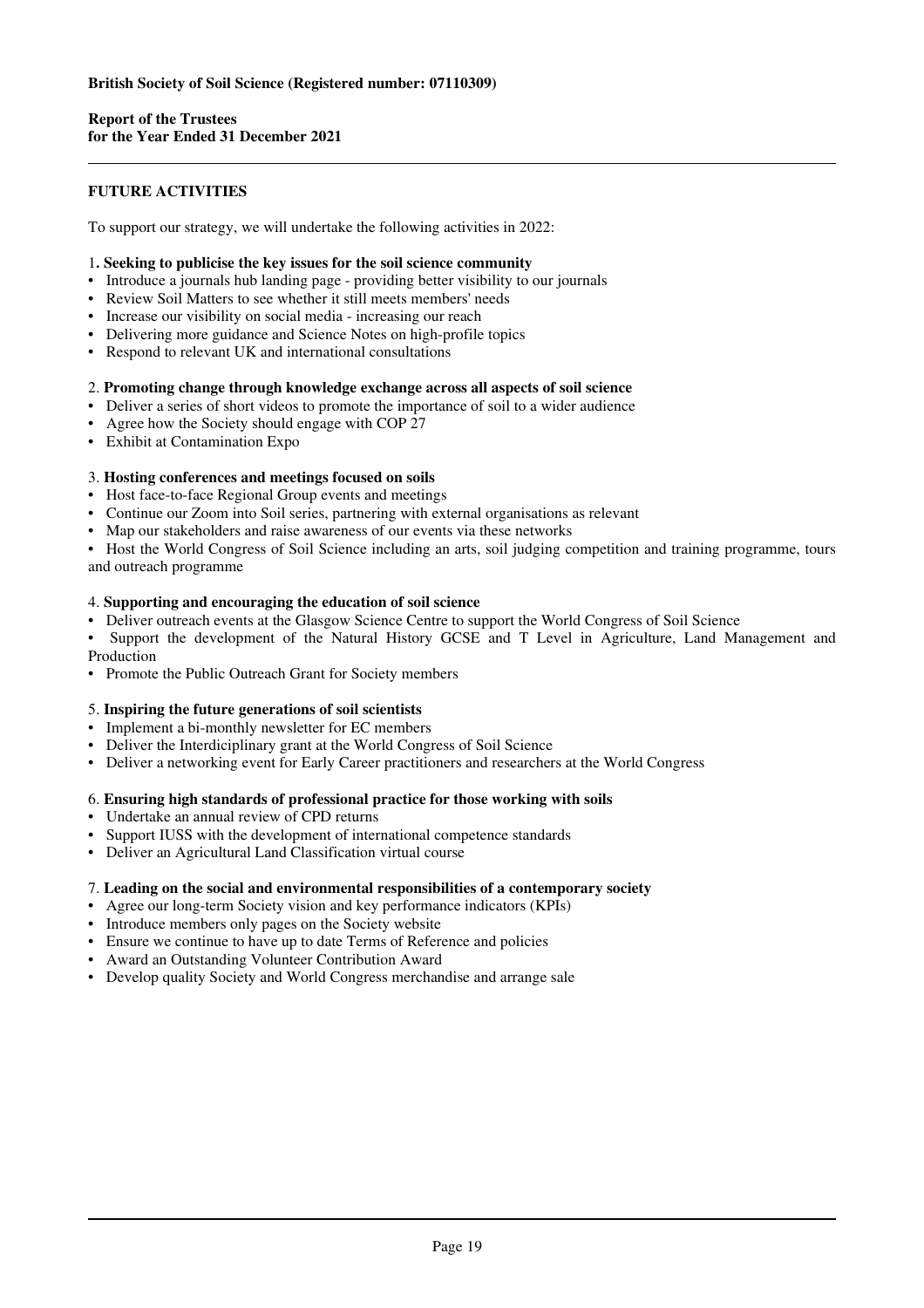### **FINANCIAL REVIEW Investment performance**

The Society has obtained banking and other interest from bank and building society accounts held amounting to £1,069  $(2020 : £3,255).$ 

The Society was also in receipt of distributions from its investment portfolio of £14,584 (2020 : £16,949), representing a 4.76% (2020 : 6.26%) return on capital invested into the fund at the beginning of the financial year.

The investment portfolio has achieved capital growth of £36,190 (2020 decline : £60,527), representing an increase 11.79% (2020 : decline 22.38%) return on capital invested into the fund at the beginning of the financial year.

# **Financial position**

The tangible fixed assets net book value of £3,308 (2020 : £282) has increased from the prior year due to additions.

The balance sheet position shows an increased net current assets position of £1,045,368 (2020 : £945,610), resulting from an increase in the value of investments to £306,695 (2020 : £270,505), combined with a decrease in cash at bank and in hand to £483,801 (2020 : £519,138) and an increase of debtors to £93,775 (2020 : £198).

Creditors due within one year as at the balance sheet date have decreased to £89,056 (2020 : £128,691) due to a decrease in accruals to £29,148 (2020 : £101,489).

At the yearend the Society has freely available current reserves of £1,031,997 (2020 : £932,995) which excludes fixed assets of £25,196 (2020 : £24,906). Given the Society's current levels of expenditure of £353,974 (2020 : £312,344) this would allow for approximately 35 months (2020 : 36 months) of continuing operations without further freely available reserves becoming available.

As at the yearend the Society had unrestricted funds totalling £1,057,193 (2020 : £957,901) and restricted funds totalling £13,371 (2020 : £12,615) as detailed further in the notes to the financial statements. The total funds of the Society has increased to £1,070,564 (2020 : £970,516).

As noted in the reserves policy, these reserves are being held to support the Society when hosting the World Congress of Soil Science in 2022.

#### **Principal funding sources**

The Society's principal funding sources continue to be income received in respect of publications produced, membership subscriptions, admission fees to meetings and conferences, fees for the provision of training courses, and the supplementary investment income, which the trustees note will help to facilitate the hosting of the World Congress of Soil Science in 2022.

Total incoming resources in the financial year amounted to £454,022 (2020 : £317,587). The increase in the year is a result of the share revaluation gain amounting to £36,190 (2020 loss : £60,527) and other trading activities income of £45,400 (2020 : £11).

The Society's membership subscription income of £35,797 (2020 : £36,108) has maintained consistent with prior years. Total incoming resources from donations and legacies has increased to £36,648 (2020 : £36,597) as a result of increased donations to the Brian Chambers Soil Fund, which amounted to £750 (2020 : £490) in the year.

The net incoming resources for the year amounted to  $£100,048$  (2020 : £5,243), of which £756 (2020 : £465 loss) relates to restricted funds.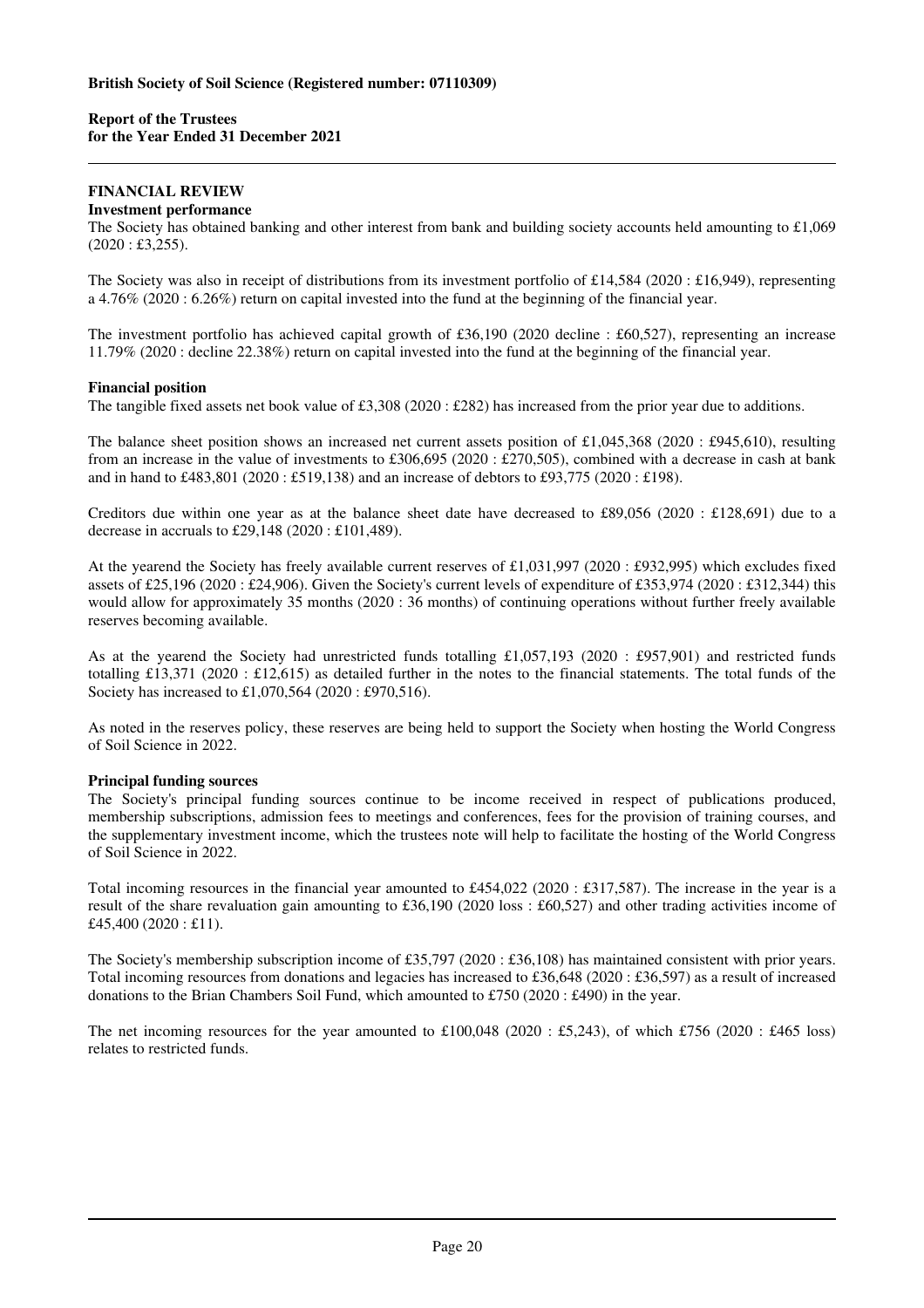# **FINANCIAL REVIEW Investment policy and objectives**

Due to the level of reserves held by the Society the trustees have adopted a policy of spreading bank balances with a variety of banking institutions in order to provide a higher level of protection from the Financial Services Compensation Scheme (FSCS) should a bank or building society that the charity deals with were to become insolvent.

The trustees have also elected to invest a proportion of funds into an M&G investment trust "Charifund" in order to further diversify the risk of funds held by the charity. The trust is a well-diversified portfolio of approximately 100 holdings, mainly high yielding UK company shares. While the trust will generally have a bias towards stocks that are out-of-favour with investors, the fund manager seeks to identify good quality companies with attractive dividend growth prospects.

# **Reserves policy**

The trustees have set a reserves policy, which requires:

- Reserves be maintained at a level which ensures that The British Society of Soil Science core activity could continue during a period of unforeseen difficulty; and
- A proportion of reserves be maintained in a readily realisable form.

The trustees seek to maintain a level of reserves by holding bank balances and by investments, which can be sold to release cash. Reviews of cash holdings and investment valuations are considered throughout the year. The calculation of the required level of reserves is an integral part of the organisation's planning, budget and forecast cycle. It takes into account:

- Risks associated with each stream of income and expenditure being different from that budgeted;
- Planned activity level, including grant giving;
- Organisation's commitments; and
- Outsourced staffing obligations.

# **Current levels of reserves**

Continuing concern over the future stability of academic publishing, changing currency exchange rates and the continuing impact of geopolitical instability and it's impact on macroeconomic outlook suggest that there is significant insecurity over this major source of income for the Society. Therefore the trustees have elected to hold a minimum of 12 months operating costs (includes staffing, sub-contracted staffing, on-going project and grant giving obligations) as easily accessible cash deposits. These cash reserves will be held in rolling guaranteed fixed deposit accounts separate from any additional investments held by the Society. The current 12 month operating reserve is £312,000.

The level of reserve held is calculated and monitored every 12 months by the Treasurer Trustee and Executive Officer and any amendments required are ratified by the full Board of Trustees in line with the Society's articles of Association. This policy is reviewed annually.

# **Going concern**

The trustees do not consider there to be any material uncertainties about the Society's ability to continue, and therefore consider the charity to be a going concern. The financial statements are therefore prepared under this basis.

# **Funds in deficit**

The Society had no funds held in deficit during the current or previous financial year.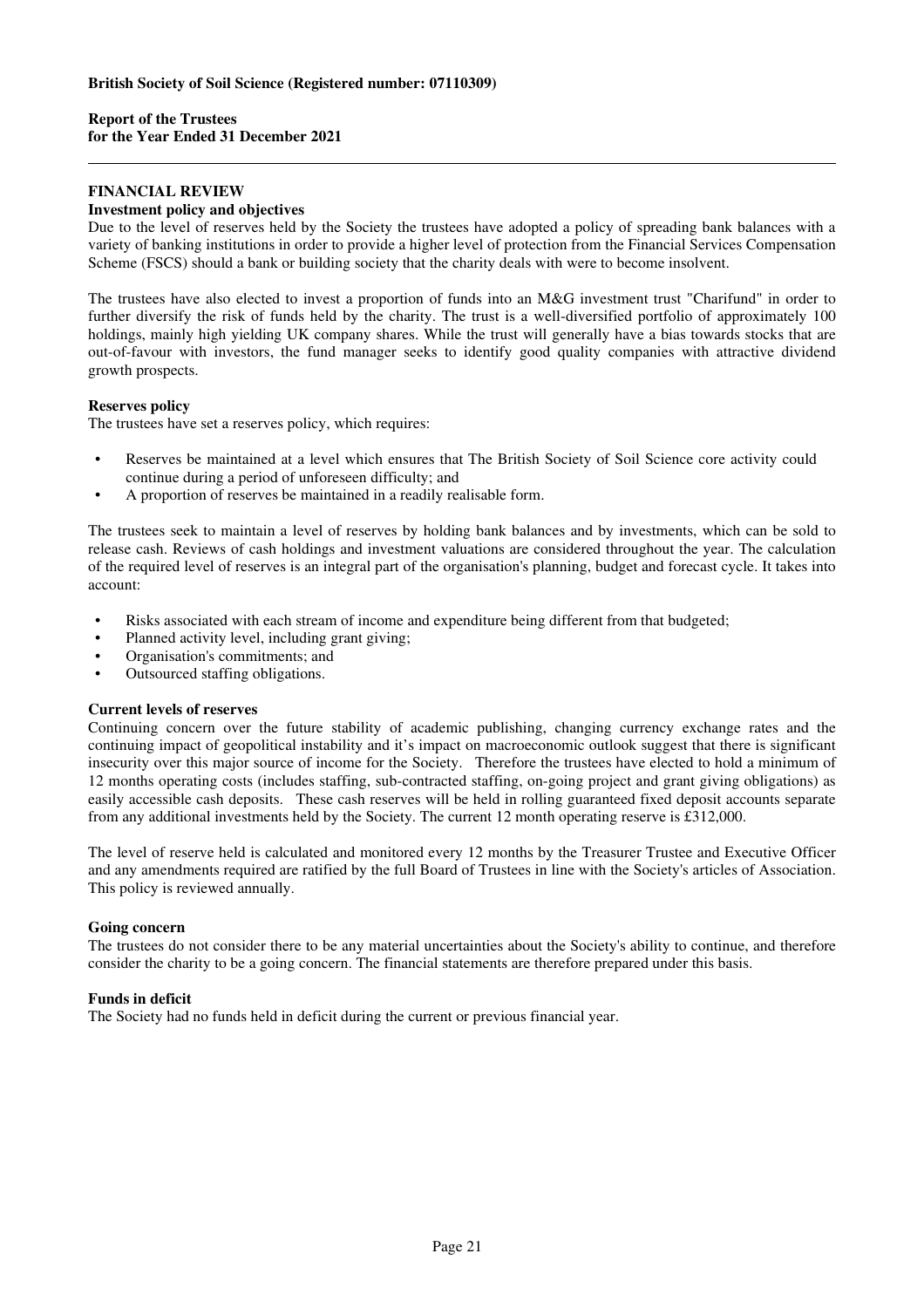This report has been prepared in accordance with the special provisions of Part 15 of the Companies Act 2006 relating to small companies.

Approved by order of the board of trustees on ............................................. and signed on its behalf by:

........................................................................

Dr D B Lascelles - Trustee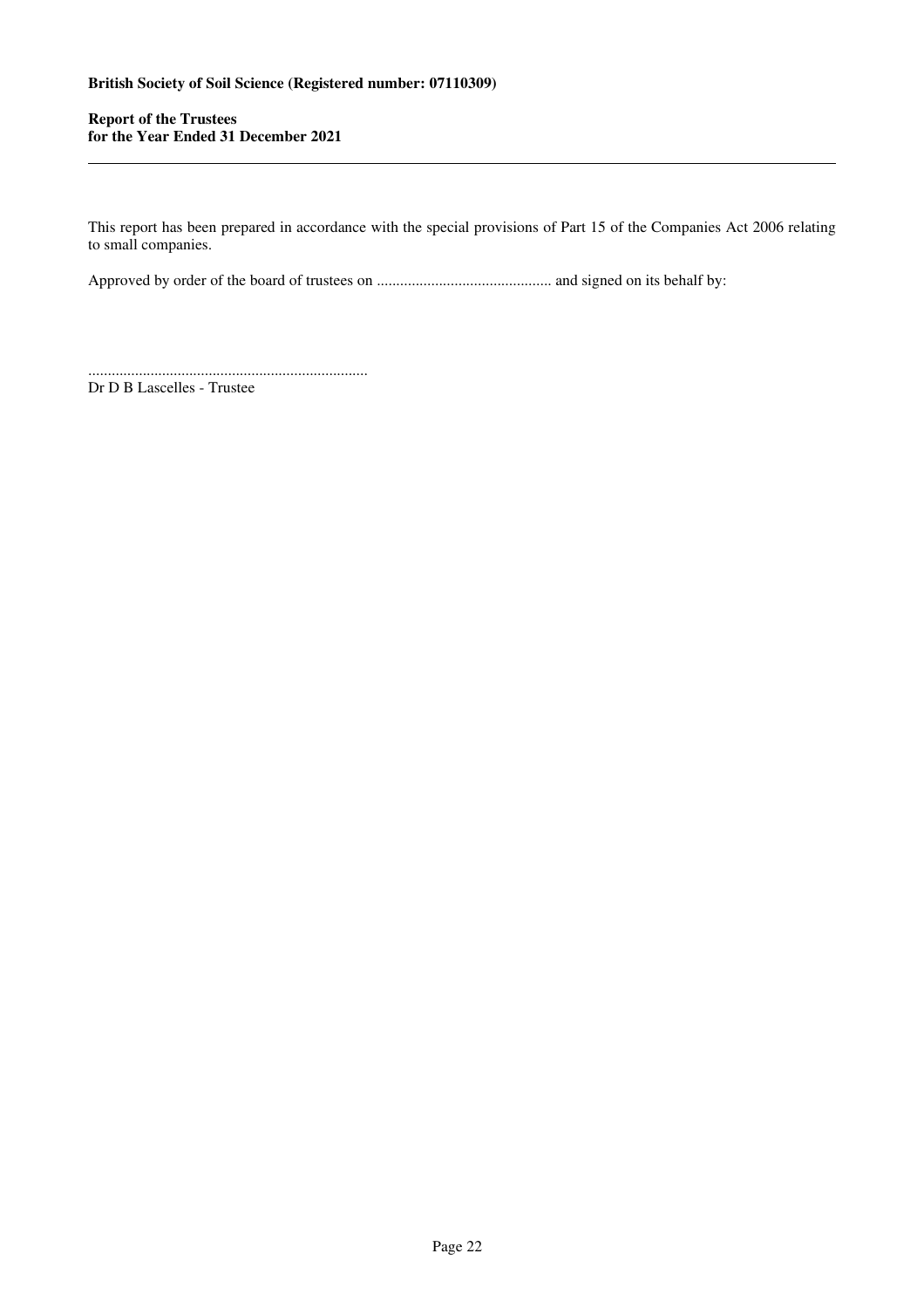### **Independent examiner's report to the trustees of British Society of Soil Science ('the Company')**

I report to the charity trustees on my examination of the accounts of the Company for the year ended 31 December 2021.

#### **Responsibilities and basis of report**

As the charity's trustees of the Company (and also its directors for the purposes of company law) you are responsible for the preparation of the accounts in accordance with the requirements of the Companies Act 2006 ('the 2006 Act').

Having satisfied myself that the accounts of the Company are not required to be audited under Part 16 of the 2006 Act and are eligible for independent examination, I report in respect of my examination of your charity's accounts as carried out under section 145 of the Charities Act 2011 ('the 2011 Act'). In carrying out my examination I have followed the Directions given by the Charity Commission under section 145(5) (b) of the 2011 Act.

#### **Independent examiner's statement**

Since your charity's gross income exceeded £250,000 your examiner must be a member of a listed body. I can confirm that I am qualified to undertake the examination because I am a registered member of Institute of Chartered Accountants of England and Wales which is one of the listed bodies.

I have completed my examination. I confirm that no matters have come to my attention in connection with the examination giving me cause to believe:

- 1. accounting records were not kept in respect of the Company as required by section 386 of the 2006 Act; or
- 2. the accounts do not accord with those records; or<br>3. the accounts do not comply with the accounting
- the accounts do not comply with the accounting requirements of section 396 of the 2006 Act other than any requirement that the accounts give a true and fair view which is not a matter considered as part of an independent examination; or
- 4. the accounts have not been prepared in accordance with the methods and principles of the Statement of Recommended Practice for accounting and reporting by charities (applicable to charities preparing their accounts in accordance with the Financial Reporting Standard applicable in the UK and Republic of Ireland (FRS 102)).

I have no concerns and have come across no other matters in connection with the examination to which attention should be drawn in this report in order to enable a proper understanding of the accounts to be reached.

Adam Burt ACA FCCA Institute of Chartered Accountants of England and Wales HSA & Co Chartered Accountants Lewis House Great Chesterford Court Great Chesterford Essex CB10 1PF

Date: .............................................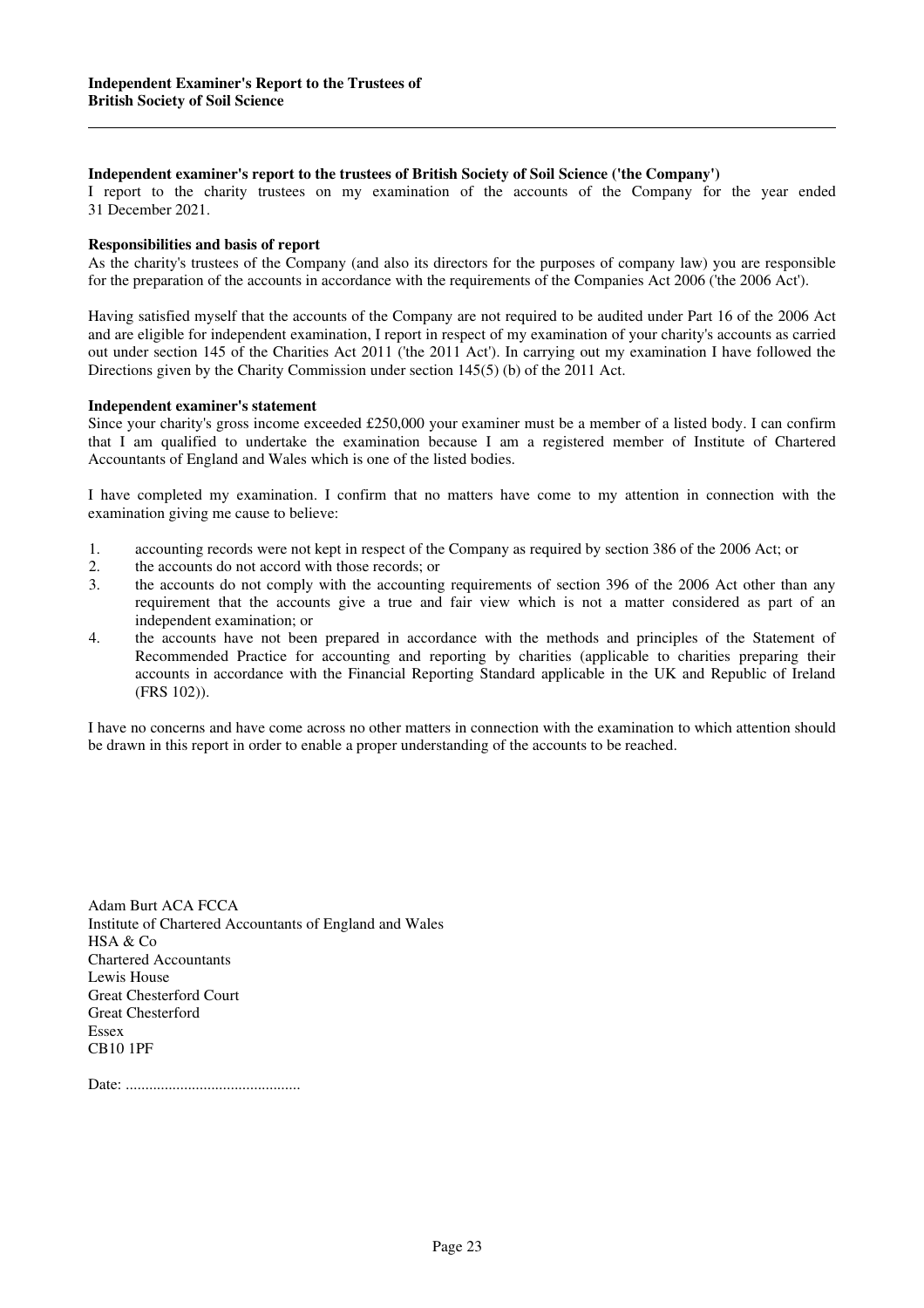# **Statement of Financial Activities for the Year Ended 31 December 2021**

|                                                             | <b>Notes</b>   | Unrestricted<br>funds<br>$\pounds$ | Restricted<br>funds<br>$\pounds$ | 2021<br>Total<br>funds<br>$\pounds$ | 2020<br>Total<br>funds<br>$\pounds$ |
|-------------------------------------------------------------|----------------|------------------------------------|----------------------------------|-------------------------------------|-------------------------------------|
| <b>INCOME AND ENDOWMENTS FROM</b><br>Donations and legacies | $\overline{4}$ | 35,898                             | 750                              | 36,648                              | 36,597                              |
| <b>Charitable activities</b>                                |                |                                    |                                  |                                     |                                     |
| Publications                                                |                | 314,070                            |                                  | 314,070                             | 320,878                             |
| Meetings and conferences                                    |                |                                    |                                  |                                     | 424                                 |
| Training courses                                            |                | 6,061                              |                                  | 6,061                               |                                     |
| Other trading activities                                    | 5              | 45,400                             |                                  | 45,400                              | 11                                  |
| Investment income                                           | 6              | 51,837                             | 6                                | 51,843                              | (40, 323)                           |
| <b>Total</b>                                                |                | 453,266                            | 756                              | 454,022                             | 317,587                             |
| <b>EXPENDITURE ON</b>                                       |                |                                    |                                  |                                     |                                     |
| Raising funds                                               |                | 1,380                              |                                  | 1,380                               | 8,139                               |
| <b>Charitable activities</b>                                | $\tau$         |                                    |                                  |                                     |                                     |
| Membership and subscriptions                                |                | 73,908                             |                                  | 73,908                              | 103,223                             |
| Publications                                                |                | 126,980                            |                                  | 126,980                             | 86,694                              |
| Meetings and conferences                                    |                | 96,336                             |                                  | 96,336                              | 64,623                              |
| Training courses                                            |                | 2,327                              |                                  | 2,327                               | 3,992                               |
| Provision of grants                                         |                | 53,043                             |                                  | 53,043                              | 45,673                              |
| <b>Total</b>                                                |                | 353,974                            |                                  | 353,974                             | 312,344                             |
|                                                             |                |                                    |                                  |                                     |                                     |
| <b>NET INCOME</b>                                           |                | 99,292                             | 756                              | 100,048                             | 5,243                               |
| <b>RECONCILIATION OF FUNDS</b>                              |                |                                    |                                  |                                     |                                     |
| <b>Total funds brought forward</b>                          |                | 957,901                            | 12,615                           | 970,516                             | 965,273                             |
| <b>TOTAL FUNDS CARRIED FORWARD</b>                          |                | 1,057,193                          | 13,371                           | 1,070,564                           | 970,516                             |

The notes form part of these financial statements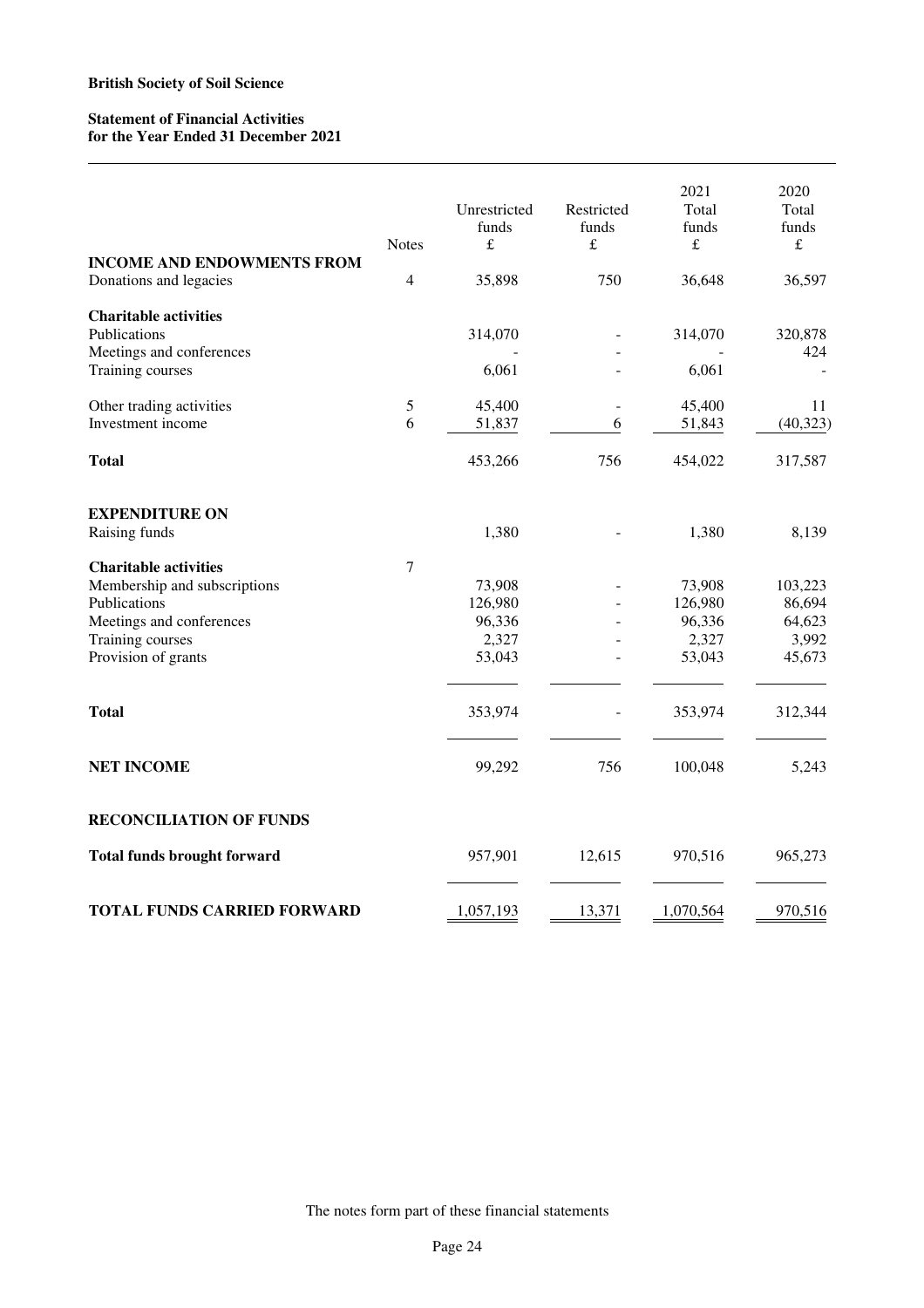# **Balance Sheet 31 December 2021**

|                                                         | <b>Notes</b> | Unrestricted<br>funds<br>$\pounds$ | Restricted<br>funds<br>£ | 2021<br>Total<br>funds<br>$\pounds$ | 2020<br>Total<br>funds<br>$\pounds$ |
|---------------------------------------------------------|--------------|------------------------------------|--------------------------|-------------------------------------|-------------------------------------|
| <b>FIXED ASSETS</b>                                     |              |                                    |                          |                                     |                                     |
| Intangible assets                                       | 13           | 21,888                             |                          | 21,888                              | 24,624                              |
| Tangible assets                                         | 14           | 3,308                              |                          | 3,308                               | 282                                 |
|                                                         |              | 25,196                             |                          | 25,196                              | 24,906                              |
| <b>CURRENT ASSETS</b>                                   |              |                                    |                          |                                     |                                     |
| Debtors                                                 | 15           | 93,775                             |                          | 93,775                              | 198                                 |
| Investments                                             | 16           | 306,695                            |                          | 306,695                             | 270,505                             |
| Prepayments and accrued income                          |              | 250,028                            | 125                      | 250,153                             | 284,460                             |
| Cash at bank and in hand                                |              | 470,555                            | 13,246                   | 483,801                             | 519,138                             |
|                                                         |              | 1,121,052                          | 13,371                   | 1,134,424                           | 1,074,301                           |
| <b>CREDITORS</b><br>Amounts falling due within one year | 17           | (89,056)                           |                          | (89,056)                            | (128, 691)                          |
| NET CURRENT ASSETS                                      |              | 1,031,997                          | 13,371                   | 1,045,368                           | 945,610                             |
| <b>TOTAL ASSETS LESS CURRENT</b><br><b>LIABILITIES</b>  |              | 1,057,193                          | 13,371                   | 1,070,564                           | 970,516                             |
| <b>NET ASSETS</b>                                       |              | 1,057,193                          | 13,371                   | 1,070,564                           | 970,516                             |
| <b>FUNDS</b>                                            | 19           |                                    |                          |                                     |                                     |
| Unrestricted funds                                      |              |                                    |                          | 1,057,193                           | 957,901                             |
| Restricted funds                                        |              |                                    |                          | 13,371                              | 12,615                              |
|                                                         |              |                                    |                          |                                     |                                     |
| <b>TOTAL FUNDS</b>                                      |              |                                    |                          | 1,070,564                           | 970,516                             |

The charitable company is entitled to exemption from audit under Section 477 of the Companies Act 2006 for the year ended 31 December 2021.

The members have not required the company to obtain an audit of its financial statements for the year ended 31 December 2021 in accordance with Section 476 of the Companies Act 2006.

The trustees acknowledge their responsibilities for

- (a) ensuring that the charitable company keeps accounting records that comply with Sections 386 and 387 of the Companies Act 2006 and
- (b) preparing financial statements which give a true and fair view of the state of affairs of the charitable company as at the end of each financial year and of its surplus or deficit for each financial year in accordance with the requirements of Sections 394 and 395 and which otherwise comply with the requirements of the Companies Act 2006 relating to financial statements, so far as applicable to the charitable company.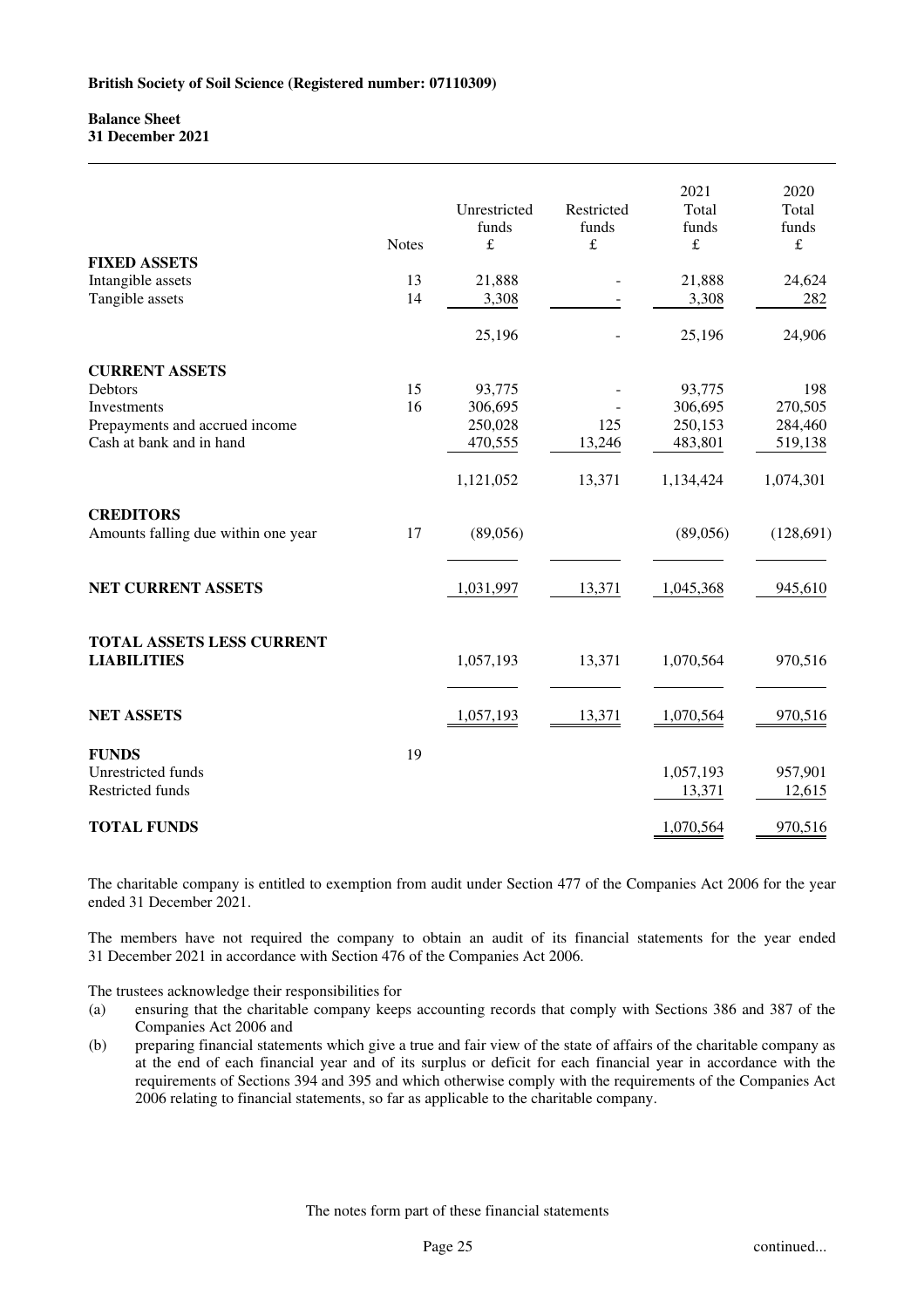**Balance Sheet - continued 31 December 2021** 

These financial statements have been prepared in accordance with the provisions applicable to charitable companies subject to the small companies regime.

The financial statements were approved by the Board of Trustees and authorised for issue on ............................................. and were signed on its behalf by:

............................................. Dr D B Lascelles - Trustee

The notes form part of these financial statements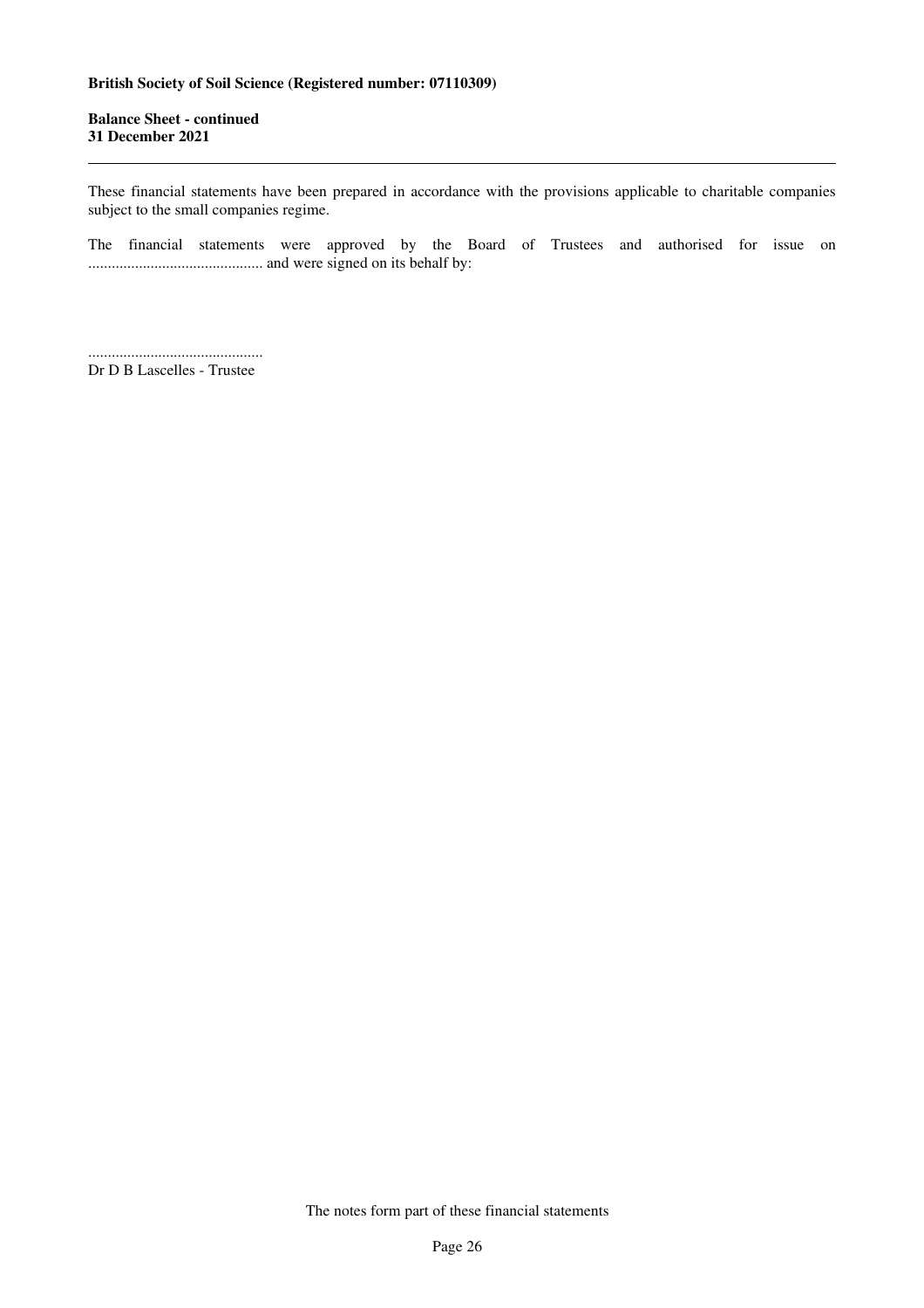# **1. CHARITABLE COMPANY STATUS**

The charity is a company limited by guarantee. The members of the company are the trustees named in the Report of the Trustees. In the event of the charity being wound up, the liability in respect of the guarantee is limited to £1 per member of the charity.

The charity's registered number and principle address can be found on the Reference and Administrative Details page.

The charity constitutes a public benefit entity as defined by FRS 102.

The presentation currency of the financial statements is the Pound Sterling  $(f)$ .

# **2. ACCOUNTING POLICIES**

#### **Basis of preparing the financial statements**

The financial statements of the charitable company, which is a public benefit entity under FRS 102, have been prepared in accordance with the Charities SORP (FRS 102) 'Accounting and Reporting by Charities: Statement of Recommended Practice applicable to charities preparing their accounts in accordance with the Financial Reporting Standard applicable in the UK and Republic of Ireland (FRS 102) (effective 1 January 2019)', Financial Reporting Standard 102 'The Financial Reporting Standard applicable in the UK and Republic of Ireland' and the Companies Act 2006. The financial statements have been prepared under the historical cost convention.

### **Income**

All income is recognised in the Statement of Financial Activities once the charity has entitlement to the funds, it is probable that the income will be received and the amount can be measured reliably.

Incoming resources are stated net of value added tax.

#### Income from grants and donations

Donations and grants are recognised when they have been communicated and received in writing with notification of both the amount and settlement date.

In the event that a donation is subject to conditions that require a level of performance before the charity is entitled to the funds, the income is deferred and not recognised until either those conditions are fully met, or the fulfilment of those conditions is wholly within the control of the charity and it is probable that those conditions will be fulfilled in the reporting period.

#### Subscription income

Income relating to subscriptions are initially recognised on the date on which they are invoiced. Subscriptions invoiced in advance of the subscription period are recognised as deferred income until the accounting period to which the subscription relates.

Subscriptions receipts received in advance of the subscription being invoiced are recognised as a creditor until the accounting period to which the subscription relates and invoice raised.

#### Conferences and meetings income

Income relating to conferences and meetings occurring within the reporting period are recognised as income within the accounting period during which they take place.

Income relating to conferences and meetings received in advance of the event date are recognised as deferred income until the accounting period during which they occur.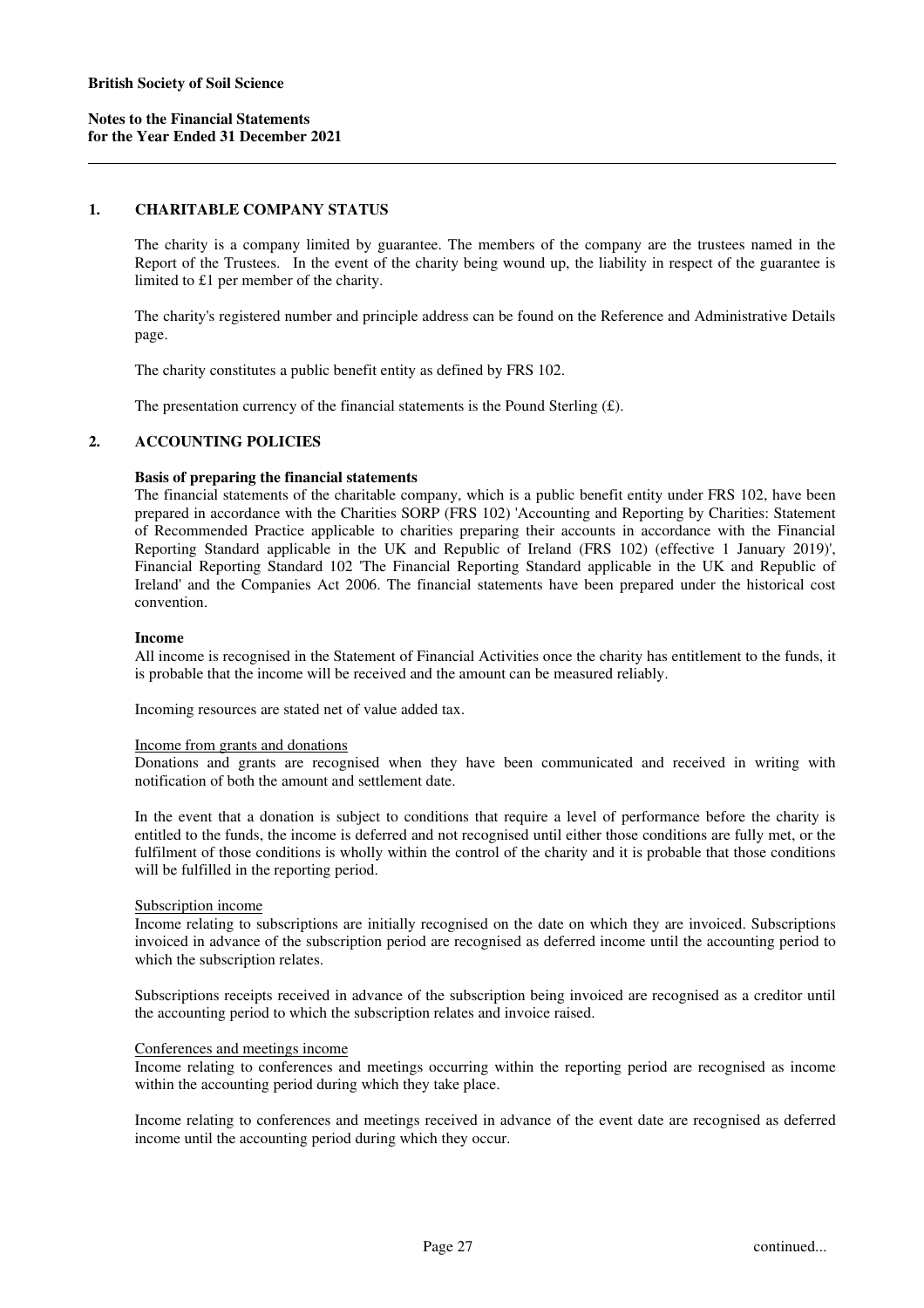# **2. ACCOUNTING POLICIES - continued**

# **Income - continued**

# Publication income

Royalty income derived from the publications made by BSSS are initially recognised when the charity has fulfilled its obligations under the agreements with the relevant publisher and the income can be measured reliably. Balances owed to the charity are invoiced upon confirmation that the royalties income is agreed with the publisher.

Royalty income is accrued for as at the financial reporting date when the amounts due to the charity have been agreed with the publisher subsequent to the financial reporting date, but before the issue of the financial statements for that period.

# **Expenditure**

Liabilities are recognised as expenditure as soon as there is a legal or constructive obligation committing the charity to that expenditure, it is probable that a transfer of economic benefits will be required in settlement and the amount of the obligation can be measured reliably.

Expenditure is accounted for on an accruals basis and has been classified under headings that aggregate all cost related to the category. Where costs cannot be directly attributed to particular headings they have been allocated to activities on a basis consistent with the use of resources.

Grants offered subject to conditions which have not been met at the year end date are noted as a commitment but not accrued as expenditure.

# **Allocation and apportionment of costs**

Where costs cannot be directly attributed to particular headings they have been allocated to activities on a basis consistent with the use of resources.

# **Intangible assets**

Intangible assets are initially measured at cost. After initial recognition, intangible assets are measured at cost less any accumulated amortisation and any accumulated impairment losses.

Website development is being amortised evenly over its estimated useful life of ten years.

#### **Tangible fixed assets**

Tangible fixed assets are initially recognised at cost, and subsequently recorded at cost less accumulated depreciation.

Depreciation is provided at the following annual rates in order to write off each asset over its estimated useful life.

| Computer equipment  | - 25% on reducing balance |
|---------------------|---------------------------|
| Fixtures & Fittings | - 25% on reducing balance |

# **Taxation**

The charity is exempt from corporation tax on its charitable activities.

#### **Fund accounting**

Unrestricted funds can be used in accordance with the charitable objectives at the discretion of the trustees.

Restricted funds can only be used for particular restricted purposes within the objects of the charity. Restrictions arise when specified by the donor or when funds are raised for particular restricted purposes.

# **Foreign currencies**

Assets and liabilities in foreign currencies are translated into sterling at the rates of exchange ruling at the balance sheet date. Transactions in foreign currencies are translated into sterling at the rate of exchange ruling at the date of transaction. Exchange differences are taken into account in arriving at the operating result.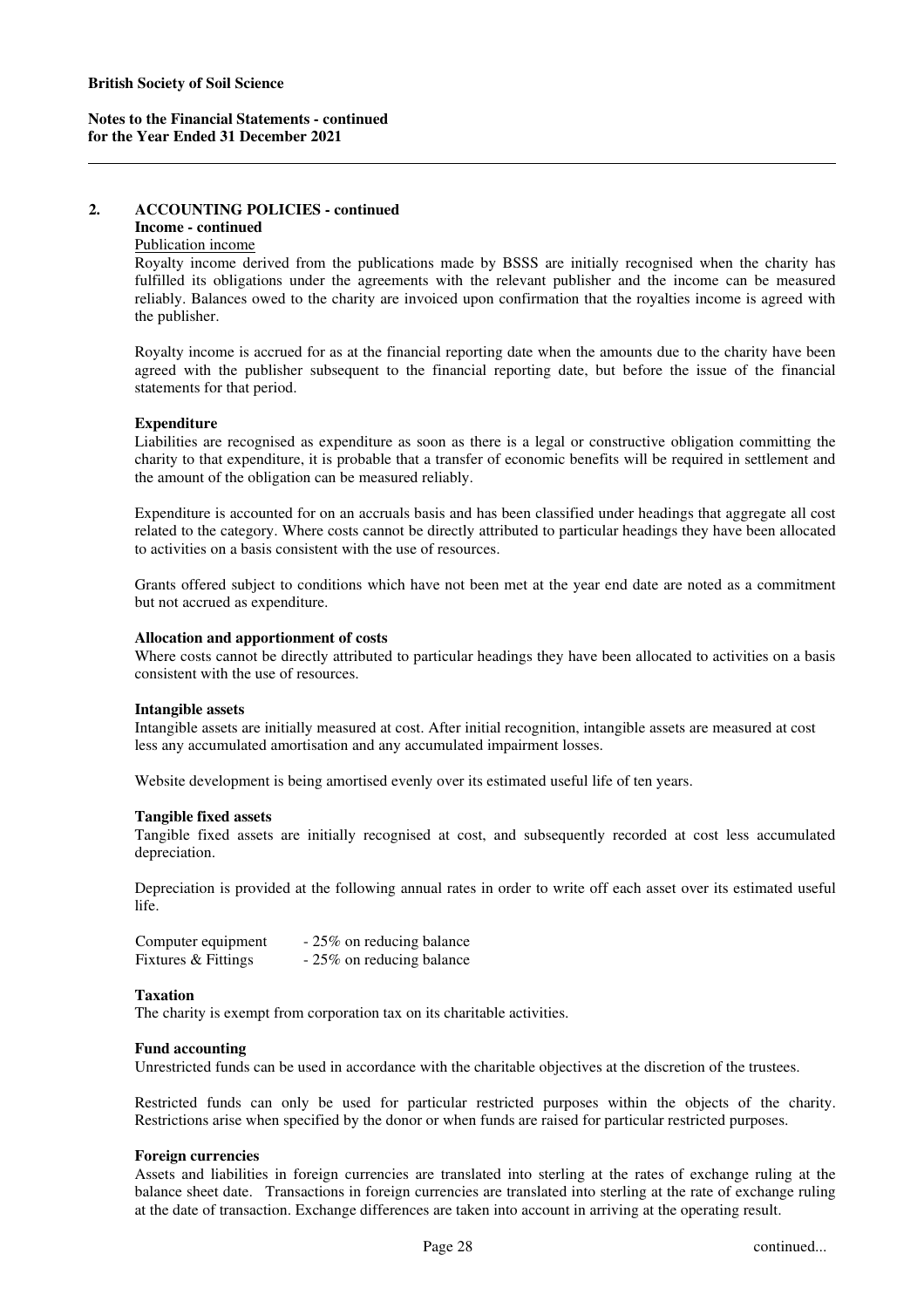#### **2. ACCOUNTING POLICIES - continued**

#### **Listed investments**

Listed investments are recognised at market value, with any revaluations being charged to Investment income within the Statement of Financial Activities.

#### **Financial instruments**

A financial asset or a financial liability is recognised only when the entity becomes a party to the contractual provisions of the instruments.

Basic financial instruments are initially recognised at the transaction price, unless the arrangement constitutes, in effect, a financing transaction, where it is recognised at the present value of the future payments discounted at a market rate of interest for a similar debt instrument.

Debt instruments are subsequently measured at amortised cost.

Other financial instruments are initially recognised at fair value, unless payment for an asset is deferred beyond normal business terms or financed at a rate of interest that is not a market rate, in which case the asset is measured at the present value of the future payments discounted at a market rate of interest for a similar debt instrument.

Financial assets that are measured at cost or amortised cost are reviewed for objective evidence of impairment at the end of each reporting date. If there is objective evidence of impairment, an impairment loss is recognised in profit or loss immediately.

Any reversals of impairment are recognised in profit or loss immediately, to the extent that the reversal does not result in a carrying amount of the financial asset that exceeds what the carrying amount would have been had the impairment not previously been recognised.

# **3. CRITICAL ACCOUNTING JUDGEMENTS AND KEY SOURCES OF ESTIMATION UNCERTAINTY**

Preparation of the financial statements requires management to make significant judgements, estimates, and assumptions that influence the values reported. These estimates and judgement are regularly reviewed and are based on the experience of the company's management as well as other factors, including the expectations of future events that are believed to be reasonable under the circumstances.

#### Significant judgements:

There are no significant judgements, apart from those involving estimations, which management has made in the process of applying the entities accounting policies and that have the most significant effect on the amounts recognised in the financial statements

#### Significant estimates:

As disclosed in the relevant accounting policies, the charity has apportioned the support costs that cannot be directly attributed to a particular heading to one consistent with the use of the resources.

Such support costs that are related to the core governance and functioning of the charity (e.g. independent examination fees and company return filing fees) have been allocated to the "Membership and subscriptions" heading under the Statement of Financial Activities. This approach has been undertaken in order to reflect the core costs of the charity to the activities related to bringing the society's community together.

Other major support costs that are incurred by the charity (e.g. office costs and depreciation) have been allocated to the following activities using the percentages noted within the Statement of Financial Activities:

| Membership and subscriptions - | 30% |
|--------------------------------|-----|
| Publications -                 | 20% |
| Meetings and conferences -     | 50% |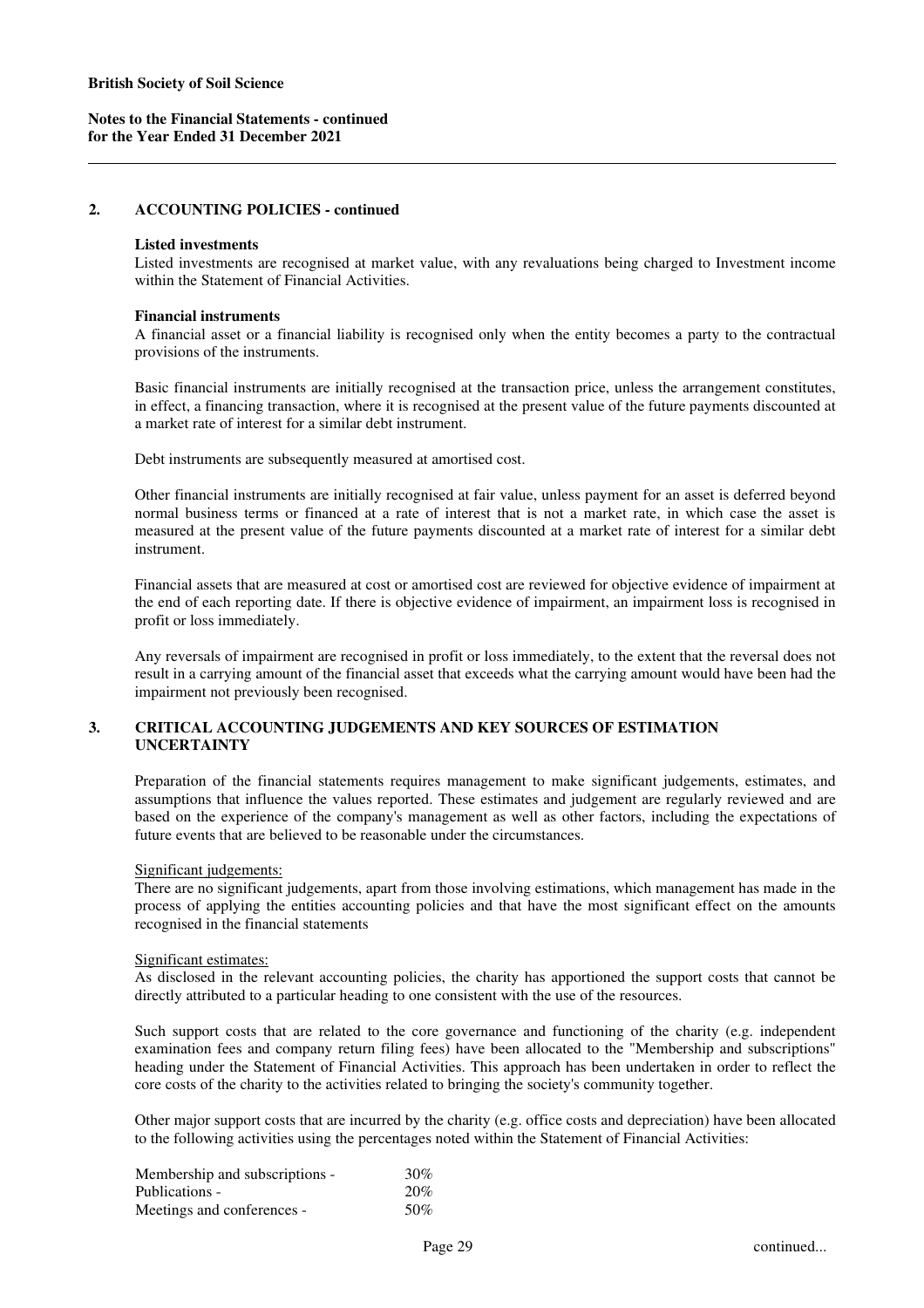# **3. CRITICAL ACCOUNTING JUDGEMENTS AND KEY SOURCES OF ESTIMATION UNCERTAINTY - continued**

This approach, and estimates used above, have been used on the basis that they are considered to reflect the additional support costs incurred by the charity to facilitate this activity which in turn provides a public benefit and income to the charity in order to further meet its objectives in the future.

# **4. DONATIONS AND LEGACIES**

|                             | 2021   | 2020          |
|-----------------------------|--------|---------------|
|                             | £      | ∼             |
| Donations                   | 851    | 489           |
| BSSS member's subscriptions | 35,797 | 36,108        |
|                             | 36,648 | <u>36,597</u> |

# **5. OTHER TRADING ACTIVITIES**

|                  | 2021   | 2020 |
|------------------|--------|------|
|                  | £      | ىلە  |
| Shop income      |        |      |
| Sponsorships     | 1,000  | ۰    |
| Partnership      | 8,400  | -    |
| Secretariat fees | 36,000 | -    |
|                  | 45,400 |      |

# **6. INVESTMENT INCOME**

|                          | 2021   | 2020      |
|--------------------------|--------|-----------|
|                          | £      | £         |
| Share revaluations       | 36,190 | (60, 527) |
| Deposit account interest | 1,069  | 3,255     |
| Investment income        | 14,584 | 16,949    |
|                          | 51,843 | (40,323)  |

# **7. CHARITABLE ACTIVITIES COSTS**

| еним превистителей сорто     |         |            |            |         |
|------------------------------|---------|------------|------------|---------|
|                              |         | Grant      |            |         |
|                              |         | funding of |            |         |
|                              |         | activities | Support    |         |
|                              | Direct  | (see note  | costs (see |         |
|                              | Costs   | 8)         | note $9$ ) | Totals  |
|                              | £       | £          | £          | £       |
| Membership and subscriptions | 13,833  |            | 60,075     | 73,908  |
| <b>Publications</b>          | 90,921  |            | 36,059     | 126,980 |
| Meetings and conferences     | 6,190   |            | 90,146     | 96,336  |
| Training courses             | 2,327   |            |            | 2,327   |
| Provision of grants          |         | 53,043     |            | 53,043  |
|                              | 113,271 | 53,043     | 186,280    | 352,594 |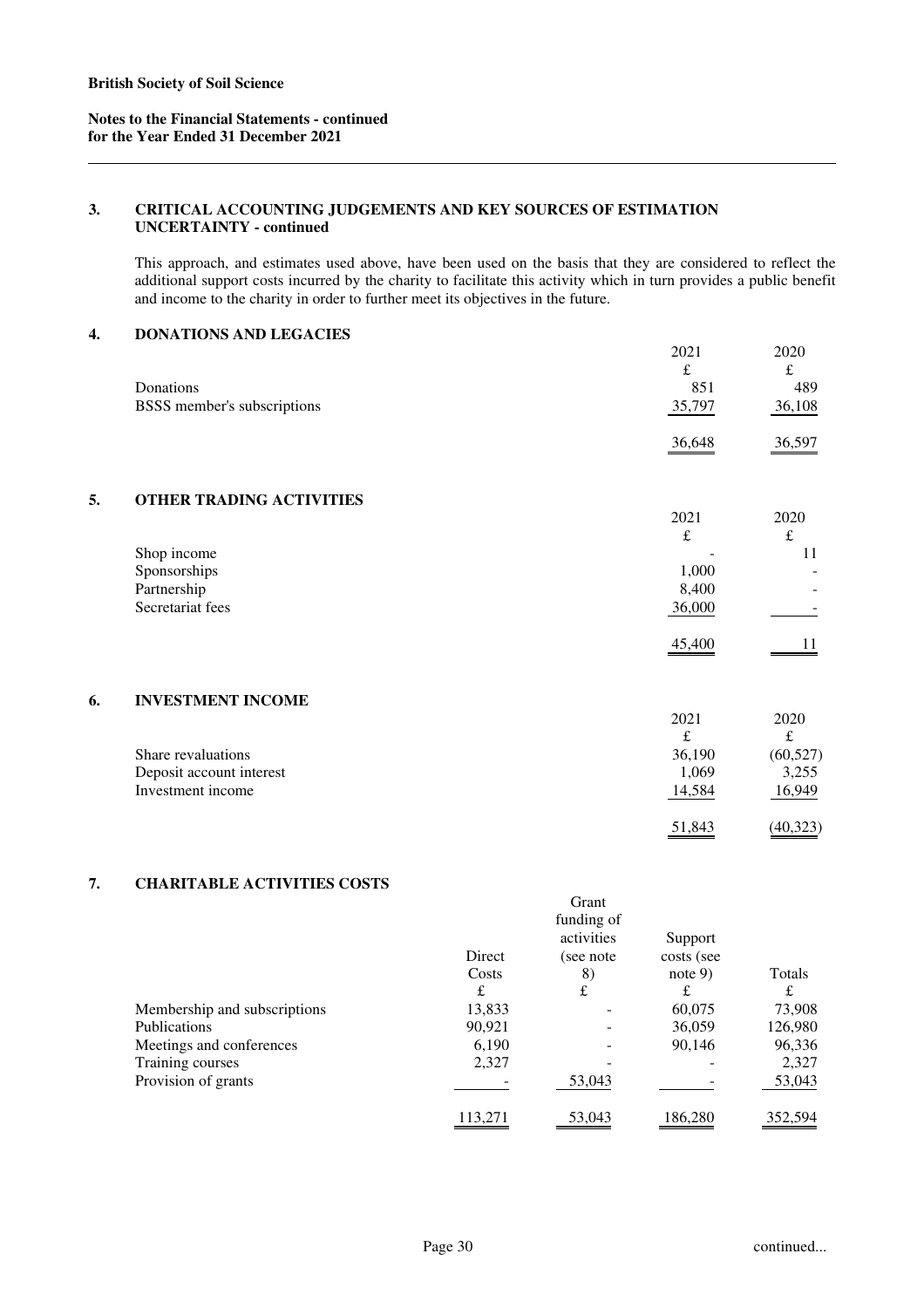# **8. GRANTS PAYABLE**

|                                                                       | 2021<br>£ | 2020<br>£   |
|-----------------------------------------------------------------------|-----------|-------------|
| Provision of grants                                                   | 53,043    | 45,673      |
| The total grants paid to institutions during the year was as follows: | 2021      | 2020        |
| <b>WCSS</b> Grant                                                     | £         | £<br>39,334 |

The amounts paid in relation to each grant during the year are as follows:

|                                      | 2021   | 2020   |
|--------------------------------------|--------|--------|
|                                      | £      | £      |
| <b>Field Equipment Grants</b>        | 623    |        |
| David S Jenkinson Fellowship Grants  | 5,000  | 5,000  |
| <b>Student Conference Grants</b>     | 450    | 339    |
| Eurosoil Grant                       | 4.450  |        |
| Brian Chambers Soil Fund Grants      |        | 1,000  |
| World Congress of Soil Science Grant | 42,520 | 39,334 |
|                                      |        |        |
|                                      | 53,043 | 45.673 |

Details of the purpose and nature of the above grants can be found within the Report of the Trustees.

# **9. SUPPORT COSTS**

|                              |         |         | Governance |         |
|------------------------------|---------|---------|------------|---------|
|                              | Finance | Other   | costs      | Totals  |
|                              | £       | ┻       | £          | £       |
| Membership and subscriptions | 1.108   | 54,086  | 4,881      | 60,075  |
| <b>Publications</b>          |         | 36,059  |            | 36,059  |
| Meetings and conferences     |         | 90,146  |            | 90,146  |
|                              | 1.108   | 180.291 | 4.881      | 186,280 |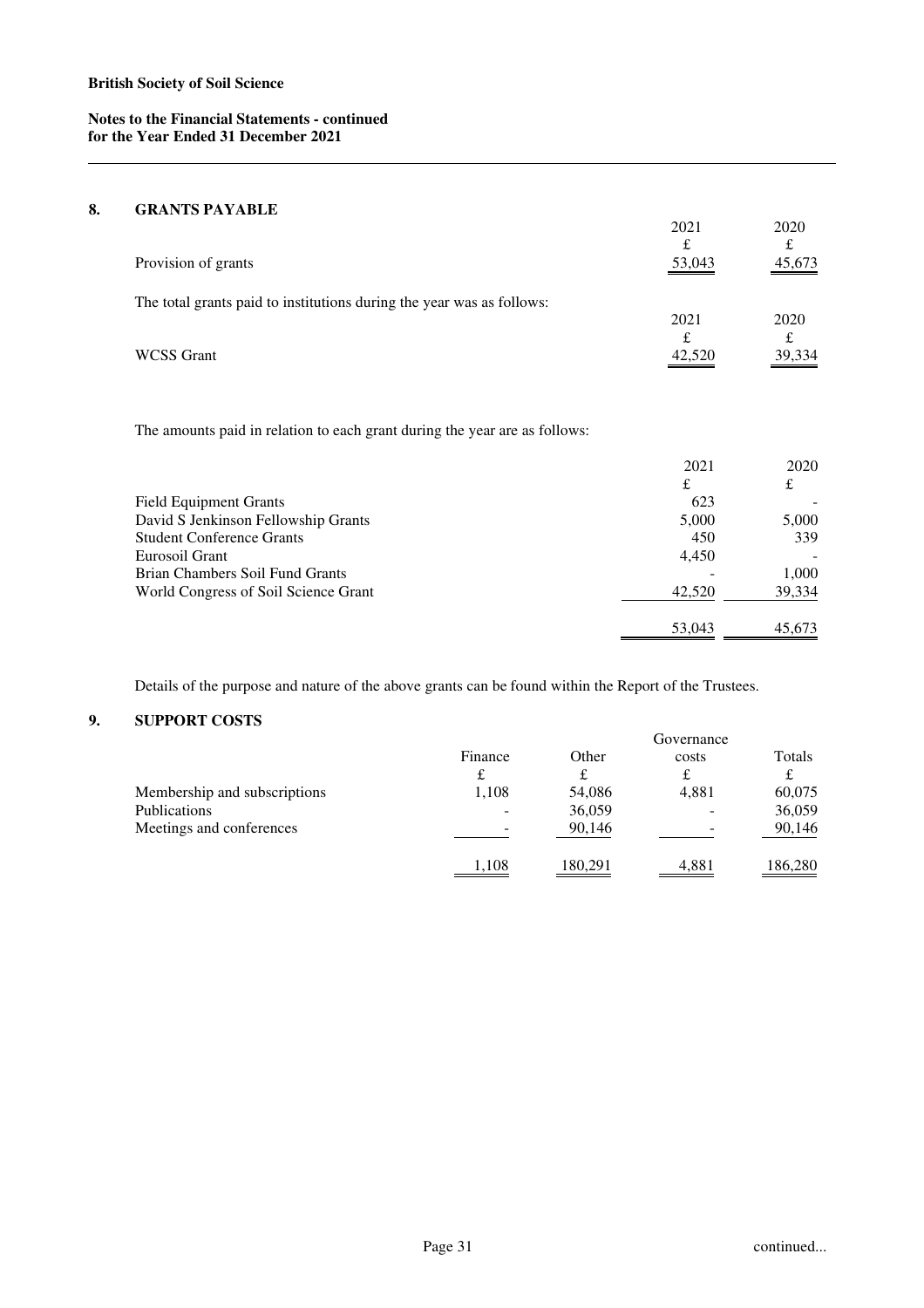# **9. SUPPORT COSTS - continued**

Support costs, included in the above, are as follows:

| $\mathbf{r}$                |               |              |             | 2021       | 2020       |
|-----------------------------|---------------|--------------|-------------|------------|------------|
|                             | Membership    |              | Meetings    |            |            |
|                             | and           |              | and         | Total      | Total      |
|                             | subscriptions | Publications | conferences | activities | activities |
|                             | £             | $\pounds$    | $\pounds$   | $\pounds$  | £          |
| Bank charges                | 1,098         |              |             | 1,098      | 872        |
| Exchange rate variances     | 10            |              |             | 10         | (3)        |
| Office staff costs          | 46,920        | 31,280       | 78,201      | 156,401    | 126,407    |
| Rent, rates and water       | 1,050         | 701          | 1,752       | 3,503      | 3,293      |
| Insurance                   | 493           | 329          | 821         | 1,643      | 3,253      |
| Telephone                   | 56            | 37           | 93          | 186        | 307        |
| Postage and stationery      | 32            | 21           | 52          | 105        | 996        |
| Computer and website        |               |              |             |            |            |
| expenses                    | 4,080         | 2,720        | 6,799       | 13,599     | 3,739      |
| Repairs and renewals        | 304           | 203          | 508         | 1,015      |            |
| Amortisation of intangible  |               |              |             |            |            |
| fixed assets                | 821           | 547          | 1,368       | 2,736      | 2,736      |
| Depreciation of tangible    |               |              |             |            |            |
| fixed assets                | 330           | 221          | 552         | 1,103      | 94         |
| Independent examination     |               |              |             |            |            |
| fees                        | 3,490         |              |             | 3,490      | 3,306      |
| Independent examiners' fees |               |              |             |            |            |
| for other work              | 1,391         |              |             | 1,391      | 1,200      |
|                             | 60,075        | 36,059       | 90,146      | 186,280    | 146,200    |

# **10. NET INCOME/(EXPENDITURE)**

Net income/(expenditure) is stated after charging/(crediting):

|                                           | 2021  | 2020  |
|-------------------------------------------|-------|-------|
|                                           |       |       |
| Independent examination fees              | 3.490 | 3.306 |
| Examiner' fees for non-assurance services | 1.391 | 1,200 |
| Depreciation - owned assets               | 1.103 | 94    |
| Website development amortisation          | 2,736 | 2,736 |

# **11. TRUSTEES' REMUNERATION AND BENEFITS**

There were no trustees' remuneration or other benefits for the year ended 31 December 2021 nor for the year ended 31 December 2020.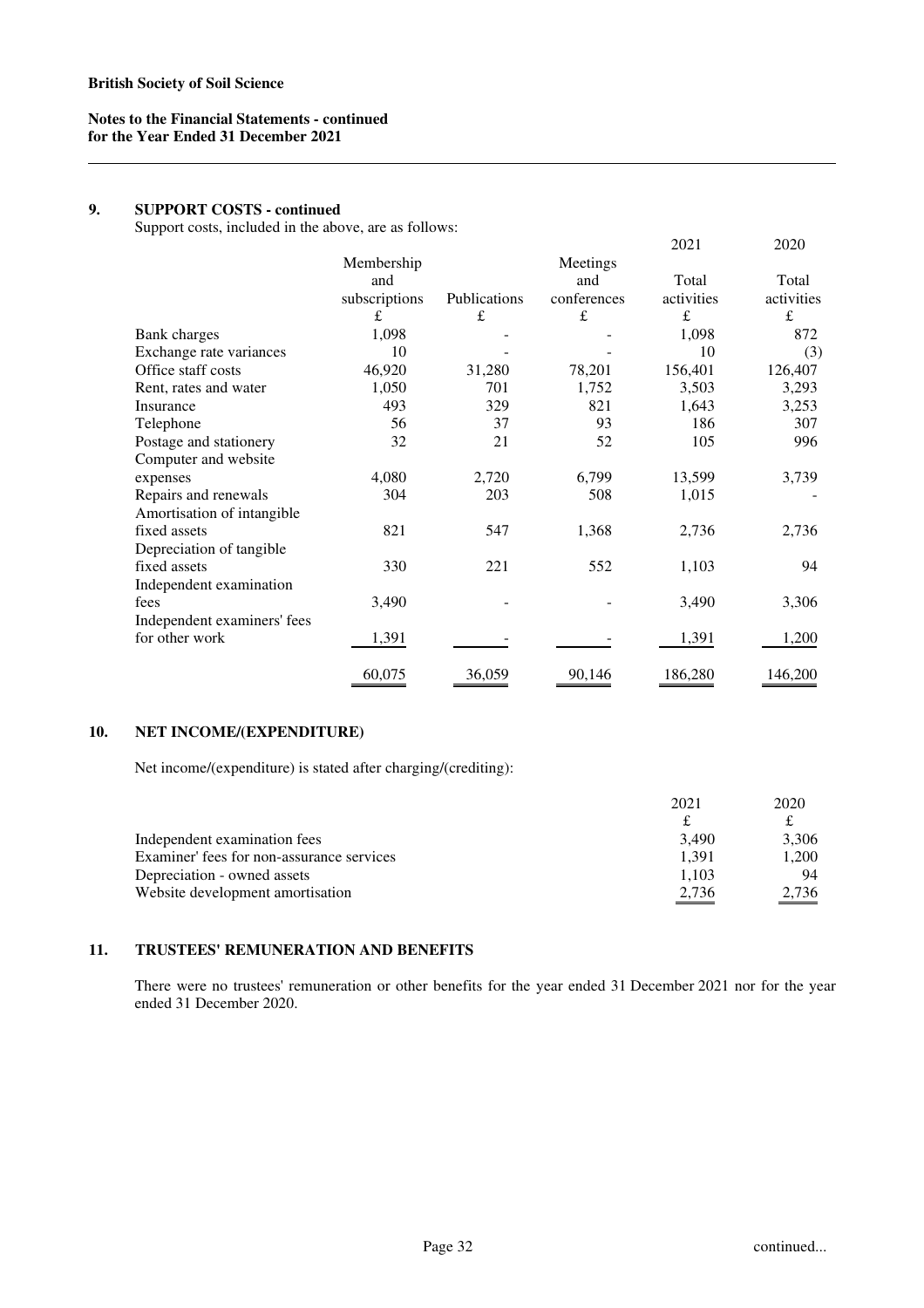# **11. TRUSTEES' REMUNERATION AND BENEFITS - continued**

#### **Trustees' expenses**

Trustees have been reimbursed for the costs of travel and accommodation expenses incurred in attending various meetings and conferences.

Re-imbursements to trustees were as follows:

|                  | 2021 | 2020 |
|------------------|------|------|
|                  | £    | £    |
| Dr D B Lascelles | 146  |      |
| Mrs A Becvar     |      |      |
| Prof. D Hopkins  |      |      |
| Dr T Aspray      |      | 153  |
| Prof S Mooney    |      | 294  |
| Dr J Hannam      |      |      |
| Dr B Westbury    |      |      |
| Mr A Sarkar      |      |      |
|                  | 146  |      |

# **12. COMPARATIVES FOR THE STATEMENT OF FINANCIAL ACTIVITIES**

|                                                             | Unrestricted<br>funds<br>£ | Restricted<br>funds<br>$\pounds$ | Total<br>funds<br>£ |
|-------------------------------------------------------------|----------------------------|----------------------------------|---------------------|
| <b>INCOME AND ENDOWMENTS FROM</b><br>Donations and legacies | 36,107                     | 490                              | 36,597              |
|                                                             |                            |                                  |                     |
| <b>Charitable activities</b><br>Publications                | 320,878                    |                                  | 320,878             |
| Meetings and conferences                                    | 424                        |                                  | 424                 |
| Other trading activities                                    | 11                         |                                  | 11                  |
| Investment income                                           | (40, 368)                  | 45                               | (40, 323)           |
| <b>Total</b>                                                | 317,052                    | 535                              | 317,587             |
| <b>EXPENDITURE ON</b>                                       |                            |                                  |                     |
| Raising funds                                               | 8,139                      |                                  | 8,139               |
| <b>Charitable activities</b>                                |                            |                                  |                     |
| Membership and subscriptions                                | 103,223                    |                                  | 103,223             |
| Publications                                                | 86,694                     |                                  | 86,694              |
| Meetings and conferences                                    | 64,623                     |                                  | 64,623              |
| Training courses<br>Provision of grants                     | 3,992<br>44,673            | 1,000                            | 3,992<br>45,673     |
|                                                             |                            |                                  |                     |
| <b>Total</b>                                                | 311,344                    | 1,000                            | 312,344             |
| NET INCOME/(EXPENDITURE)                                    | 5,708                      | (465)                            | 5,243               |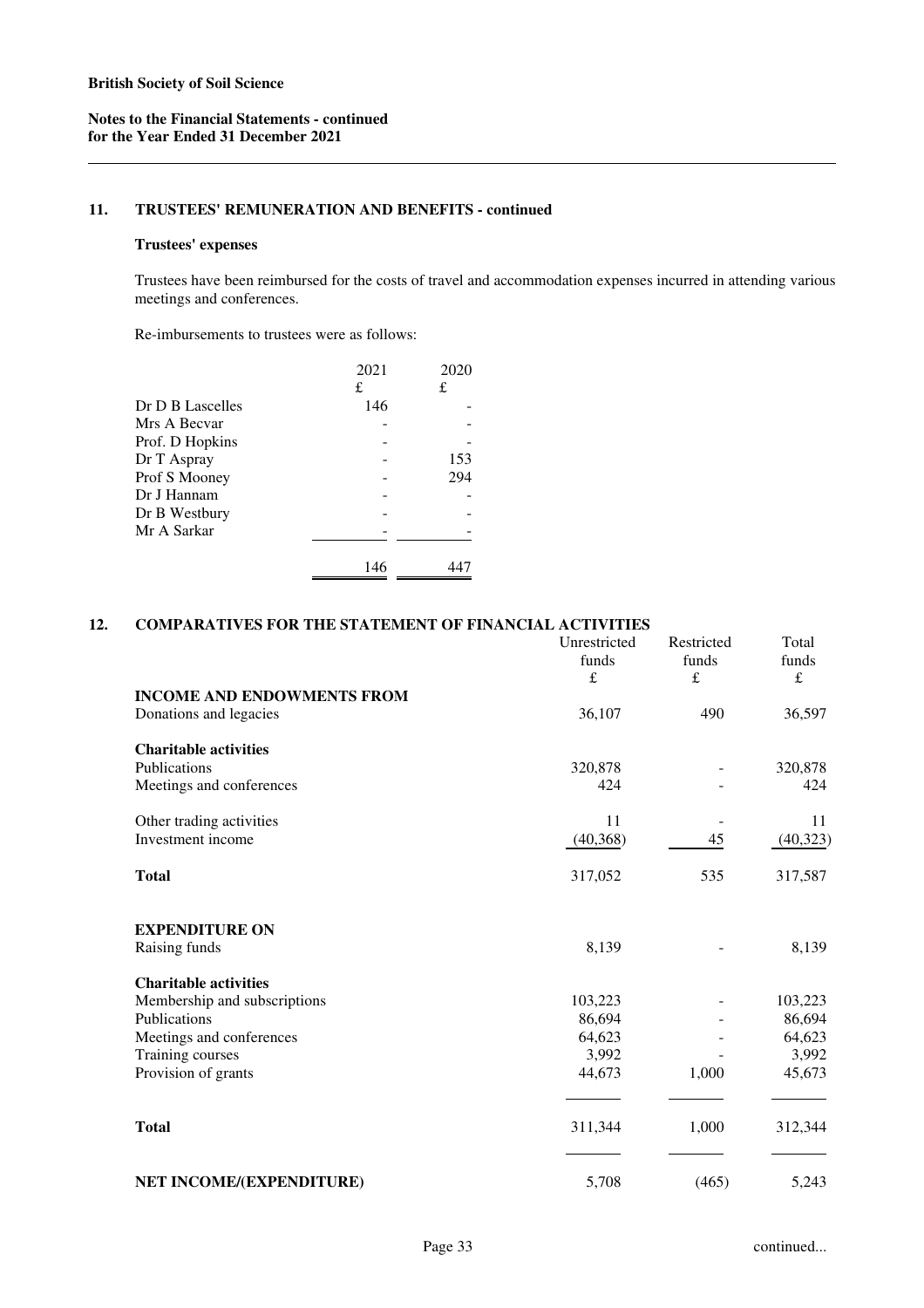| 12. | <b>COMPARATIVES FOR THE STATEMENT OF FINANCIAL ACTIVITIES - continued</b>             | Unrestricted<br>funds<br>$\pounds$              | Restricted<br>funds<br>$\pounds$ | Total<br>funds<br>$\pounds$ |
|-----|---------------------------------------------------------------------------------------|-------------------------------------------------|----------------------------------|-----------------------------|
|     | <b>RECONCILIATION OF FUNDS</b>                                                        |                                                 |                                  |                             |
|     | <b>Total funds brought forward</b>                                                    | 952,193                                         | 13,080                           | 965,273                     |
|     | TOTAL FUNDS CARRIED FORWARD                                                           | 957,901                                         | 12,615                           | 970,516                     |
| 13. | <b>INTANGIBLE FIXED ASSETS</b>                                                        |                                                 |                                  | Website<br>development      |
|     | <b>COST</b><br>At 1 January 2021 and 31 December 2021                                 |                                                 |                                  | $\pounds$<br>27,360         |
|     | <b>AMORTISATION</b><br>At 1 January 2021<br>Charge for year                           |                                                 |                                  | 2,736<br>2,736              |
|     | At 31 December 2021                                                                   |                                                 |                                  | 5,472                       |
|     | <b>NET BOOK VALUE</b><br>At 31 December 2021                                          |                                                 |                                  | 21,888                      |
|     | At 31 December 2020                                                                   |                                                 |                                  | 24,624                      |
| 14. | <b>TANGIBLE FIXED ASSETS</b>                                                          | <b>Fixtures</b><br>and<br>fittings<br>$\pounds$ | Computer<br>equipment<br>£       | <b>Totals</b><br>$\pounds$  |
|     | <b>COST</b><br>At 1 January 2021<br>Additions<br>Disposals                            | 3,282                                           | 4,894<br>847<br>(1,279)          | 4,894<br>4,129<br>(1,279)   |
|     | At 31 December 2021                                                                   | 3,282                                           | 4,462                            | 7,744                       |
|     | <b>DEPRECIATION</b><br>At 1 January 2021<br>Charge for year<br>Eliminated on disposal | 820                                             | 4,612<br>283<br>(1,279)          | 4,612<br>1,103<br>(1,279)   |
|     | At 31 December 2021                                                                   | 820                                             | 3,616                            | 4,436                       |
|     | <b>NET BOOK VALUE</b><br>At 31 December 2021                                          | 2,462                                           | 846                              | 3,308                       |

At 31 December 2020 282 282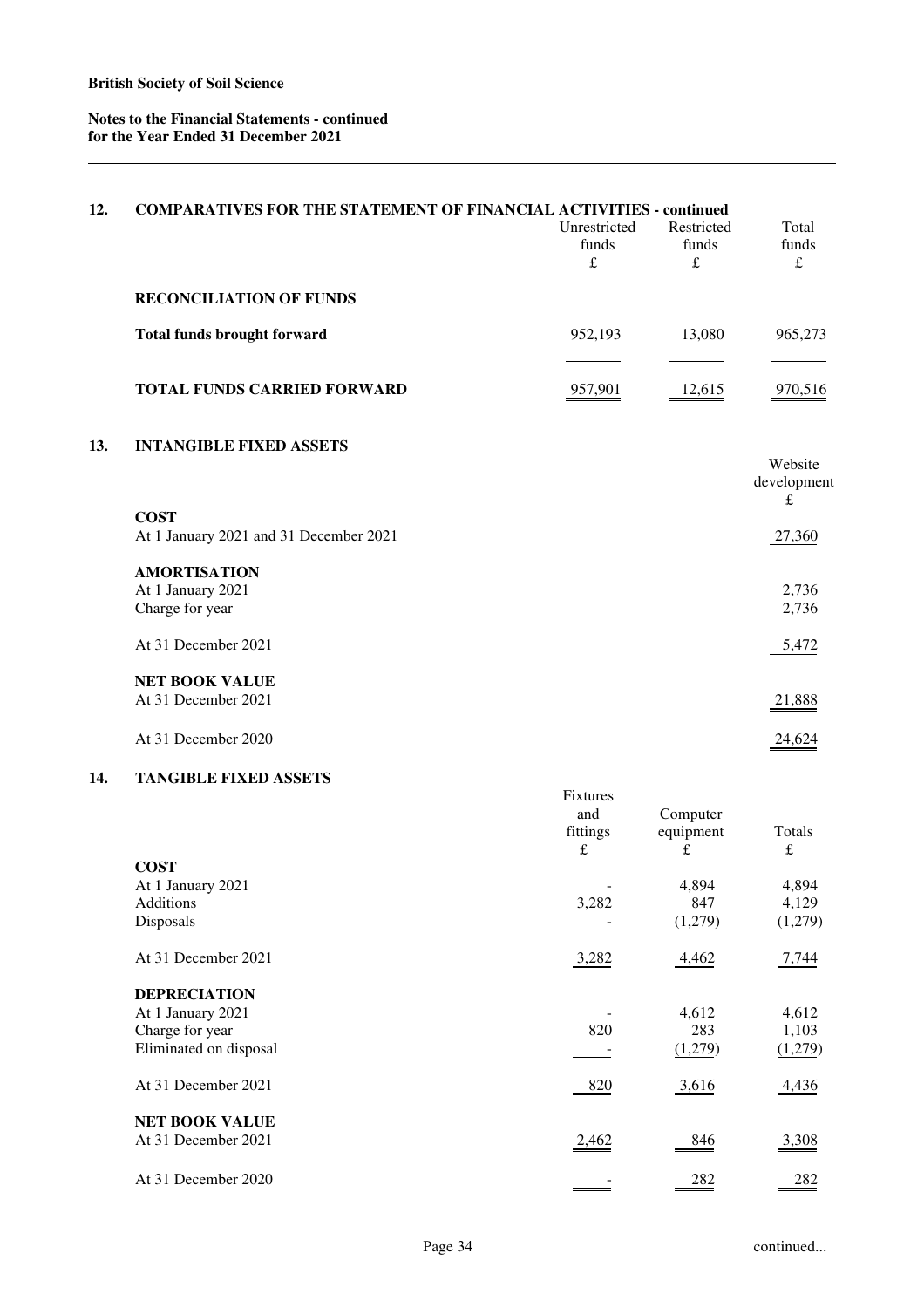# **15. DEBTORS: AMOUNTS FALLING DUE WITHIN ONE YEAR**

|     |                                  | 2021    | 2020    |
|-----|----------------------------------|---------|---------|
|     |                                  | £       | £       |
|     | Trade debtors                    | 93,577  |         |
|     | Other debtors                    | 198     | 198     |
|     |                                  | 93,775  | 198     |
| 16. | <b>CURRENT ASSET INVESTMENTS</b> |         |         |
|     |                                  | 2021    | 2020    |
|     |                                  | £       | £       |
|     | Listed investments               | 306,695 | 270,505 |

Listed investments included above are in relation to the charity's investment held in the M&G "Charifund" trust. Details of the charity's investment policy and performance can be found in the Report of the Trustees.

# **17. CREDITORS: AMOUNTS FALLING DUE WITHIN ONE YEAR**

|                               | 2021   | 2020    |
|-------------------------------|--------|---------|
|                               | £      | £       |
| Trade creditors               | 49,771 | 21,010  |
| VAT                           | 768    |         |
| Subscriptions paid in advance | 9,369  | 6,192   |
| Accrued expenses              | 29,148 | 101,489 |
|                               | 89,056 | 128,691 |

# **18. LEASING AGREEMENTS**

Minimum lease payments under non-cancellable operating leases fall due as follows:

|                            | 2021                                              | 2020  |
|----------------------------|---------------------------------------------------|-------|
|                            | ىم                                                | ىم    |
| Within one year            | 700                                               | 2,800 |
| Between one and five years | $\overline{\phantom{0}}$                          | 700   |
|                            | 700<br>$\qquad \qquad \overbrace{\qquad \qquad }$ | 3,500 |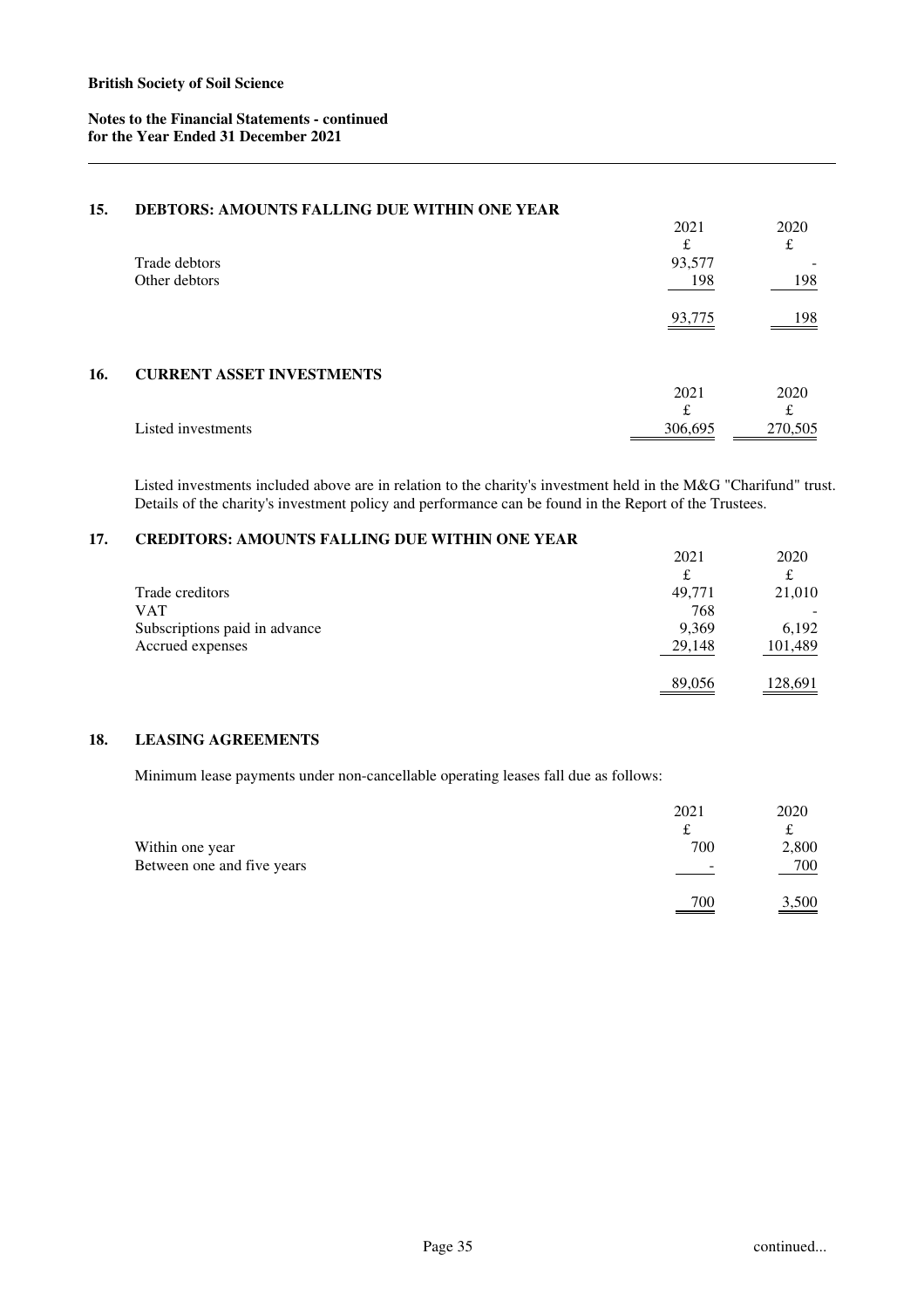# **19. MOVEMENT IN FUNDS**

|                                                      |             | <b>Net</b>           | <b>Transfers</b> |                |
|------------------------------------------------------|-------------|----------------------|------------------|----------------|
|                                                      | At $1/1/21$ | movement<br>in funds | between<br>funds | At<br>31/12/21 |
|                                                      | £           | £                    | £                | £              |
| <b>Unrestricted funds</b>                            |             |                      |                  |                |
| General fund                                         | 513,410     | 138,198              | 891              | 652,499        |
| <b>BSSS</b> Operational Fund                         | 312,345     |                      | (891)            | 311,454        |
| 2022 World Congress of Soil Science Fund             | 132,146     | (42,520)             |                  | 89,626         |
| <b>Training Courses</b>                              |             | 3,614                |                  | 3,614          |
|                                                      | 957,901     | 99,292               |                  | 1,057,193      |
| <b>Restricted funds</b><br>Brian Chambers Soils Fund | 12,615      | 756                  |                  | 13,371         |
|                                                      |             |                      |                  |                |
| <b>TOTAL FUNDS</b>                                   | 970,516     | 100.048              |                  | 1.070.564      |

Net movement in funds, included in the above are as follows:

|                                          | Incoming<br>resources | Resources<br>expended | Movement<br>in funds |
|------------------------------------------|-----------------------|-----------------------|----------------------|
|                                          | £                     | £                     | £                    |
| <b>Unrestricted funds</b>                |                       |                       |                      |
| General fund                             | 447,205               | (309,007)             | 138,198              |
| 2022 World Congress of Soil Science Fund |                       | (42,520)              | (42,520)             |
| <b>Training Courses</b>                  | 6,061                 | (2, 447)              | 3,614                |
|                                          | 453,266               | (353, 974)            | 99,292               |
| <b>Restricted funds</b>                  |                       |                       |                      |
| Brian Chambers Soils Fund                | 756                   |                       | 756                  |
|                                          |                       |                       |                      |
| <b>TOTAL FUNDS</b>                       | 454.022               | (353,974)             | 100,048              |

# **Comparatives for movement in funds**

|                                          | At $1/1/20$<br>£ | <b>Net</b><br>movement<br>in funds<br>£ | <b>Transfers</b><br>between<br>funds<br>£ | At<br>31/12/20<br>£ |
|------------------------------------------|------------------|-----------------------------------------|-------------------------------------------|---------------------|
| <b>Unrestricted funds</b>                |                  |                                         |                                           |                     |
| General fund                             | 375,905          | 105,569                                 | 31,936                                    | 513,410             |
| <b>BSSS</b> Operational Fund             | 327,288          | (60, 527)                               | 45,584                                    | 312,345             |
| 2022 World Congress of Soil Science Fund | 249,000          | (39, 334)                               | (77, 520)                                 | 132,146             |
|                                          | 952,193          | 5,708                                   |                                           | 957,901             |
| <b>Restricted funds</b>                  |                  |                                         |                                           |                     |
| Brian Chambers Soils Fund                | 13,080           | (465)                                   |                                           | 12,615              |
|                                          |                  |                                         |                                           |                     |
| <b>TOTAL FUNDS</b>                       | 965,273          | 5,243                                   |                                           | 970,516             |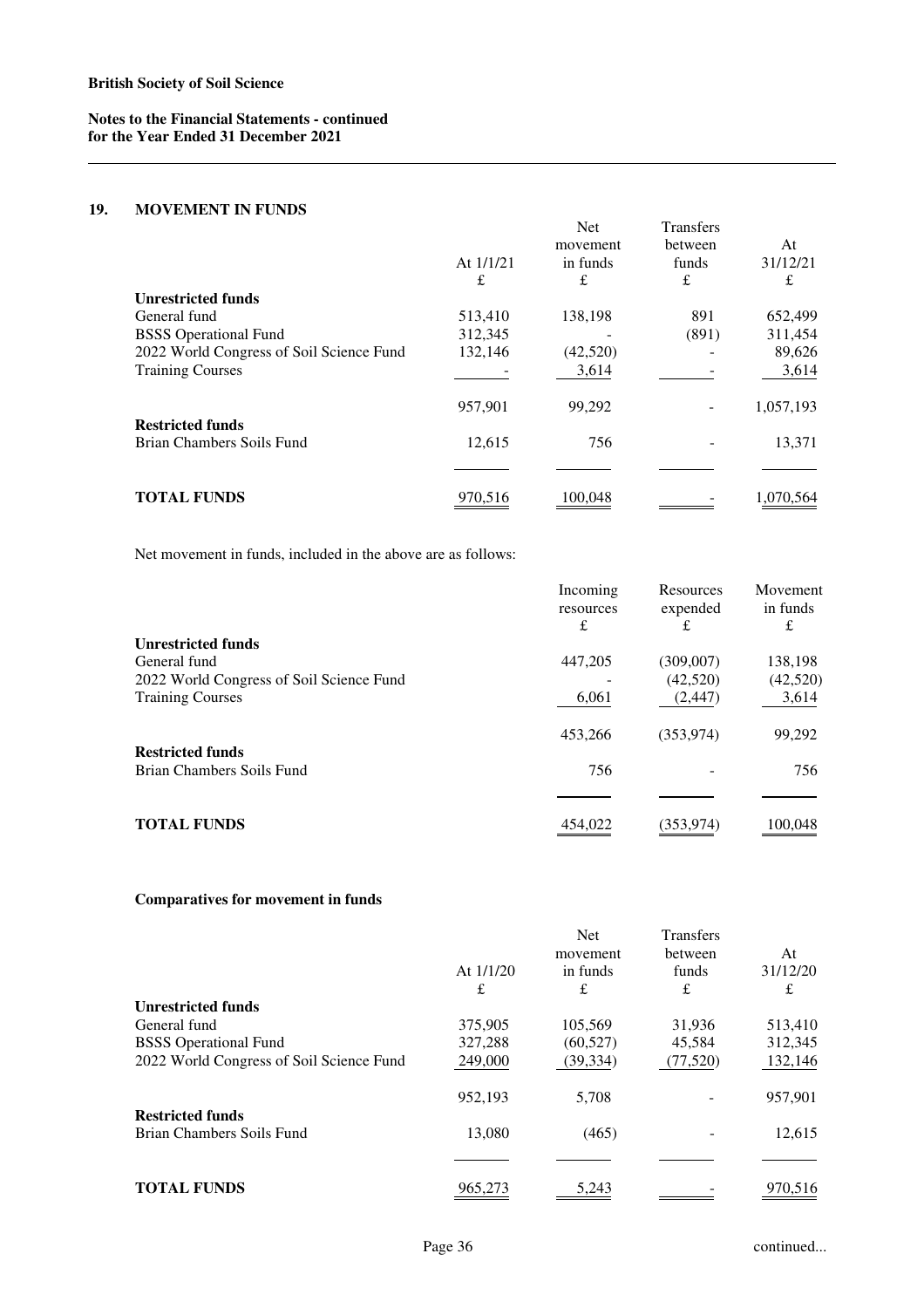#### **19. MOVEMENT IN FUNDS - continued**

Comparative net movement in funds, included in the above are as follows:

|                                          | Incoming<br>resources | Resources<br>expended | Movement<br>in funds |
|------------------------------------------|-----------------------|-----------------------|----------------------|
| <b>Unrestricted funds</b>                | £                     | £                     | £                    |
|                                          |                       |                       |                      |
| General fund                             | 377,579               | (272,010)             | 105,569              |
| <b>BSSS</b> Operational Fund             | (60, 527)             |                       | (60, 527)            |
| 2022 World Congress of Soil Science Fund |                       | (39, 334)             | (39, 334)            |
| <b>Restricted funds</b>                  | 317,052               | (311, 344)            | 5,708                |
| Brian Chambers Soils Fund                | 535                   | (1,000)               | (465)                |
|                                          |                       |                       |                      |
| <b>TOTAL FUNDS</b>                       | 317,587               | (312.344)             | 5.243                |

A current year 12 months and prior year 12 months combined position is as follows:

|                                          |             | <b>Net</b><br>movement | <b>Transfers</b><br>between | At        |
|------------------------------------------|-------------|------------------------|-----------------------------|-----------|
|                                          | At $1/1/20$ | in funds               | funds                       | 31/12/21  |
|                                          | £           | £                      | £                           | £         |
| <b>Unrestricted funds</b>                |             |                        |                             |           |
| General fund                             | 375,905     | 243,767                | 32,827                      | 652,499   |
| <b>BSSS</b> Operational Fund             | 327,288     | (60, 527)              | 44,693                      | 311,454   |
| 2022 World Congress of Soil Science Fund | 249,000     | (81, 854)              | (77,520)                    | 89,626    |
| <b>Training Courses</b>                  |             | 3,614                  |                             | 3,614     |
|                                          | 952,193     | 105,000                |                             | 1,057,193 |
| <b>Restricted funds</b>                  |             |                        |                             |           |
| Brian Chambers Soils Fund                | 13,080      | 291                    |                             | 13,371    |
|                                          |             |                        |                             |           |
| <b>TOTAL FUNDS</b>                       | 965 273     | 105.291                |                             | 1.070.564 |

A current year 12 months and prior year 12 months combined net movement in funds, included in the above are as follows:

|                                          | Incoming<br>resources<br>£ | Resources<br>expended<br>£ | Movement<br>in funds<br>£ |
|------------------------------------------|----------------------------|----------------------------|---------------------------|
|                                          |                            |                            |                           |
| <b>Unrestricted funds</b>                |                            |                            |                           |
| General fund                             | 824,784                    | (581, 017)                 | 243,767                   |
| <b>BSSS</b> Operational Fund             | (60, 527)                  |                            | (60, 527)                 |
| 2022 World Congress of Soil Science Fund |                            | (81, 854)                  | (81, 854)                 |
| <b>Training Courses</b>                  | 6,061                      | (2, 447)                   | 3,614                     |
|                                          | 770,318                    | (665,318)                  | 105,000                   |
| <b>Restricted funds</b>                  |                            |                            |                           |
| Brian Chambers Soils Fund                | 1,291                      | (1,000)                    | 291                       |
|                                          |                            |                            |                           |
| <b>TOTAL FUNDS</b>                       | 771,609                    | (666,318)                  | 105,291                   |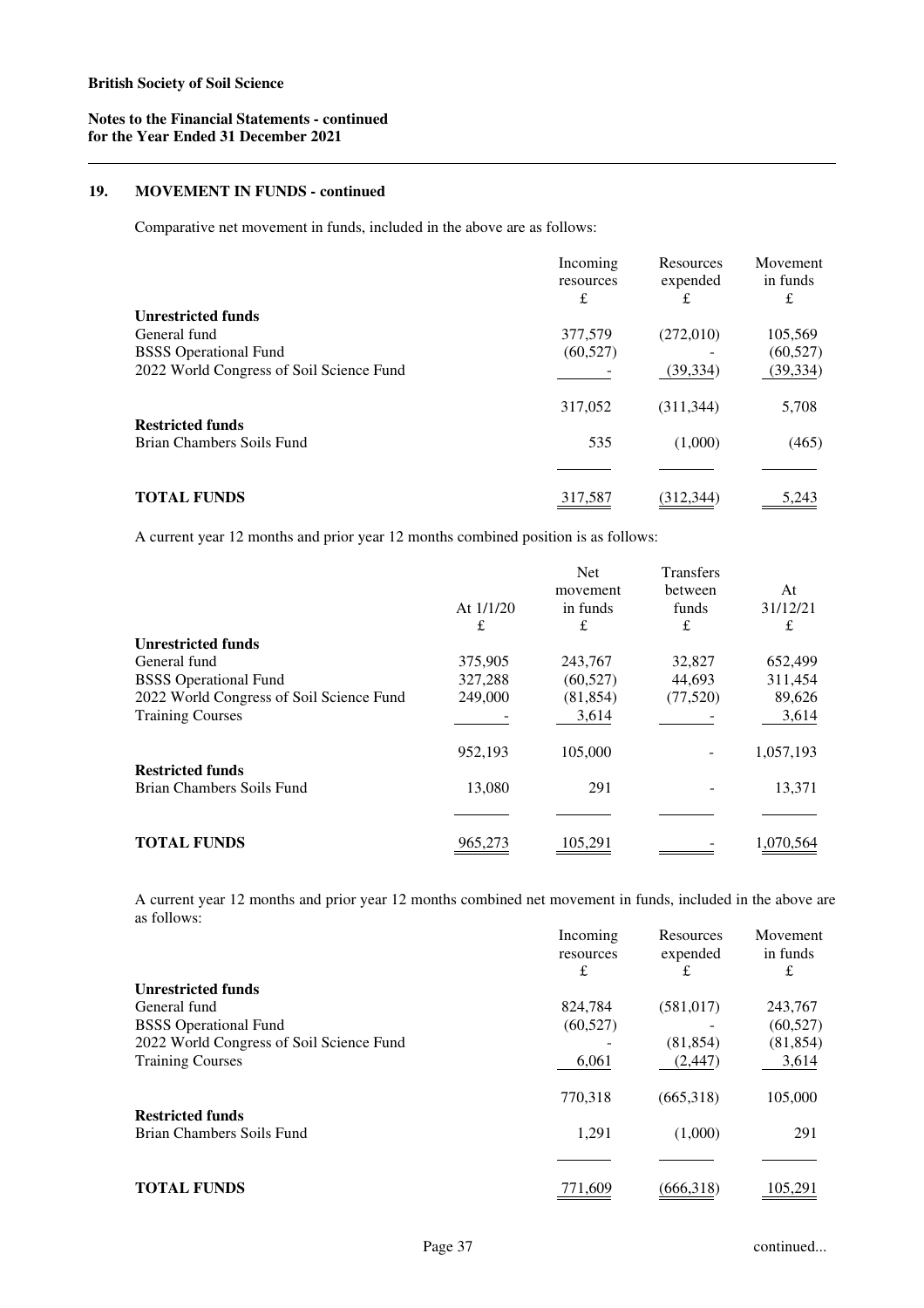#### **19. MOVEMENT IN FUNDS - continued**

The BSSS Operational Fund is a designated fund established in order to ring-fence the level of reserves BSSS shall require to operate for an estimated period of 12 months. These funds have been invested by the Society and accessed when necessary.

The trustees of BSSS anticipate significant expenditure to be incurred when hosting the World Congress of Soil Science 2022 in Glasgow, however the level of expenditure cannot, at this time, be accurately and reliably estimated. In anticipation of the event the trustees wish to recognise the balances necessary to host the event separately from other unrestricted reserves. The trustees have therefore designated the balance transferred from unrestricted reserves to recognise the minimum expenditure balances forecast at this time.

The Brian Chambers Soils Fund was established in memory Professor Brian Chambers, a former President and Fellow of the Institute of Professional Soil Scientists (IPSS) and member of BSSS, who worked tirelessly to apply science to the complex problems of soil, nutrient and manure management.

The Brian Chambers Soils Fund is supported by donations to the fund and thereon provides grants to help fund the learning and development costs of students and early career scientists. The grants aim to encourage the skills and knowledge needed to manage soils effectively to meet the demands of modern farming systems is essential for the future sustainability of agriculture.

#### **20. RELATED PARTY DISCLOSURES**

During the current and prior year the charity was invoiced in the year by Cranfield University for the following goods and services, net of value-added-tax, which were provided in the year. Cranfield University is considered to be a related party based on the rationale explained in the Report of the Trustees.

|                                 | 2021    | 2020   |
|---------------------------------|---------|--------|
|                                 | £       | £      |
| Office staff payroll costs      | 122,079 | 80,273 |
| Payroll charges                 | 14,703  | 8,806  |
| Postage costs                   |         | 822    |
| Rental fees                     | 3,046   | 2,183  |
| Stationary                      |         |        |
| Software costs                  | 701     | 887    |
| Meeting and conference expenses |         |        |
|                                 | 140,529 | 92,971 |

The above transactions were charged to the society at cost. As at the balance sheet date the charity owed £30,491 (2020 - £nil) to Cranfield University in respect of such services.

There were no other related party transactions in the financial years ended 31 December 2021 or 31 December 2020.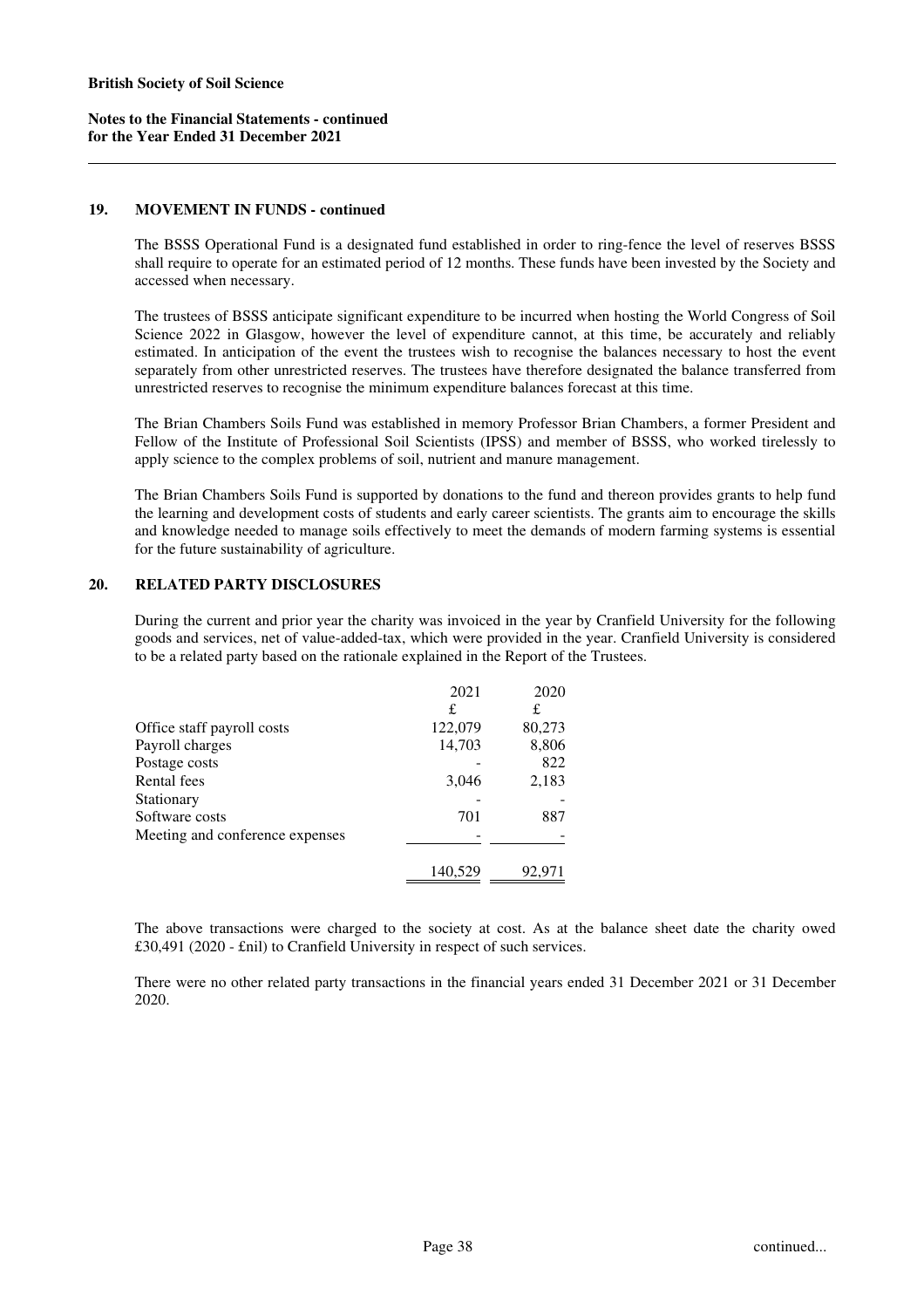# **21. FINANCIAL INSTRUMENTS**

Financial assets held by the charity that are debt instruments measured at amortised cost comprises of cash at bank and in hand and trade debtors. The total value of financial assets measured at amortised cost included within the Statement of Financial Position as at the reporting date was £577,378 (2020 - £519,138).

Financial assets held by the charity that are debt instruments measured at market value are the listed investments held within a portfolio as disclosed within the notes to these financial statements. The total value of financial assets measured at market value included within the Statement of Financial Position as at the reporting date was £306,695 (2020 - £270,505).

Financial liabilities measured at amortised cost comprises of trade creditors. The total value of financial liabilities measured at amortised costs included within the Statement of Financial Position as at the reporting date was £49,771 (2020 - £21,011).

Details of the terms of conditions of other loans are include within the Related Party Disclosures notes within the financial statements.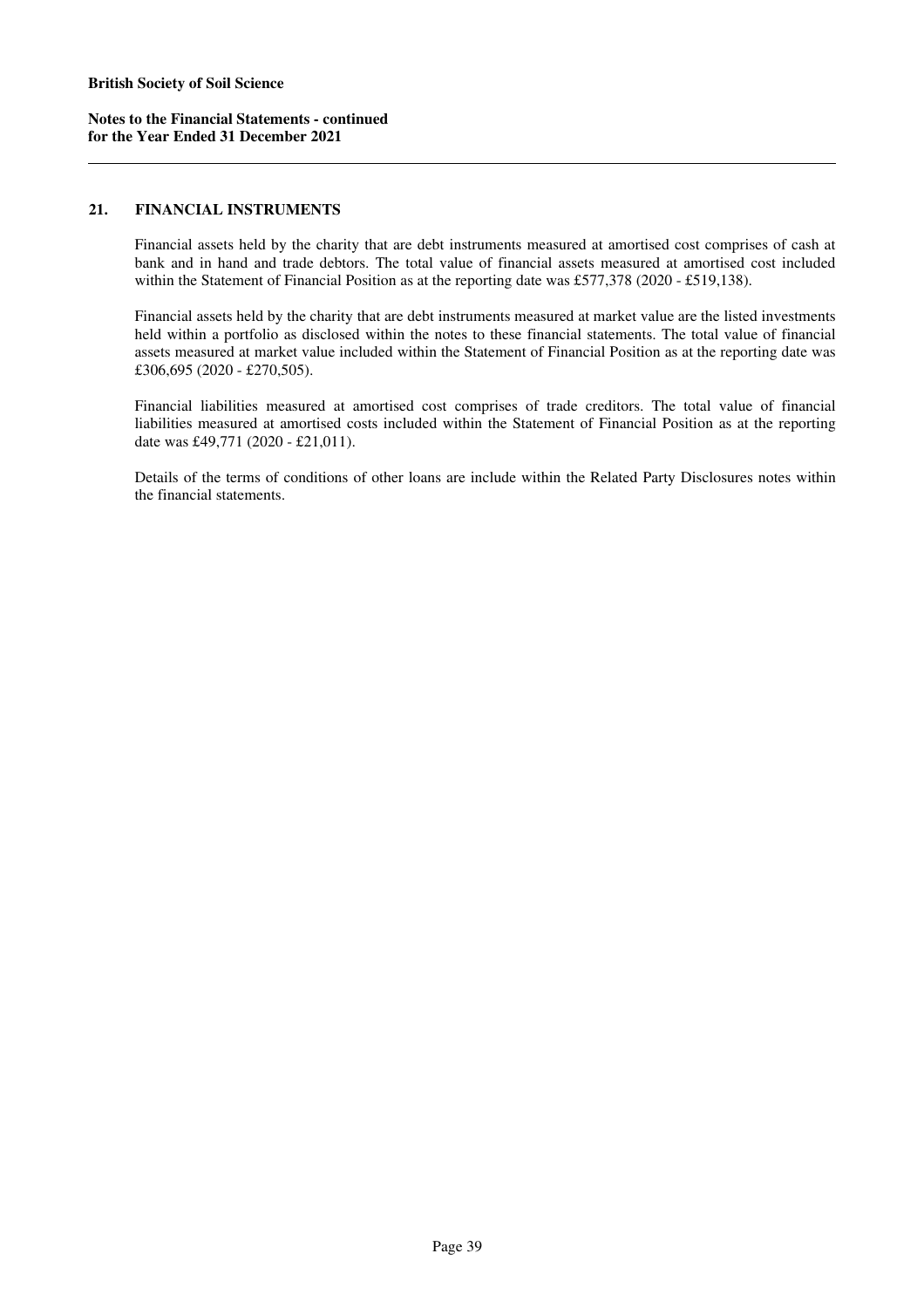# **Detailed Statement of Financial Activities for the Year Ended 31 December 2021**

|                                                 | 2021<br>£        | 2020<br>£        |
|-------------------------------------------------|------------------|------------------|
| <b>INCOME AND ENDOWMENTS</b>                    |                  |                  |
| <b>Donations and legacies</b>                   |                  |                  |
| Donations<br>BSSS member's subscriptions        | 851<br>35,797    | 489<br>36,108    |
|                                                 |                  |                  |
|                                                 | 36,648           | 36,597           |
| Other trading activities                        |                  |                  |
| Shop income                                     |                  | 11               |
| Sponsorships<br>Partnership                     | 1,000<br>8,400   |                  |
| Secretariat fees                                | 36,000           |                  |
|                                                 |                  |                  |
|                                                 | 45,400           | 11               |
| <b>Investment income</b>                        |                  |                  |
| Share revaluations                              | 36,190           | (60, 527)        |
| Deposit account interest                        | 1,069            | 3,255            |
| Investment income                               | 14,584           | 16,949           |
|                                                 | 51,843           | (40, 323)        |
| <b>Charitable activities</b>                    |                  |                  |
| Royalties from publications                     | 314,070          | 320,878          |
| Provision of training courses                   | 6,061            |                  |
| Annual conference admissions                    |                  | 424              |
|                                                 | 320,131          | 321,302          |
| <b>Total incoming resources</b>                 | 454,022          | 317,587          |
| <b>EXPENDITURE</b>                              |                  |                  |
| <b>Raising donations and legacies</b>           |                  |                  |
| Promotional costs                               | 1,380            | 8,139            |
| <b>Charitable activities</b>                    |                  |                  |
| Regional group meetings and travelling expenses |                  | 268              |
| Annual conference                               | (3,996)          | 595              |
| IPSS committee meetings                         |                  | 1,012            |
| Sundries                                        | 13               | 13               |
| Printing and copying                            | 2,861            | 3,306            |
| Dues and subscriptions<br>SUM contractors       | 10,959<br>29,205 | 11,358<br>24,358 |
| <b>EJSS</b> contractors                         | 39,914           | 32,832           |
| General travel and meeting costs                | 8,533            | 18,563           |
| Carried forward                                 | 87,489           | 92,305           |
|                                                 |                  |                  |